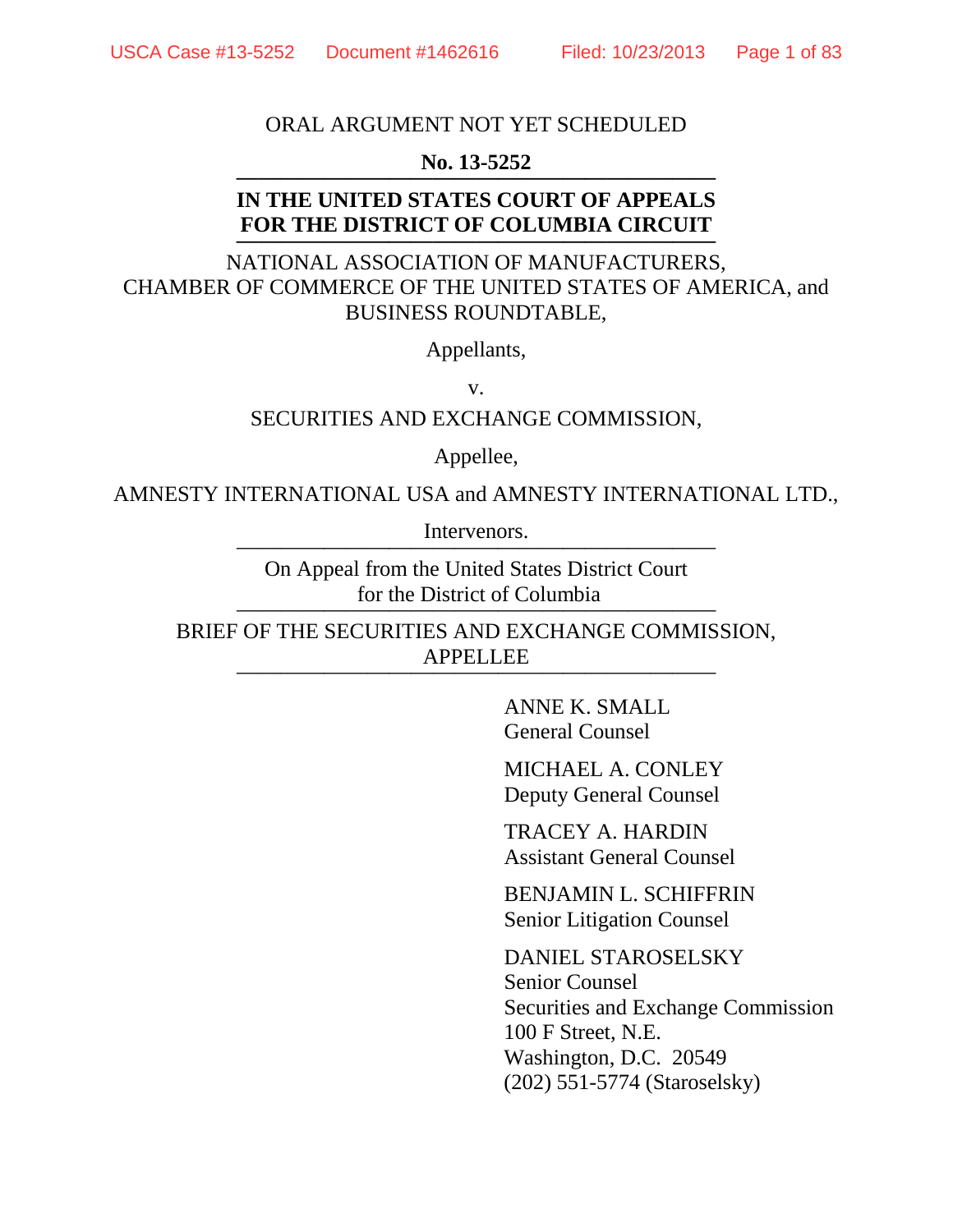# **CERTIFICATE AS TO PARTIES, RULINGS, AND RELATED CASES**

# **A. Parties and Amici**

Except for the following, all parties, intervenors, and amici appearing before the district court and in this Court are listed in the Brief for Appellants:

# Additional Amici for Appellants:

American Petroleum Institute

Retail Litigation Center, Inc.

# **B. Rulings under Review**

References to the rulings at issue appear in the Brief for Appellants.

## **C. Related Cases**

This case was previously before this Court as *Nat'l Ass'n of Mfrs. v. SEC*,

No.12-1422, on a petition for review of Rule 13p-1 under the Securities Exchange

Act of 1934. After the Court held in *American Petroleum Institute v. SEC*, 714

F.3d 1329 (D.C. Cir. 2013), that it lacked jurisdiction over such petitions, the case

was transferred to the district court pursuant to 28 U.S.C. 1631. Counsel is not

aware of any other related cases currently pending in this, or any other, Court.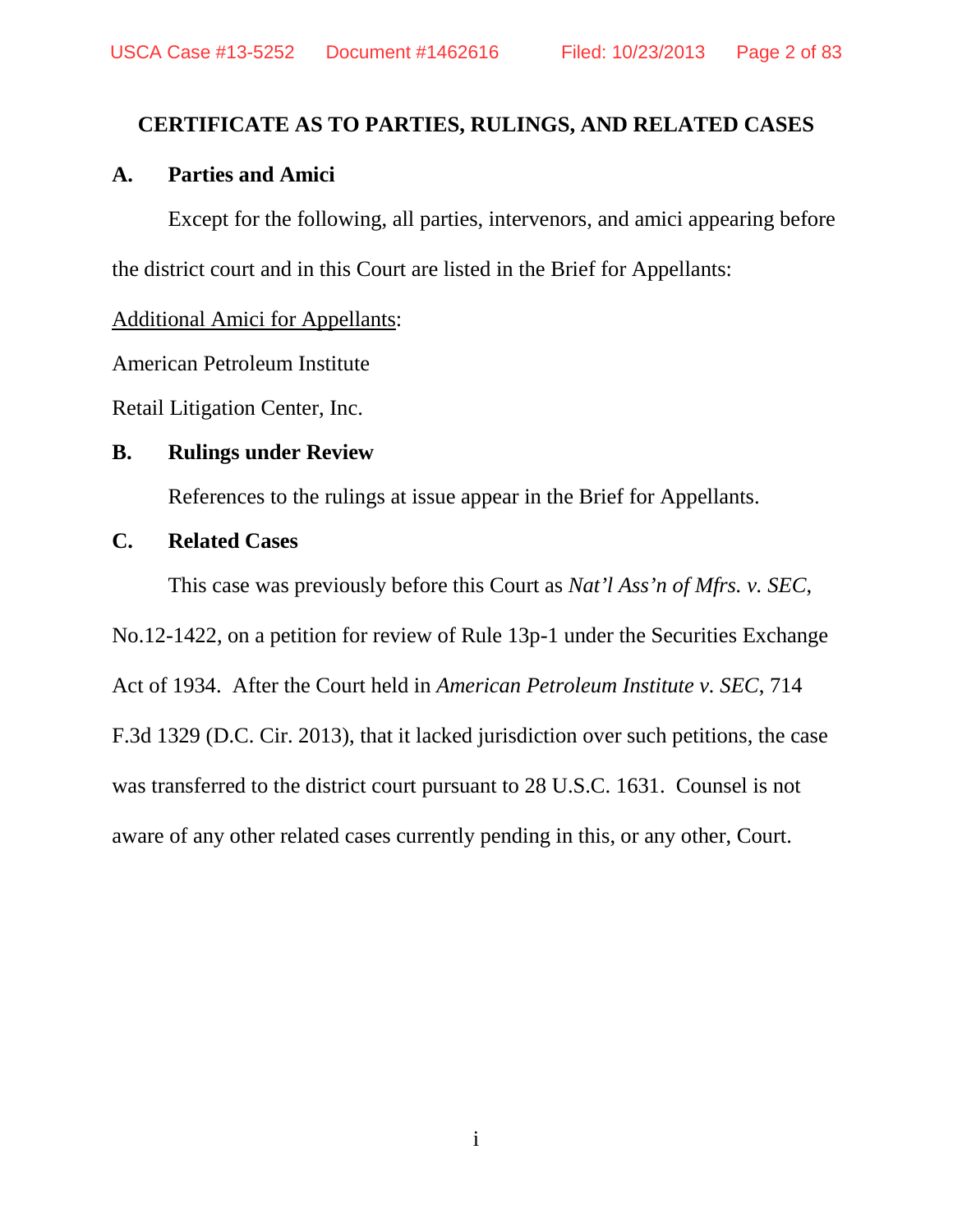# **TABLE OF CONTENTS**

|           |                |    |    |      | CERTIFICATE AS TO PARTIES, RULINGS, AND RELATED CASES                                                                                   |
|-----------|----------------|----|----|------|-----------------------------------------------------------------------------------------------------------------------------------------|
|           |                |    |    |      |                                                                                                                                         |
|           |                |    |    |      |                                                                                                                                         |
|           |                |    |    |      |                                                                                                                                         |
|           |                |    |    |      |                                                                                                                                         |
|           |                |    |    |      |                                                                                                                                         |
|           |                |    |    |      |                                                                                                                                         |
|           |                |    |    |      |                                                                                                                                         |
|           | $\mathbf{A}$ . |    |    |      |                                                                                                                                         |
| <b>B.</b> |                |    |    |      |                                                                                                                                         |
|           |                | 1. |    |      |                                                                                                                                         |
|           |                | 2. |    |      |                                                                                                                                         |
|           |                | 3. |    |      |                                                                                                                                         |
|           |                |    | a. |      | The Commission exercised its discretion<br>to reduce the rule's burdens where doing so<br>would not undermine the statute's purpose. 10 |
|           |                |    |    | i.   |                                                                                                                                         |
|           |                |    |    | ii.  |                                                                                                                                         |
|           |                |    |    | iii. |                                                                                                                                         |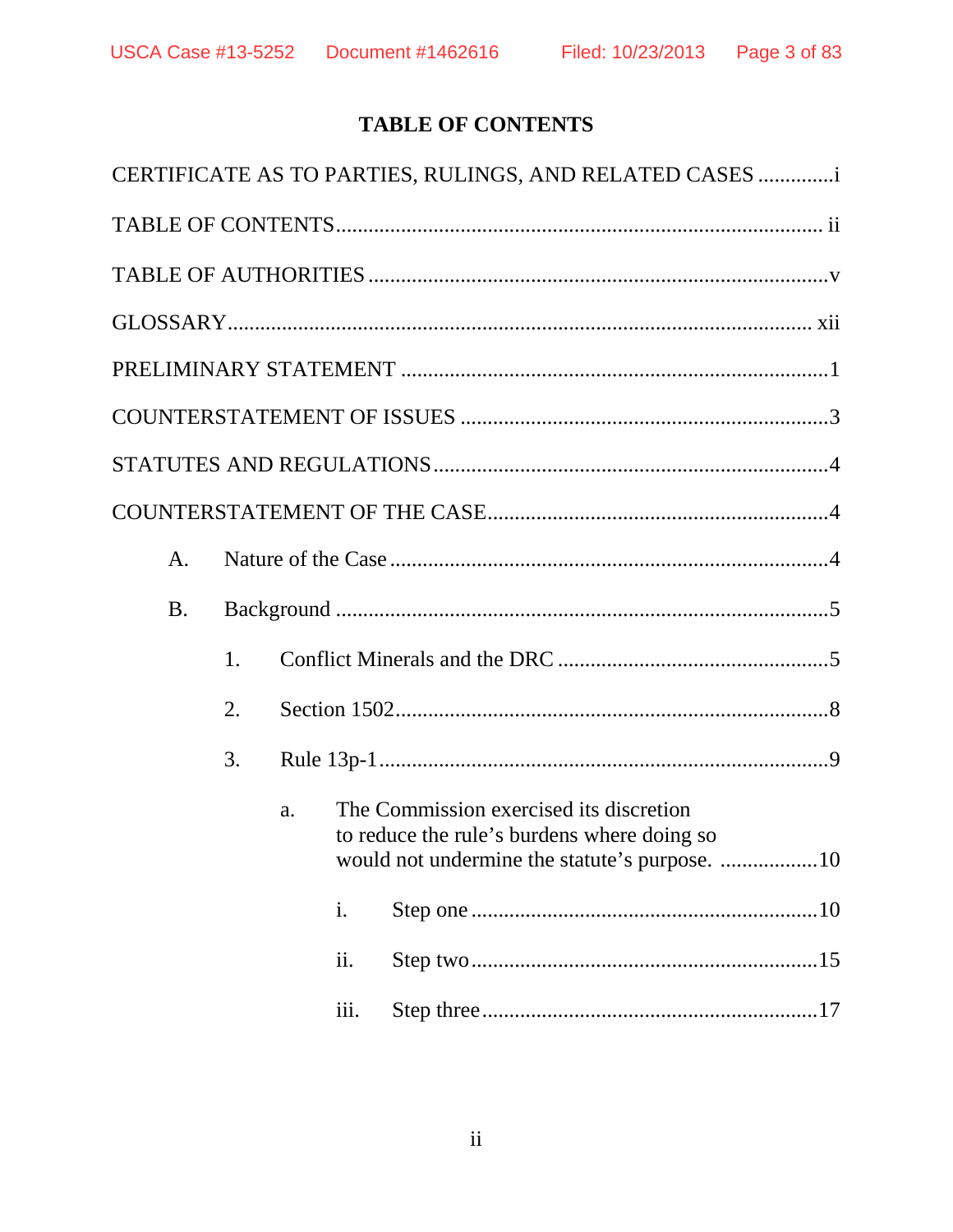# **TABLE OF CONTENTS (CONTINUED)**

# **Page**

|     |                                             | $b$ . | The Commission considered the economic<br>effects of the rule, including its effects on<br>efficiency, competition, and capital formation. 20 |  |
|-----|---------------------------------------------|-------|-----------------------------------------------------------------------------------------------------------------------------------------------|--|
|     | C.                                          |       |                                                                                                                                               |  |
|     |                                             |       |                                                                                                                                               |  |
|     |                                             |       |                                                                                                                                               |  |
|     |                                             |       |                                                                                                                                               |  |
| I.  |                                             |       |                                                                                                                                               |  |
|     | A.                                          |       | The Commission reasonably determined not to adopt                                                                                             |  |
|     | <b>B.</b>                                   |       | The Commission's inclusion of issuers who<br>"contract to manufacture" products was reasonable. 36                                            |  |
|     | C.                                          |       | Requiring due diligence when issuers have<br>reason to believe their minerals may have originated                                             |  |
|     | D.                                          |       | The Commission adopted a reasonable transition period. 46                                                                                     |  |
| II. | The Commission Appropriately Considered the |       |                                                                                                                                               |  |
|     | A.                                          |       | The Commission was not required to second-guess<br>Congress's determination that the mandated disclosure                                      |  |
|     | <b>B.</b>                                   |       | The Commission's analysis of the incremental impact                                                                                           |  |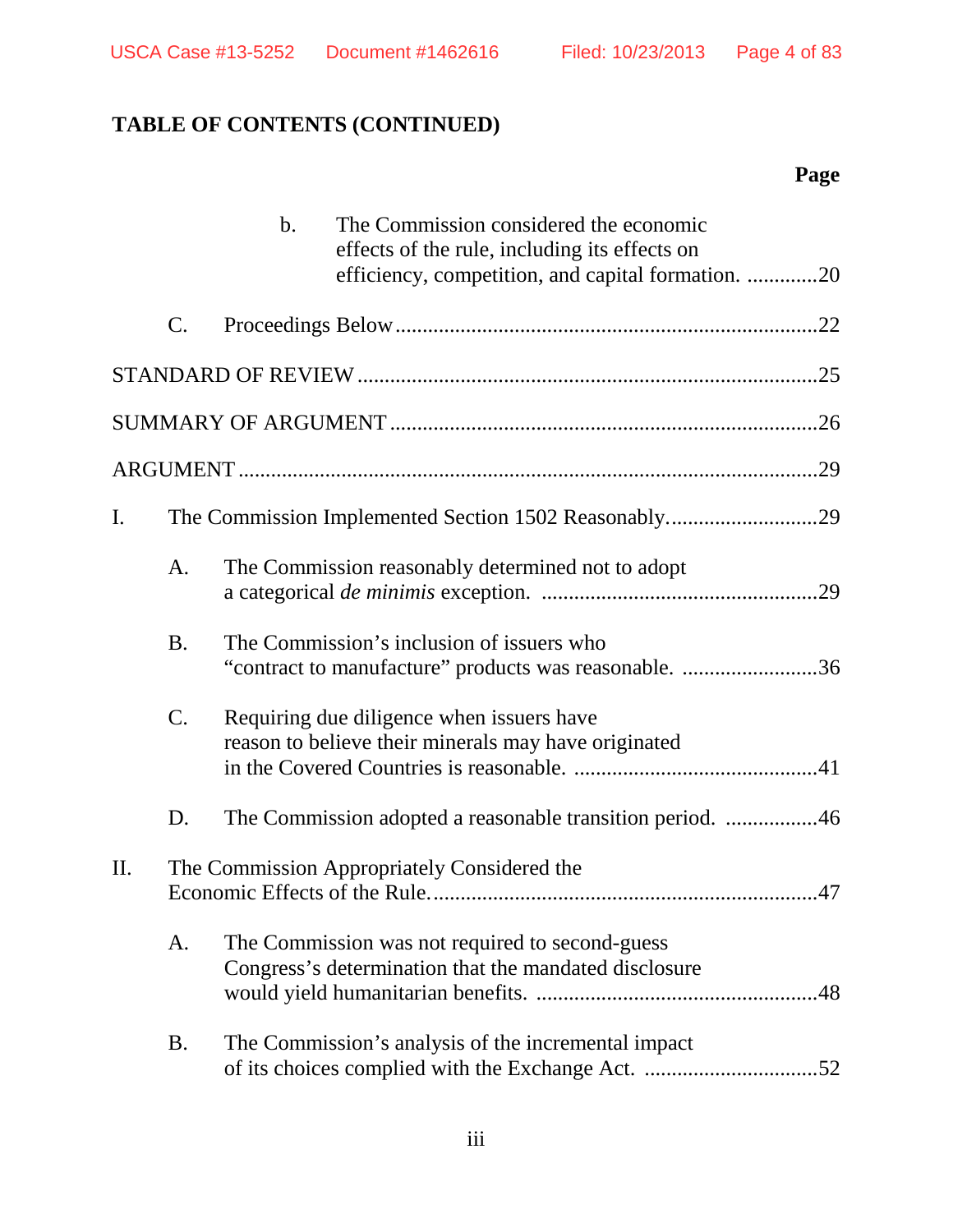# **TABLE OF CONTENTS (CONTINUED)**

# **Page**

|    |           | Contrary to API's contention, the Exchange Act                     |
|----|-----------|--------------------------------------------------------------------|
| Ш. |           | Section 1502 and Rule 13p-1 do not violate the First Amendment. 58 |
|    | А.        |                                                                    |
|    | <b>B.</b> | Even if some form of heightened scrutiny applies,                  |
|    |           |                                                                    |
|    |           | <b>CERTIFICATE OF COMPLIANCE</b>                                   |

CERTIFICATE OF SERVICE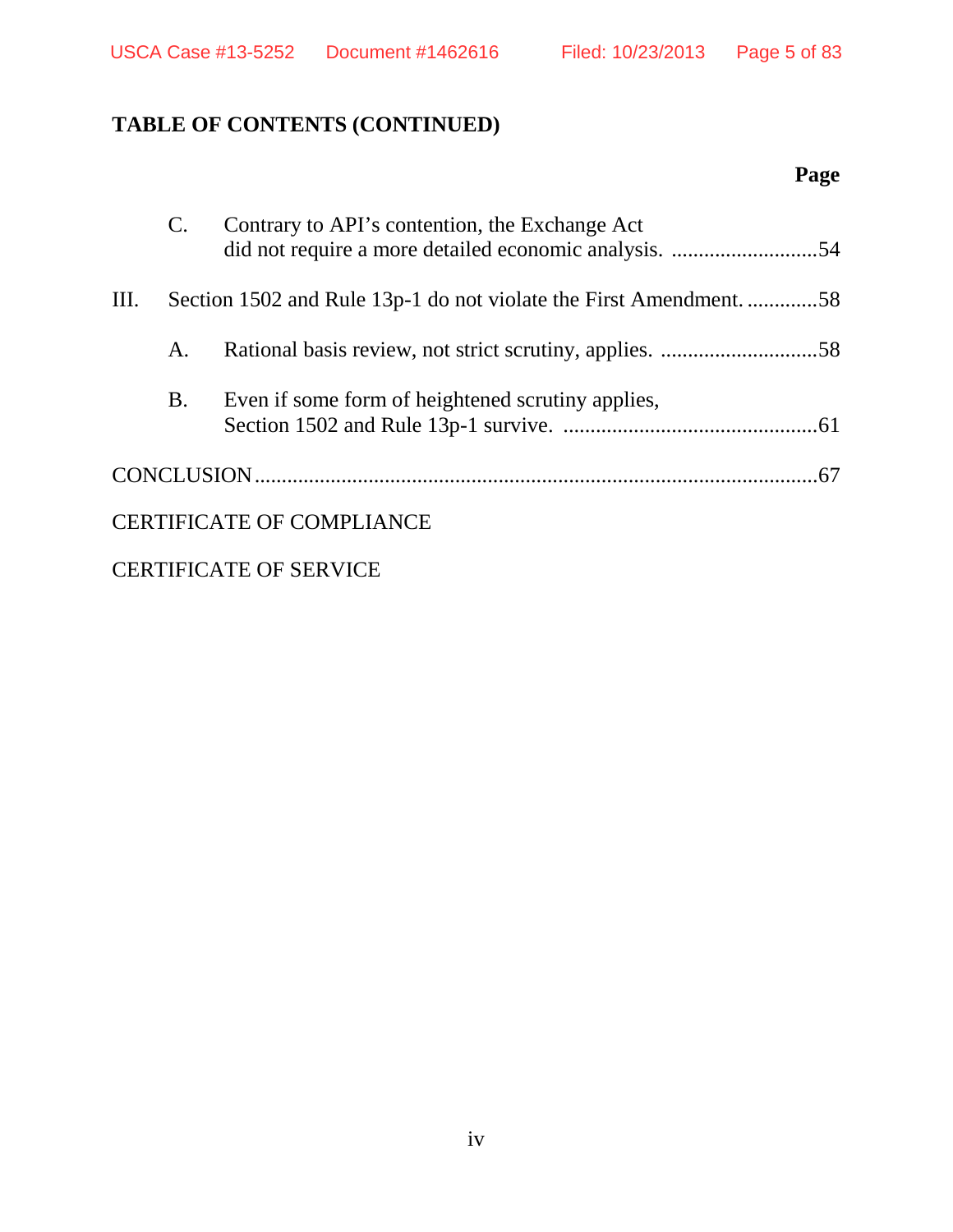# **TABLE OF AUTHORITIES**

| <b>Cases</b><br>Page                                                             |
|----------------------------------------------------------------------------------|
|                                                                                  |
|                                                                                  |
| Am. Equity Inv. Life Ins. Co. v. SEC, 613 F.3d 166 (D.C. Cir. 2010) 55           |
| American Petroleum Institute v. SEC, 2013 WL 3307114                             |
| American Petroleum Institute v. SEC, 714 F.3d 1329 (D.C. Cir. 2013) 5            |
| Ass'n of Private Sector Colleges and Universities v. Duncan,                     |
|                                                                                  |
| Board of Trustees of State University of N.Y. v. Fox, 492 U.S. 469 (1989) 64-65  |
|                                                                                  |
| Bradford Nat'l Clearing Corp. v. SEC, 590 F.2d 1085 (D.C. Cir. 1978)  50, 51, 52 |
|                                                                                  |
|                                                                                  |
| Chamber of Commerce v. SEC, 412 F.3d 133 (D.C. Cir. 2005)  35, 55, 56            |
| Charles Peckat Mfg. Co. v. Jarecki, 196 F.2d 849 (7th Cir. 1952)38               |
| Charter Commc'ns, Inc. v. FCC, 460 F.3d 31 (D.C. Cir. 2006) 49                   |
|                                                                                  |

\* Authorities upon which we chiefly rely are marked with asterisks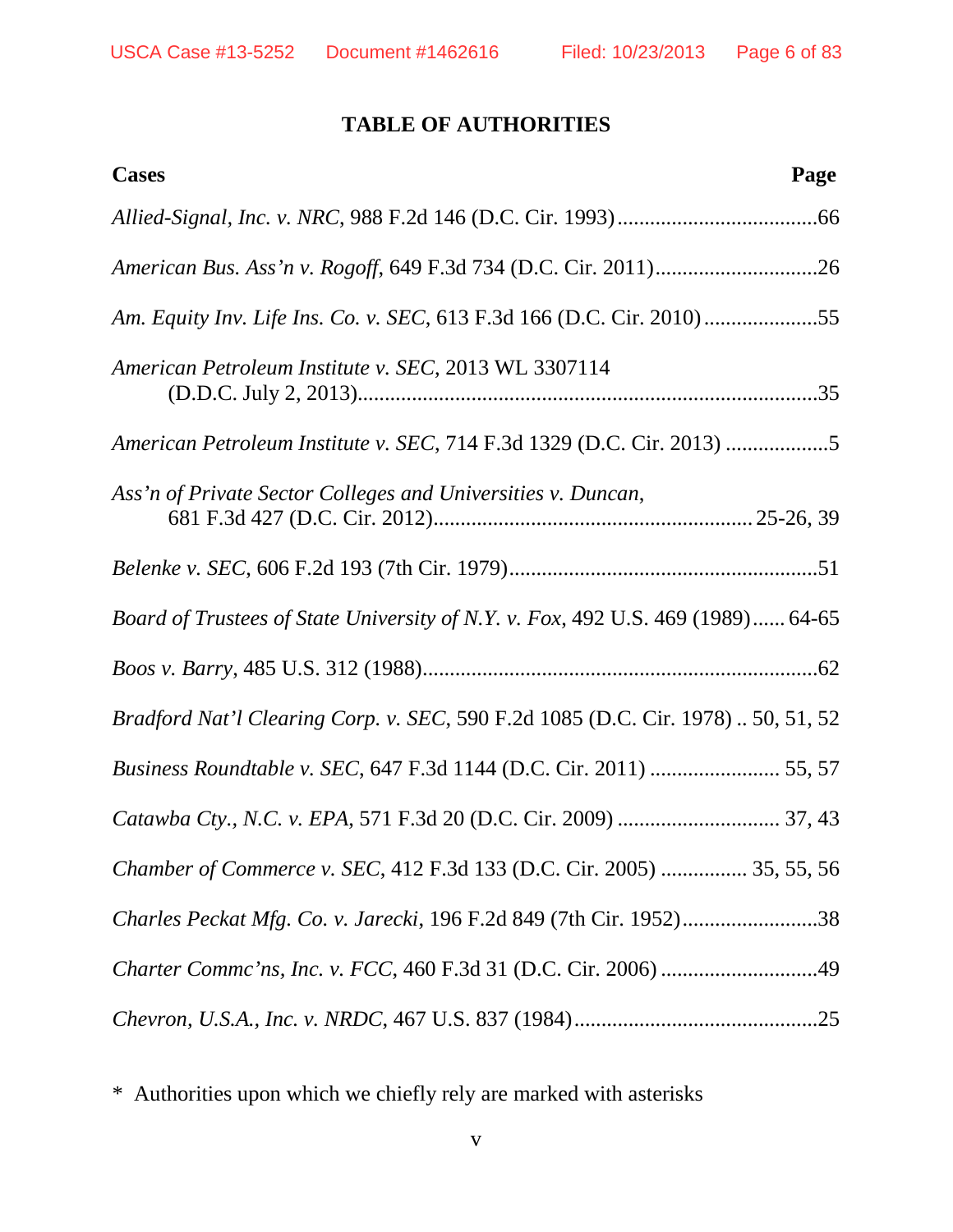| <b>Cases (Continued)</b><br>Page                                          |
|---------------------------------------------------------------------------|
|                                                                           |
|                                                                           |
| Consumer Elecs. Ass'n. v. FCC, 347 F.3d 291 (D.C. Cir. 2003) 49           |
| Ctr. for Auto Safety v. FHWA, 956 F.2d 309 (D.C. Cir. 1992) 34            |
| Ctr. for Biological Diversity v. EPA, 722 F.3d 401 (D.C. Cir. 2013)49     |
|                                                                           |
| *FCC v. Fox Television Stations, Inc., 556 U.S. 502 (2009)  48-49, 56     |
| Hammontree v. NLRB, 925 F.2d 1486 (D.C. Cir. 1991) (en banc)  44-45       |
|                                                                           |
|                                                                           |
| Hurley v. Irish-American Gay, Lesbian and Bisexual Group of Boston, Inc., |
| *Invest. Co. Inst. v. CFTC, 720 F.3d 370 (D.C. Cir. 2013) 54, 57, 58      |
|                                                                           |
|                                                                           |
|                                                                           |
| *Motor Vehicles Mfrs. Ass'n v. State Farm Mut. Auto Insur. Co.,           |
|                                                                           |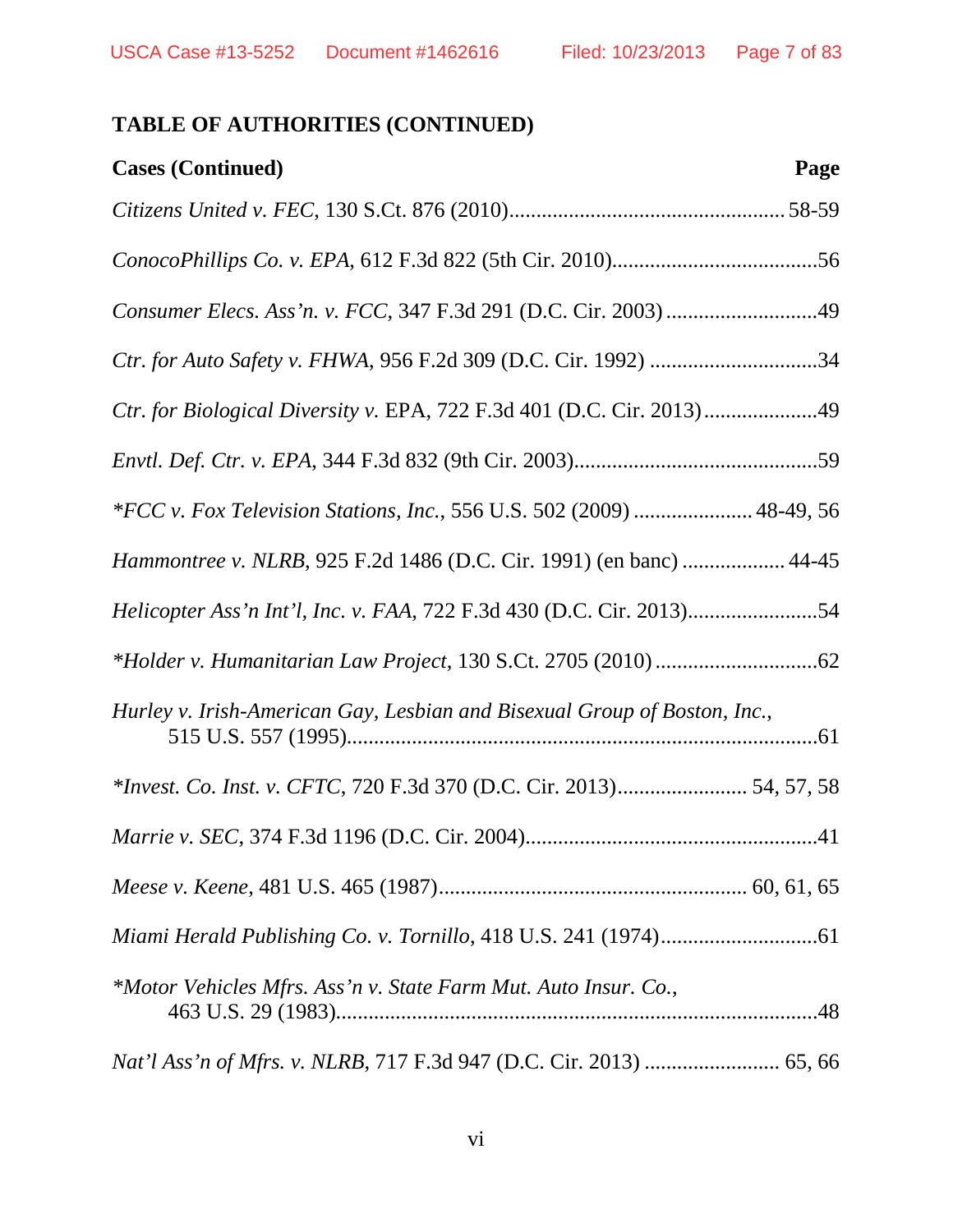| <b>Cases (Continued)</b><br>Page                                         |
|--------------------------------------------------------------------------|
|                                                                          |
| Nat'l Elec. Mfrs. Ass'n v. Sorrell, 272 F.3d 104 (2d Cir. 2001)59        |
|                                                                          |
|                                                                          |
| Peter Pan Bus Lines, Inc., v. Fed. Motor Carrier Safety Admin.,          |
|                                                                          |
| Public Citizen v. Fed. Motor Carrier Safety Admin.,                      |
|                                                                          |
|                                                                          |
|                                                                          |
| *Rumsfeld v. Forum for Academic and Instit'l Rights, Inc.,               |
|                                                                          |
|                                                                          |
| United States v. Western Elec. Co., 894 F.2d 1387 (D.C. Cir. 1990) 37-38 |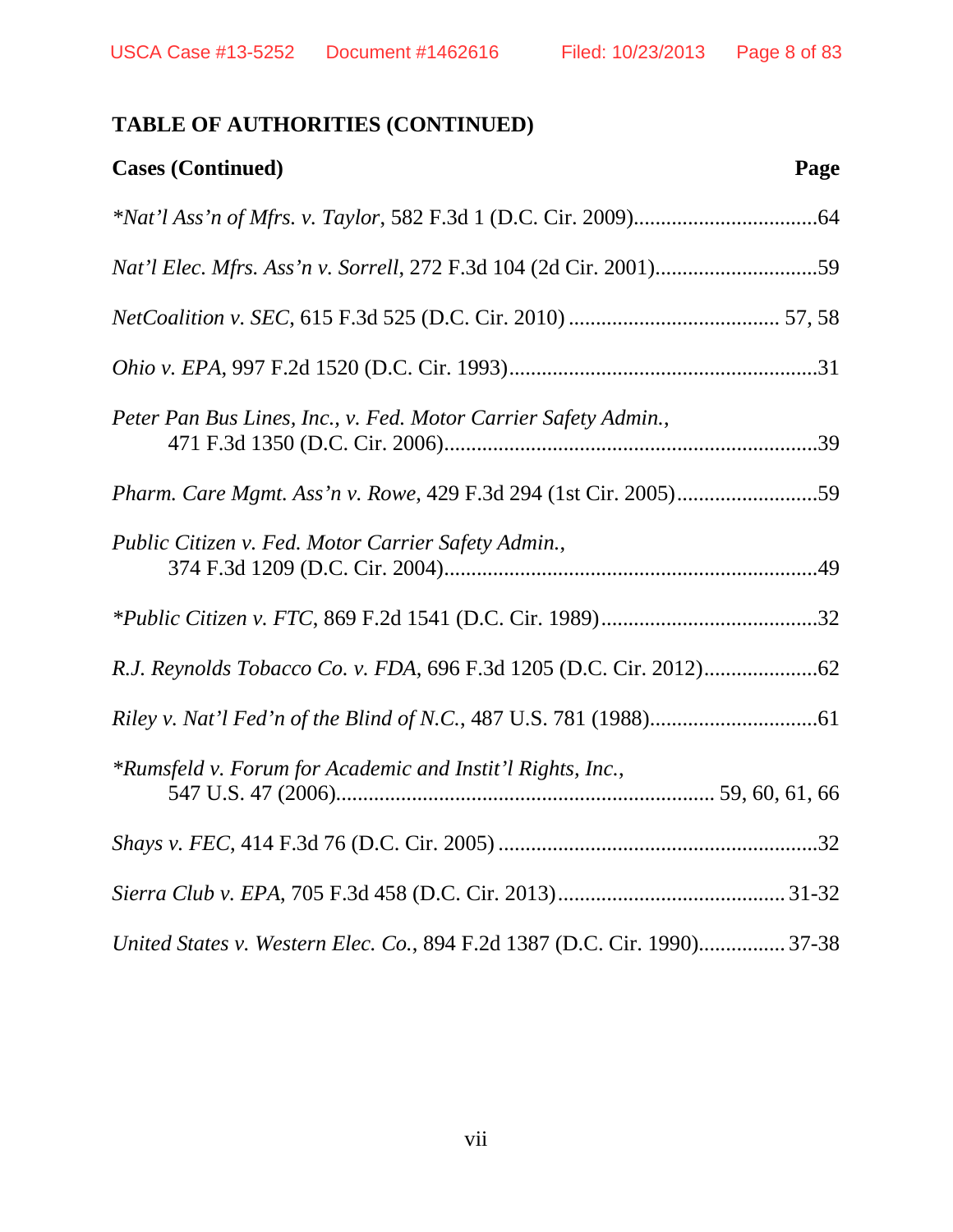## **Statutes and Rules**

## Securities Exchange Act of 1934, 15 U.S.C. 78aa, et seq.

## Dodd-Frank Wall Street Reform and Consumer Protection Act, PL 111-203, 124 Stat. 1376 (2010)

## Democratic Republic of the Congo Relief, Security and Democracy Promotion Act of 2006, PL 109-456

Page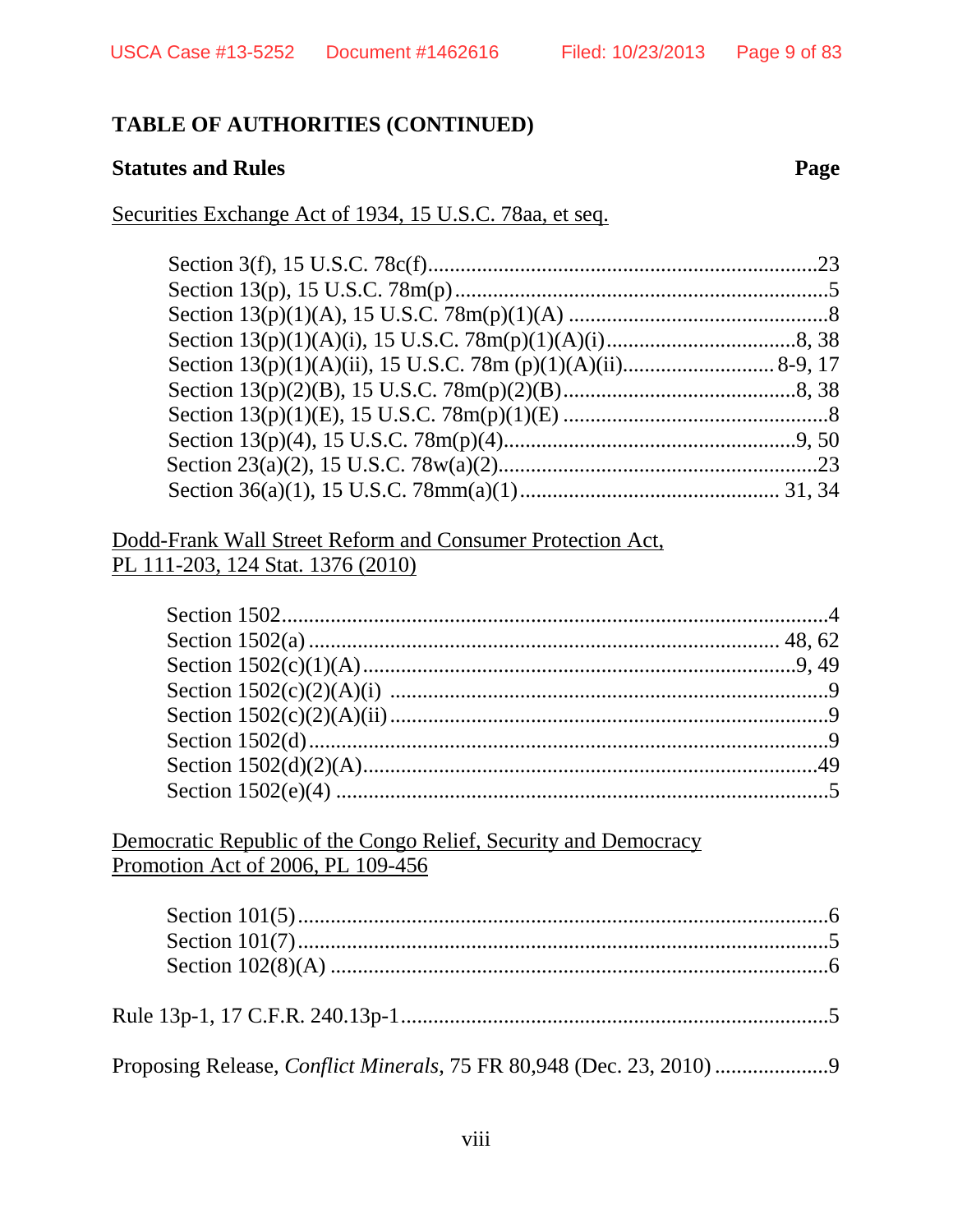## **Statutes and Rules (Continued) Page**

Adopting Release, *Conflict Minerals*, 77 FR 56,274 (Sept. 12, 2012)................. 4, 5 6, 10, 11, 12, 13, 14 15, 16, 17, 18, 19, 20 21, 22, 28, 29, 30, 31 35, 36, 37, 38, 39, 40 41, 42, 43, 44, 45, 46 47, 48, 51, 52, 53, 54 55, 56, 57, 58, 60, 65

## **Miscellaneous**

| 155 Cong. Rec. S4696 (daily ed. Apr. 23, 2009)                                                                                                              |
|-------------------------------------------------------------------------------------------------------------------------------------------------------------|
| 155 Cong. Rec. S4697 (daily ed. Apr. 23, 2009)                                                                                                              |
| 156 Cong. Rec. S3817 (daily ed. May 17, 2010) (statement of Sen. Durbin)63                                                                                  |
| 156 Cong. Rec. S3976 (daily ed. May 19, 2010)                                                                                                               |
| Cass R. Sunstein, Cost-Benefit Default Principles,                                                                                                          |
| Conflict Coltan and Cassiterite Act of 2008, S. 3058, 110th Cong. (2008)                                                                                    |
| Congo Conflict Minerals Act of 2009, S. 891, 111th Cong. (2009) 7                                                                                           |
| In re Nat'l Sec. Clearing Corp., Exch. Act Rel. No. 34-13163,                                                                                               |
| <b>OECD</b> Work on Conflict-Free Mineral Supply Chains and the U.S. Dodd Frank<br>Act, <i>available at</i> http://www.oecd.org/daf/inv/mne/48889405.pdf 63 |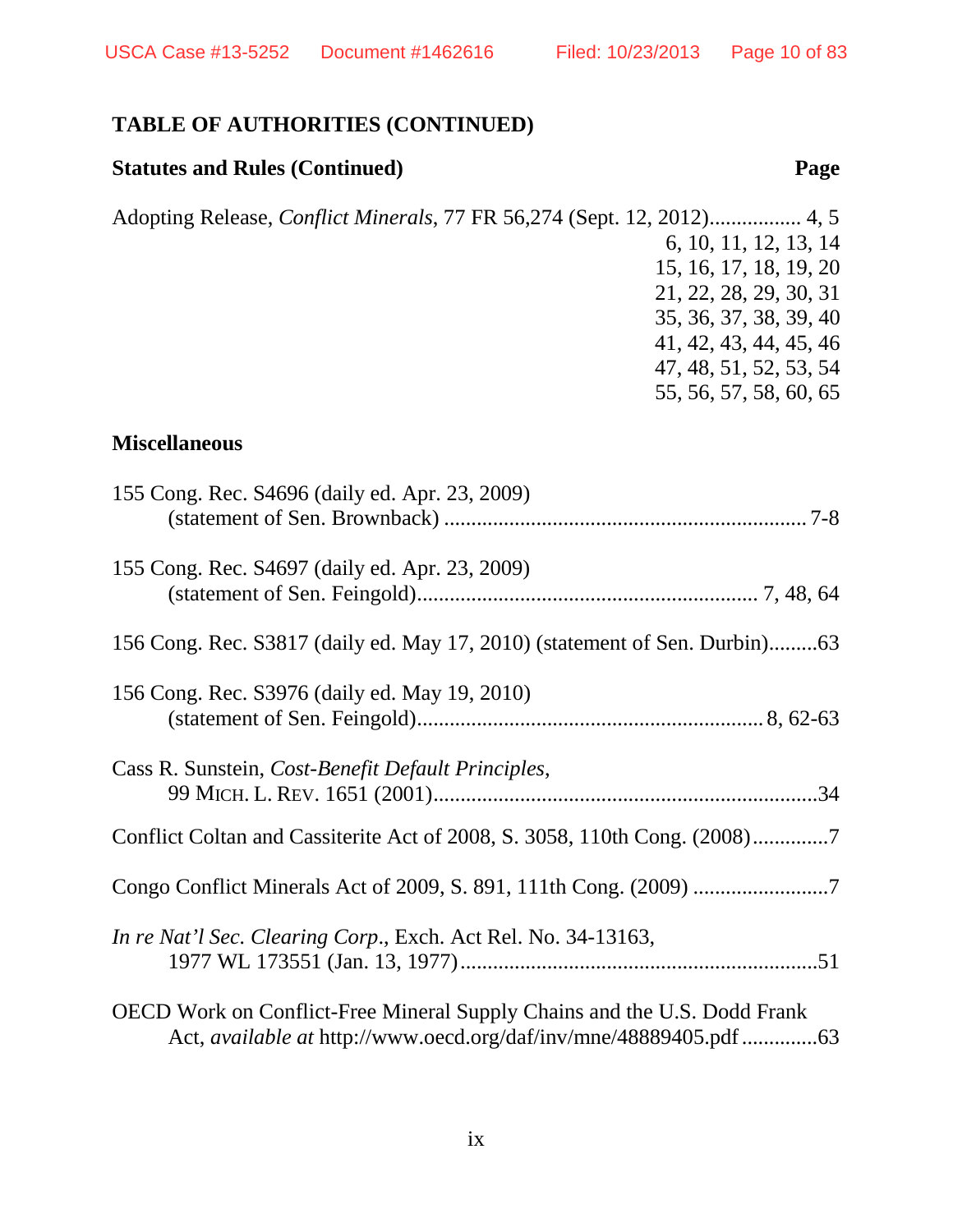| <b>Miscellaneous (Continued)</b><br>Page                                                                                                                                                                     |
|--------------------------------------------------------------------------------------------------------------------------------------------------------------------------------------------------------------|
|                                                                                                                                                                                                              |
| Secretary of State Hillary Clinton, Press Statement on                                                                                                                                                       |
| The ICGLR Regional Initiative Against the Illegal Exploitation of Natural                                                                                                                                    |
| The Unintended Consequences of Dodd-Frank's Conflict Minerals Provision:<br>Hearing Before the Subcomm. On Monetary Policy and Trade<br>of the H. Comm. on Fin. Servs., 113th Cong. (2013)                   |
|                                                                                                                                                                                                              |
|                                                                                                                                                                                                              |
|                                                                                                                                                                                                              |
|                                                                                                                                                                                                              |
|                                                                                                                                                                                                              |
|                                                                                                                                                                                                              |
| U.S. GOV'T ACCOUNTABILITY OFFICE, GAO-08-188,<br>THE DEMOCRATIC REPUBLIC OF THE CONGO:<br><b>SYSTEMATIC ASSESSMENT IS NEEDED TO DETERMINE</b><br>AGENCIES' PROGRESS TOWARD U.S. POLICY OBJECTIVES (2007) 6-7 |
| U.S. GOV'T ACCOUNTABILITY OFFICE, GAO-12-151,                                                                                                                                                                |
| U.S. GOV'T ACCOUNTABILITY OFFICE, GAO-12-763,<br><b>CONFLICT MINERALS RULE: SEC'S ACTIONS AND</b>                                                                                                            |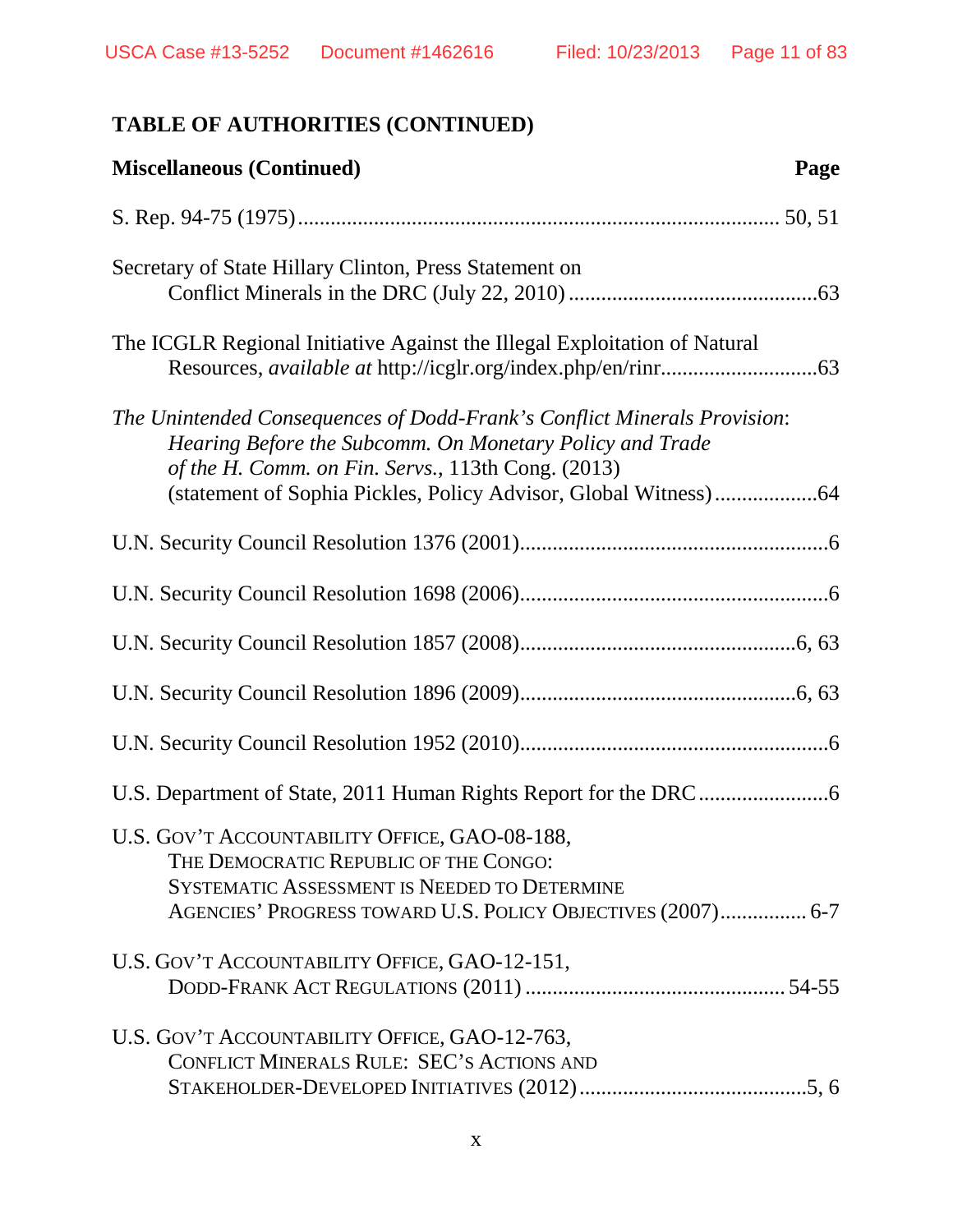# **Miscellaneous (Continued) Page**

| Under Secretaries of State Robert D. Hormats and Maria Otero, |  |
|---------------------------------------------------------------|--|
| Statement Concerning Implementation of Section 1502 of the    |  |
| Dodd-Frank Legislation Concerning Conflict                    |  |
|                                                               |  |

| Under Secretary of State Robert D. Hormats, Statement Concerning      |  |
|-----------------------------------------------------------------------|--|
| Continued Implementation of Conflict Minerals Due Diligence           |  |
| Pursuant to Section 1502 of the Dodd-Frank Act (Feb. 28, 2013) 63, 64 |  |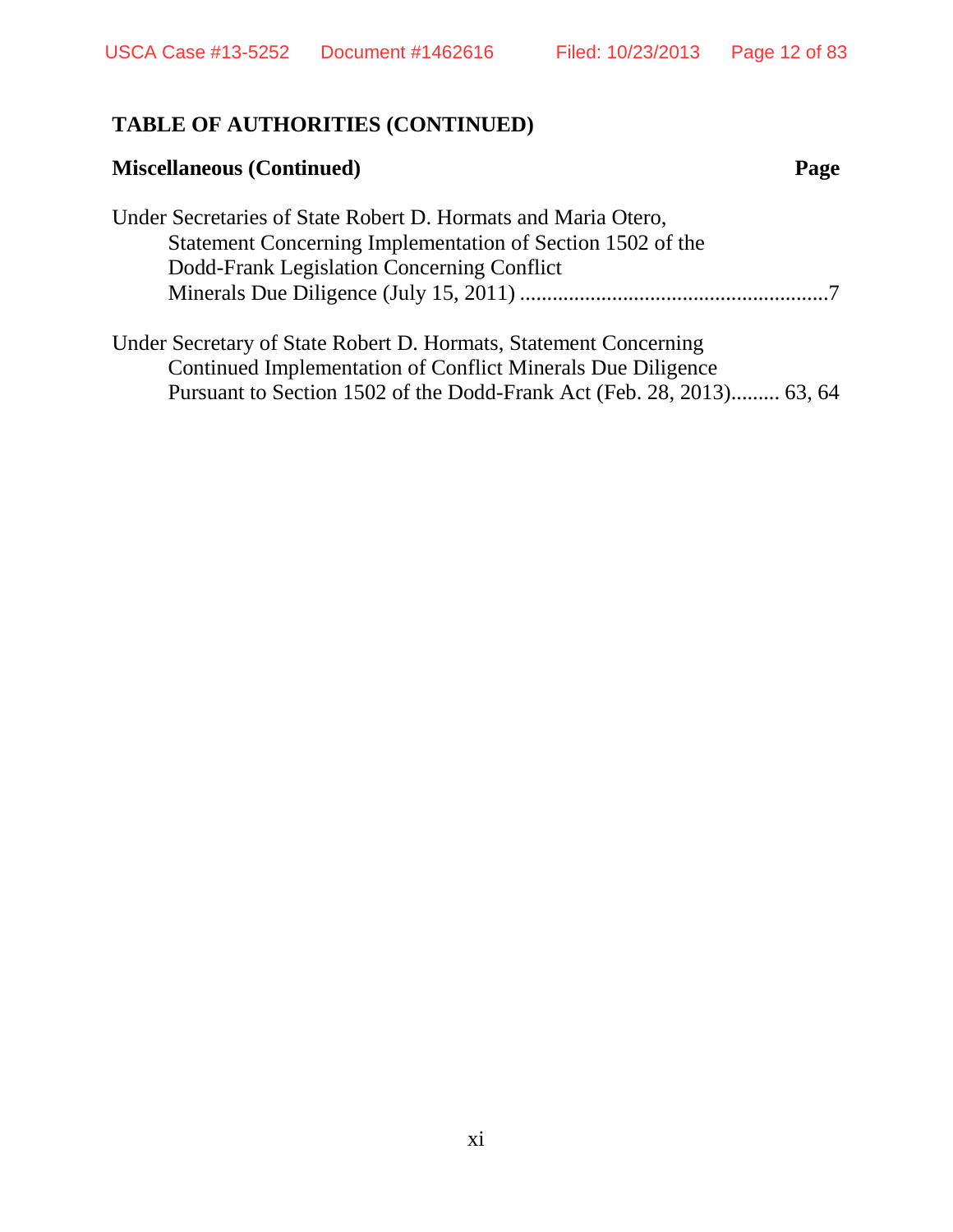# **GLOSSARY**

| Academics Br.                   | Brief of <i>Amicus Curiae</i> Experts on the<br>Democratic Republic of the Congo in<br><b>Support of Appellants</b>                                                                                                                                                                                   |
|---------------------------------|-------------------------------------------------------------------------------------------------------------------------------------------------------------------------------------------------------------------------------------------------------------------------------------------------------|
| <b>Adopting Release</b>         | Conflict Minerals, 77 FR 56,274 (Sept. 12,<br>2012)                                                                                                                                                                                                                                                   |
| <b>APA</b>                      | <b>Administrative Procedure Act</b>                                                                                                                                                                                                                                                                   |
| API Br.                         | Brief of American Petroleum Institute as<br>Amicus Curiae on Behalf of Appellants and<br>Supporting Reversal of the District Court's<br>Order                                                                                                                                                         |
| Br.                             | <b>Opening Brief of Appellants National</b><br>Association of Manufacturers, Chamber of<br>Commerce of the United States of America,<br>and Business Roundtable                                                                                                                                       |
| <b>Commission or SEC</b>        | <b>Securities and Exchange Commission</b>                                                                                                                                                                                                                                                             |
| Conflict minerals               | Coltan, cassiterite, wolframite, gold or their<br>derivatives, as well as any other minerals or<br>their derivatives that the State Department<br>determines to be financing conflict in the<br>Democratic Republic of the Congo or an<br>adjoining country. See Dodd-Frank Section<br>$1502(e)(4)$ . |
| <b>Conflict Minerals Report</b> | The report required by Section $13(p)(1)(A)$<br>of the Securities Exchange Act of 1934                                                                                                                                                                                                                |
| <b>Covered Countries</b>        | The Democratic Republic of the Congo or<br>an adjoining country                                                                                                                                                                                                                                       |
| Dodd-Frank                      | Dodd-Frank Wall Street Reform and<br>Consumer Protection Act, Pub. L. 111-203,<br>124 Stat. 1376 (2010)                                                                                                                                                                                               |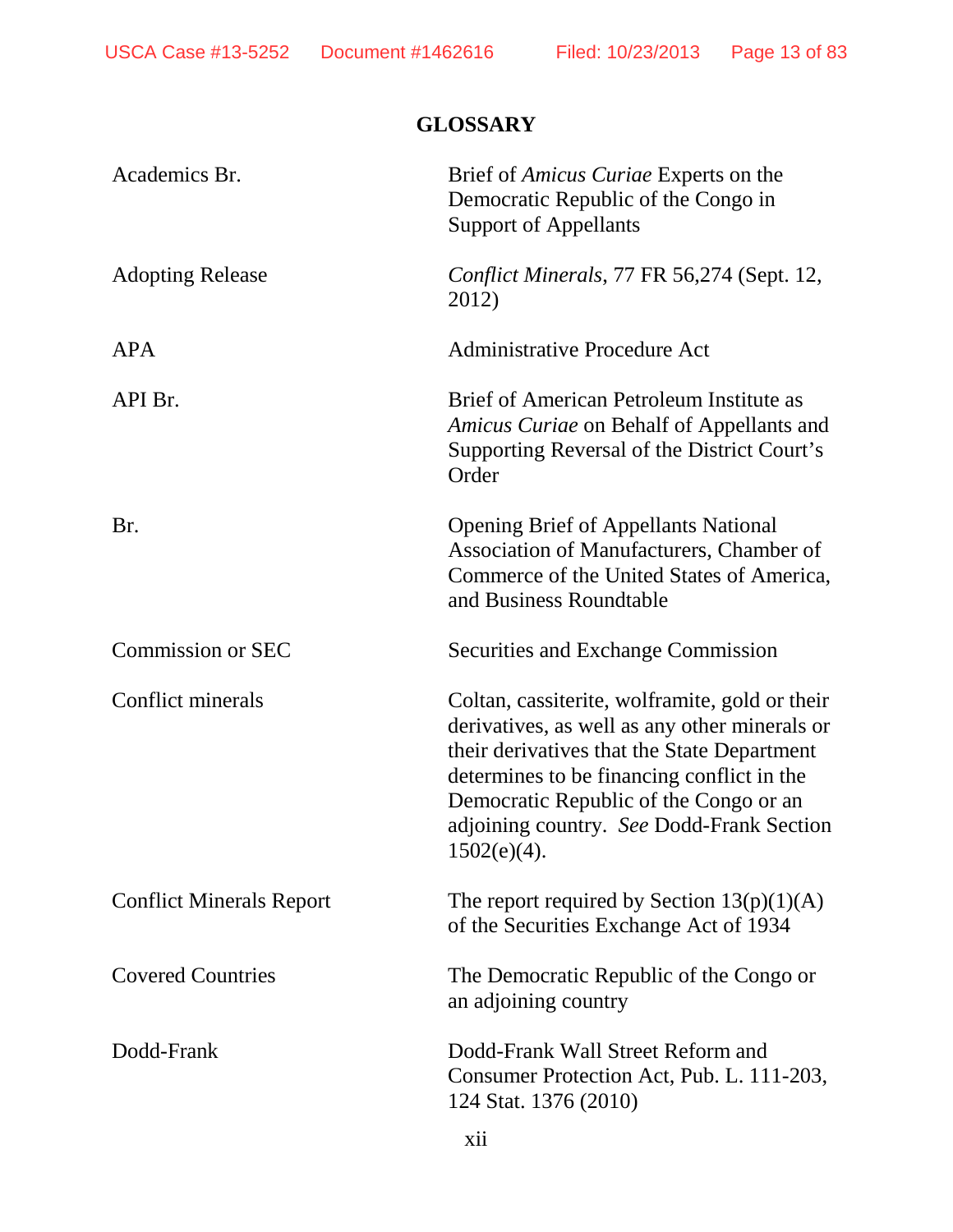# **GLOSSARY (CONTINUED)**

| <b>DRC</b>   | The Democratic Republic of the Congo                                                                                                        |
|--------------|---------------------------------------------------------------------------------------------------------------------------------------------|
| Exchange Act | Securities Exchange Act of 1934                                                                                                             |
| <b>FR</b>    | <b>Federal Register</b>                                                                                                                     |
| Indus. Br.   | Industry Coalition Amici Brief in Support of<br>Appellants                                                                                  |
| <b>OECD</b>  | Organisation for Economic Co-operation<br>and Development                                                                                   |
| Retail Br.   | Brief of the Retail Litigation Center, Inc.<br>and the National Retail Federation as <i>Amici</i><br><i>Curiae</i> in Support of Appellants |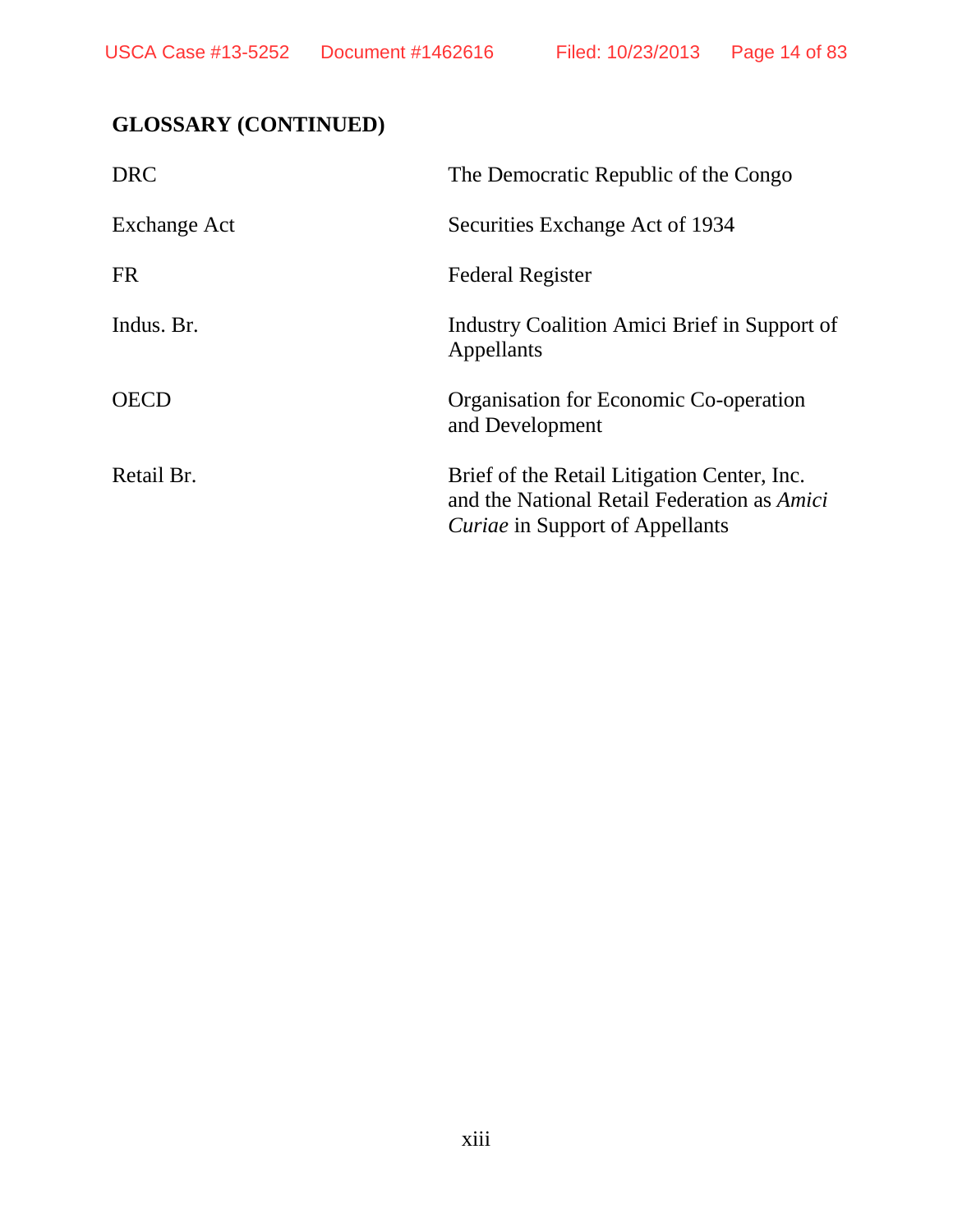## ORAL ARGUMENT NOT YET SCHEDULED

## **No. 13-5252 ——————————————————————**

## **IN THE UNITED STATES COURT OF APPEALS FOR THE DISTRICT OF COLUMBIA CIRCUIT**

**——————————————————————**

## NATIONAL ASSOCIATION OF MANUFACTURERS, CHAMBER OF COMMERCE OF THE UNITED STATES OF AMERICA, and BUSINESS ROUNDTABLE,

Appellants,

v.

## SECURITIES AND EXCHANGE COMMISSION,

Appellee,

## AMNESTY INTERNATIONAL USA and AMNESTY INTERNATIONAL LTD.,

Intervenors. ——————————————————————

On Appeal from the United States District Court for the District of Columbia

BRIEF OF THE SECURITIES AND EXCHANGE COMMISSION, APPELLEE

——————————————————————

——————————————————————

### **PRELIMINARY STATEMENT**

In enacting Section 1502 of the Dodd-Frank Wall Street Reform and

Consumer Protection Act ("Dodd-Frank"), Congress concluded that "the

exploitation and trade of conflict minerals" was "contribut[ing]" to a humanitarian

crisis in the Democratic Republic of the Congo ("DRC"). Congress determined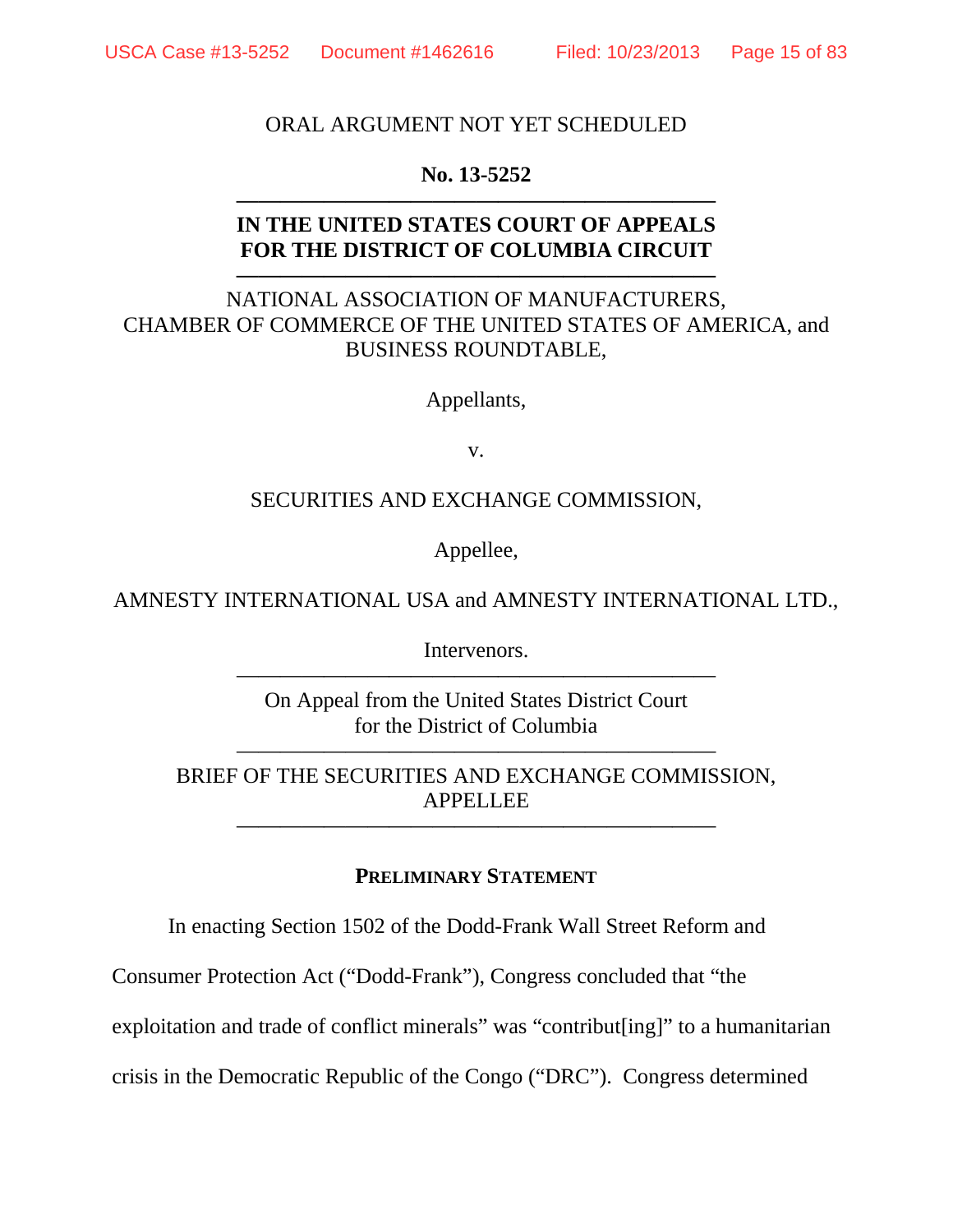that this crisis "warrant[ed]" new disclosure requirements concerning "conflict minerals" originating in the DRC or an adjoining country ("Covered Countries"), and directed the Commission to promulgate rules embodying those requirements. The Commission adopted Rule 13p-1 under the Securities Exchange Act of 1934 ("Exchange Act") to carry out that mandate.

Appellants' challenges to Rule 13p-1 are premised on the novel and flawed assumption that the Commission should have re-evaluated Congress's determination that the disclosures would ameliorate, rather than exacerbate, the crisis in the DRC. This erroneous contention animates appellants' arguments that the Commission was required to use its exemptive and interpretive authority to reduce the statute's costs even where the Commission reasonably concluded that doing so would undermine Section 1502's purpose. It also underpins their arguments that the Commission could not implement Congress's directive unless it confirmed Congress's judgment that the statute would yield benefits, and that each regulatory choice made by the Commission had to be weighed against its ultimate effect in the DRC. Appellants' position misconceives both the Commission's role in mandatory rulemakings and its approach to *this* rulemaking.

In enacting Section 1502, *Congress* determined that the required disclosures will benefit the DRC. The Commission properly declined to second-guess that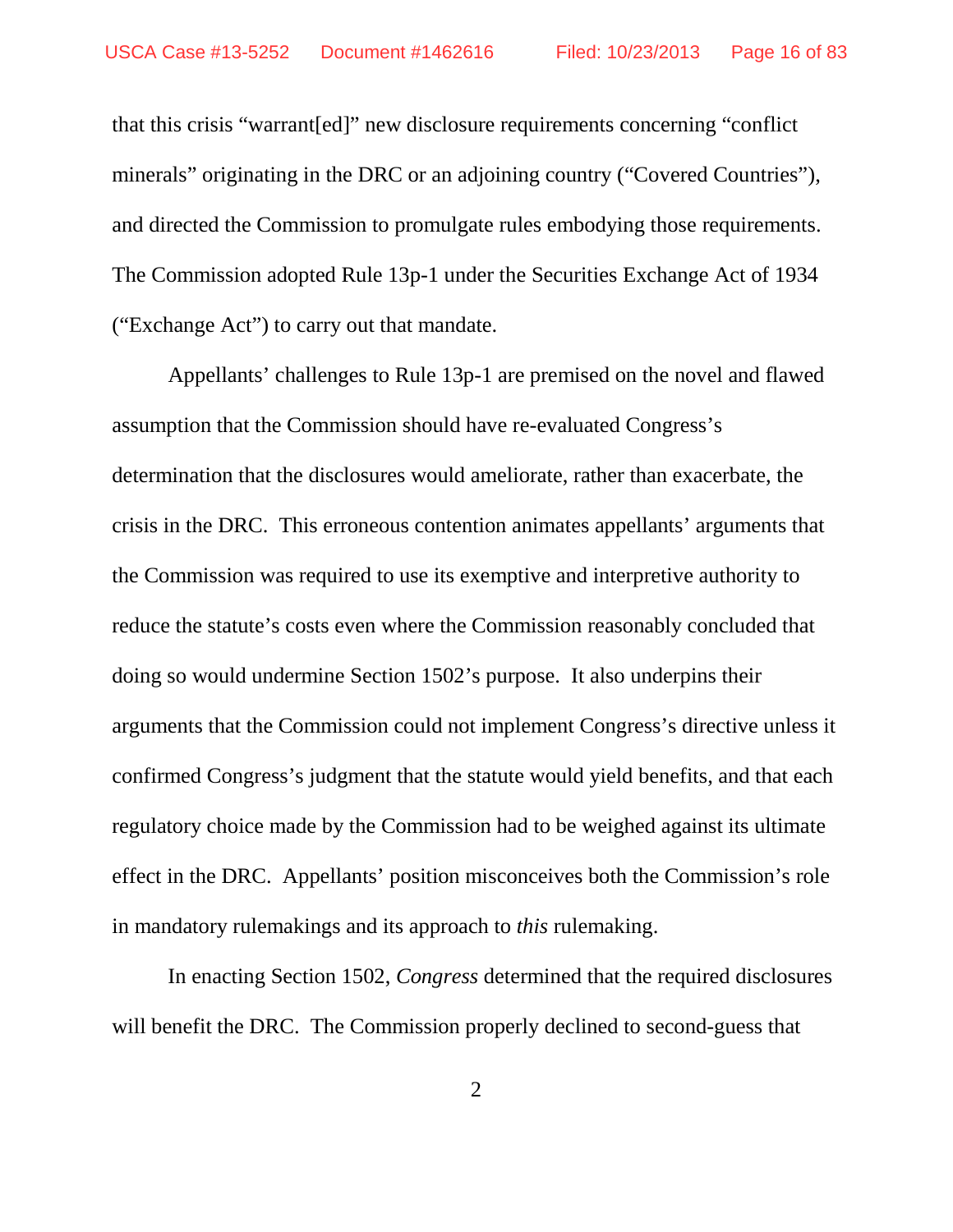judgment and instead weighed whether its choices would provide the disclosure that *Congress* determined would further its humanitarian goals.

And far from pursuing these goals at all costs, as appellants assert, the Commission expressly endeavored to "reduce the burden of compliance … while remaining faithful to the language and intent of Section 1502." In the few circumstances where the Commission did not accept recommendations to lower costs, it determined that the recommended alternatives would undermine the scheme Congress envisioned. These conclusions were reasonable in light of the statutory language, congressional purpose, and evidence in the administrative record. And given Congress's mandate, the Commission's analysis was appropriate under the Administrative Procedure Act ("APA") and the Exchange Act.

#### **COUNTERSTATEMENT OF ISSUES**

1. Did the Commission act reasonably in (a) declining to include a categorical *de minimis* exception where such an exception would thwart the purpose of the statute; (b) including issuers that contract to have products manufactured and have some actual influence over that manufacturing where failing to do so would undermine Section 1502's purpose; (c) requiring issuers with a reason to believe their conflict minerals may have originated in the Covered Countries to perform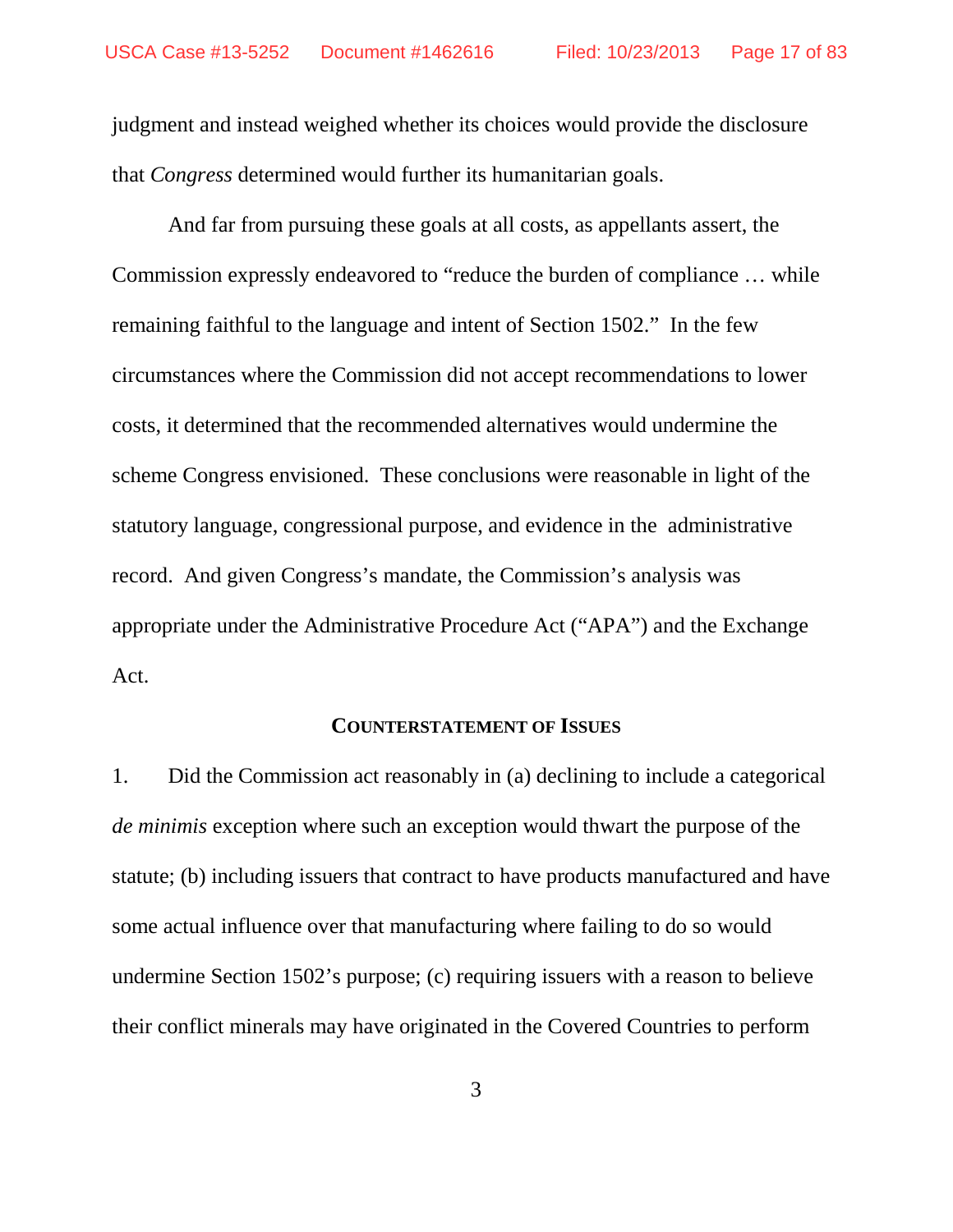due diligence; and (d) adopting a longer transition period for smaller issuers than for larger issuers?

2. Did the Commission's economic analysis, which accepted Congress's determination that disclosure would yield benefits in the DRC, provided a quantitative analysis of the rule's costs, and analyzed qualitatively the costs and benefits of its discretionary decisions, comply with the APA and the Exchange Act?

3. Do Section 1502 and Rule 13p-1 violate the First Amendment by requiring issuers to disclose factual information about their products?

## **STATUTES AND REGULATIONS**

Pertinent statutes and regulations are contained in the appellants' Addendum.

#### **COUNTERSTATEMENT OF THE CASE**

#### **A. Nature of the Case**

To further its humanitarian goal of promoting peace and security in the DRC, Congress enacted Section 1502 of Dodd-Frank, 124 Stat. 1376, 2213-18 (2010), which uses securities law disclosures to bring greater public awareness of the source of issuers' conflict minerals and promote the exercise of due diligence on conflict mineral supply chains. *See Conflict Minerals*, 77 FR 56,274 (Sept. 12,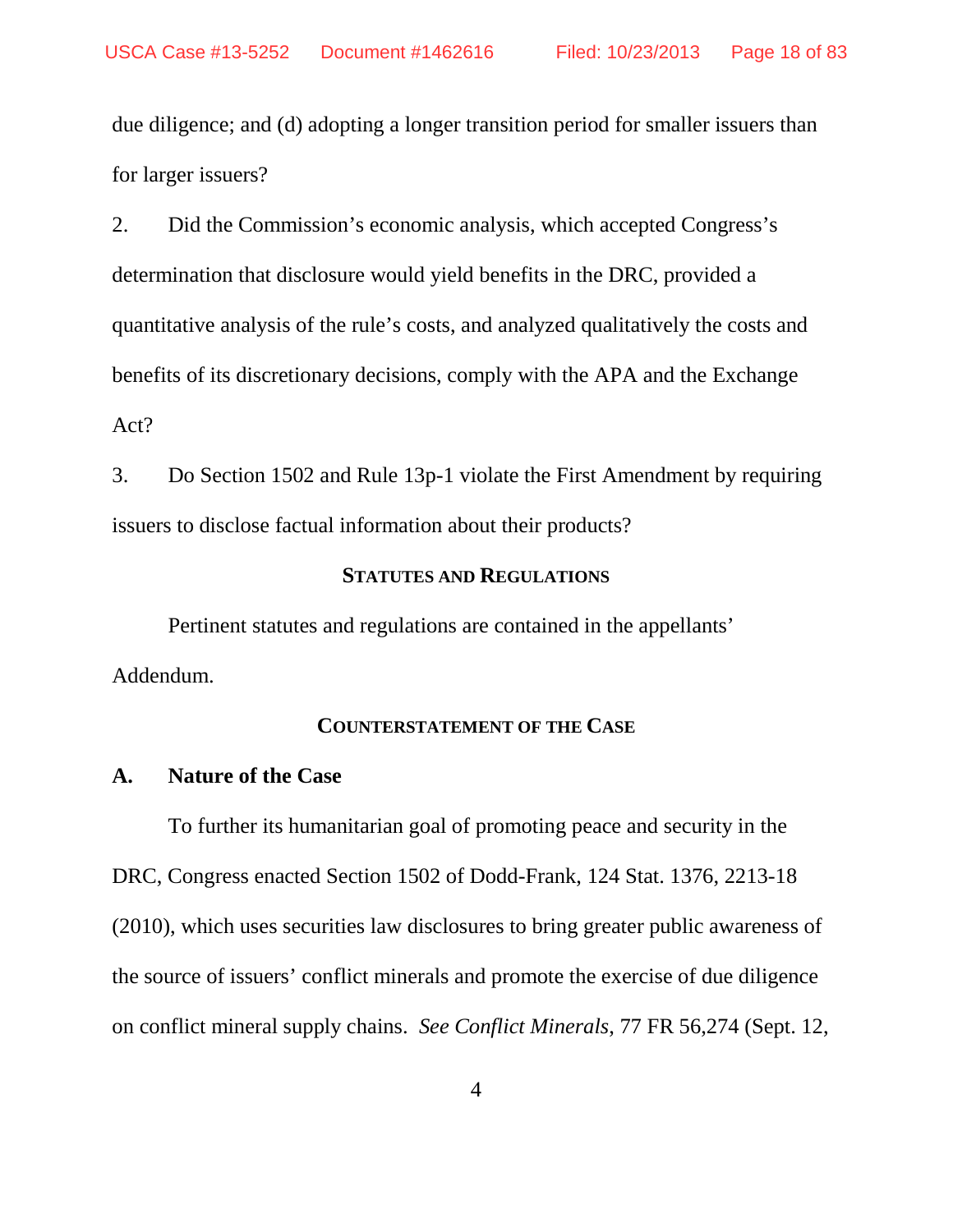20[1](#page-18-0)2) ("*Adopting Release*") (JA0720/2-3).<sup>1</sup> Section 1502 adds Section 13(p) of the Exchange Act, 15 U.S.C. 78m(p), which directs the Commission to promulgate rules requiring these disclosures. The Commission adopted Rule 13p-1, 17 C.F.R. 240.13p-1, pursuant to that mandate. JA0720/1.

Appellants initially petitioned for review of the rule in this Court. While that appeal was pending, the Court held in *American Petroleum Institute v. SEC*, 714 F.3d 1329 (D.C. Cir. 2013), that it lacked original appellate jurisdiction over certain petitions for review of Commission rules. As a result, this case was transferred to the district court, which rejected all of appellants' challenges.

#### **B. Background**

### **1. Conflict Minerals and the DRC**

The DRC is "a vast, mineral-rich nation." U.S. GOV'T ACCOUNTABILITY OFFICE, GAO-12-763, CONFLICT MINERALS RULE: SEC'S ACTIONS AND STAKEHOLDER-DEVELOPED INITIATIVES 3 (2012). After the overthrow of an authoritarian regime in 1997 (*id.* at 3-5), "one of the deadliest conflicts since World War II" erupted in the DRC. DRC Relief, Security, and Democracy Promotion Act of 2006, PL 109-456, § 101(7) ("2006 DRC Act"). The conflict,

<span id="page-18-0"></span> $1$  "Conflict minerals" are coltan, cassiterite, wolframite, gold, their derivatives, or other minerals or their derivatives the State Department determines to be financing conflict in the Covered Countries. Section 1502(e)(4).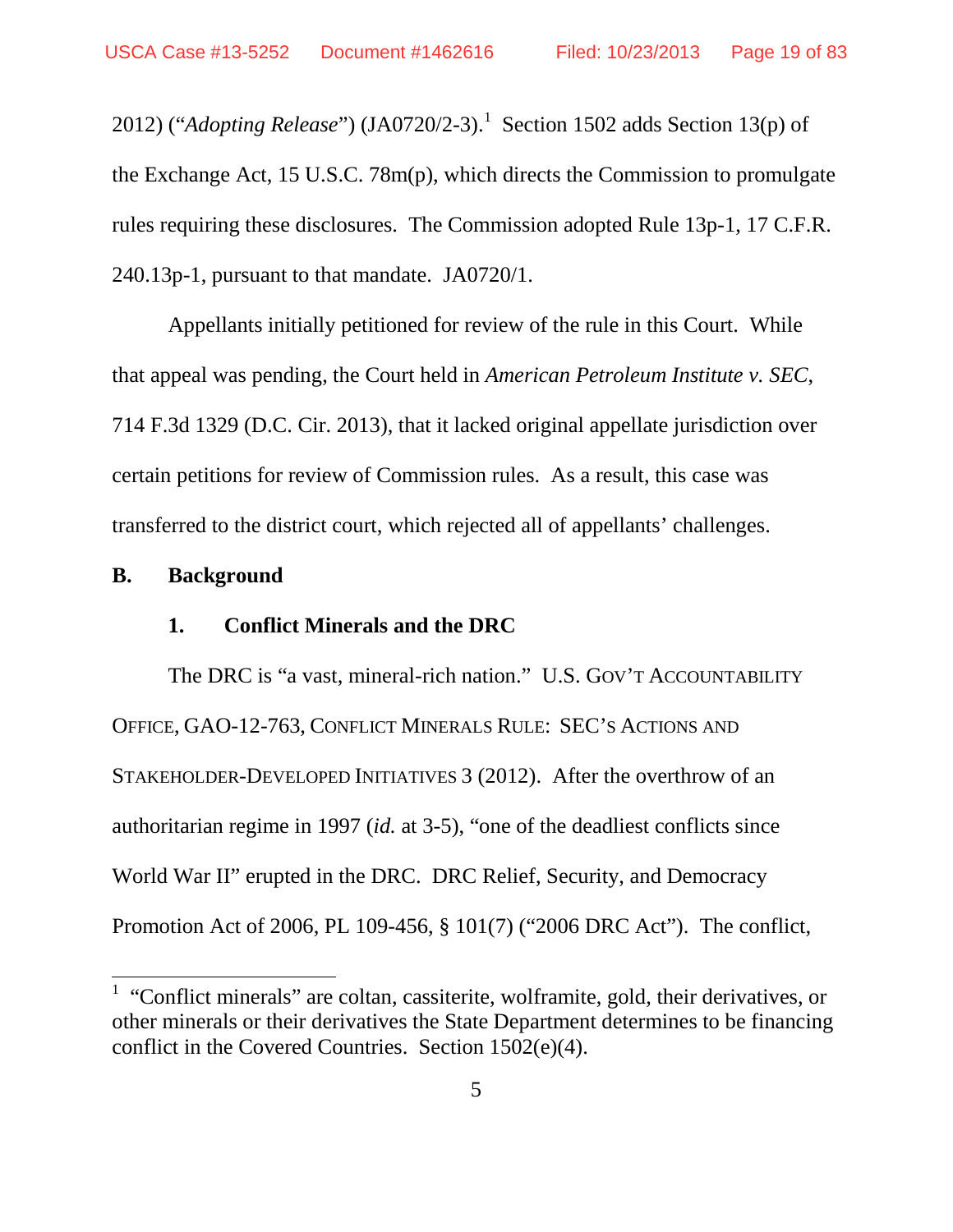which has "spawned some of the world's worst human rights atrocities" (2006) DRC Act § 101(5)), continues to this day. The illegal exploitation of conflict minerals in eastern DRC fuels this conflict by "facilitat[ing] the purchase of small arms to commit abuses and reduc[ing] government revenues needed for increasing security and rebuilding the country." U.S. Department of State, 2011 Human Rights Report for the DRC 15. In response to this crisis, the United Nations Security Council has long condemned the exploitation of the DRC's natural resources and encouraged due diligence regarding the origin of conflict minerals. U.N. Security Council Resolutions 1376 ¶8 (2001), 1698 ¶6 (2006), 1857 ¶15 (2008), 1896 ¶¶7, 14 (2009), 1952 ¶¶6-9 (2010).

Congress has also considered responses to the crisis in the DRC. *See* GAO-12-763 at 5-6; *Adopting Release*, JA0720/2-3 n.12. In 2006, for example, Congress enacted legislation declaring that United States policy should be to "make all efforts" to ensure that the government of the DRC "is committed to responsible and transparent management of natural resources across the country." 2006 DRC Act § 102(8)(A). Pursuant to this Act, the United States allocated hundreds of millions of dollars for humanitarian aid, debt relief, training, and other assistance to the DRC. *See generally* U.S. GOV'T ACCOUNTABILITY OFFICE, GAO-08-188, THE DEMOCRATIC REPUBLIC OF THE CONGO: SYSTEMATIC ASSESSMENT IS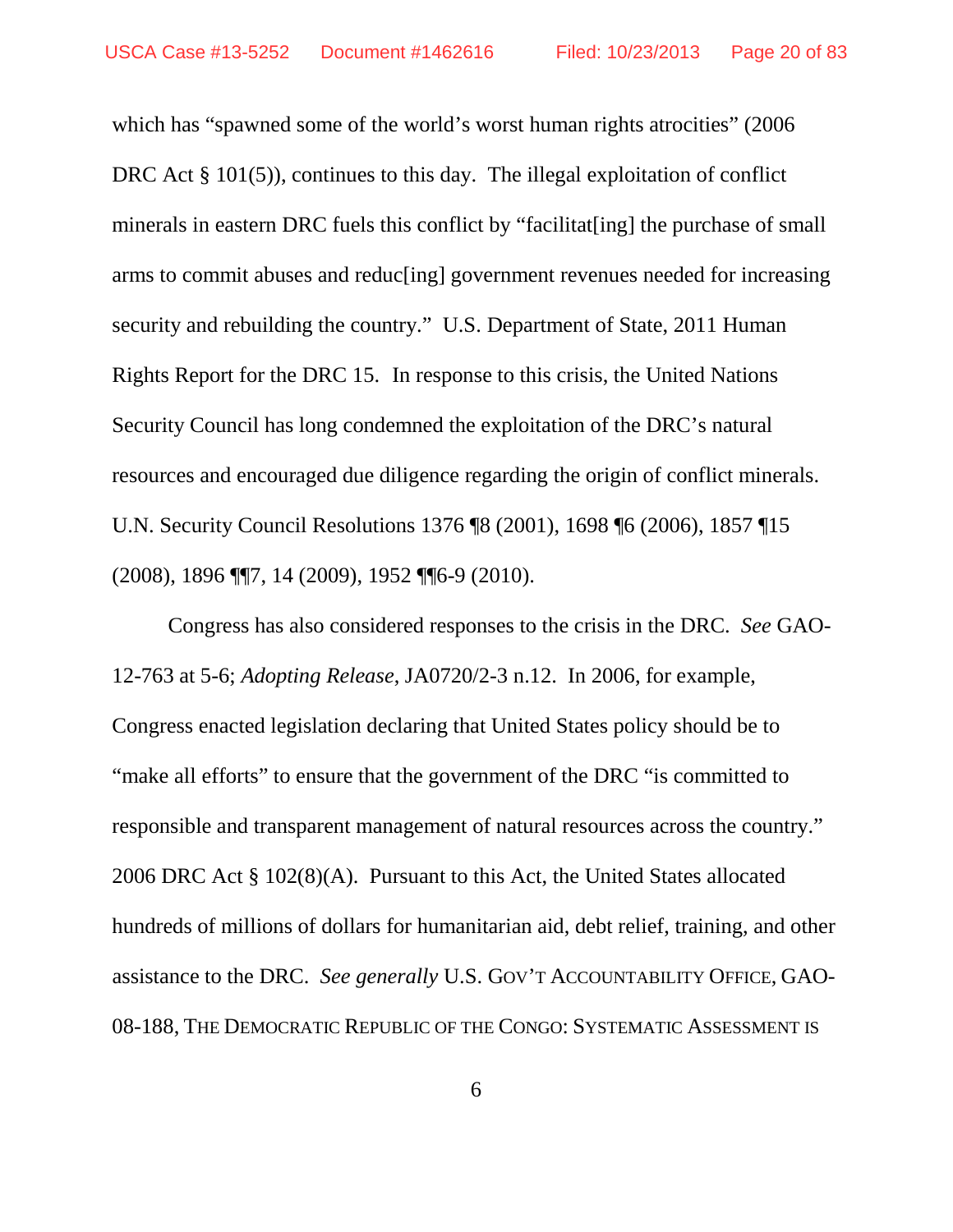NEEDED TO DETERMINE AGENCIES' PROGRESS TOWARD U.S. POLICY OBJECTIVES (2007); Under Secretaries of State Robert D. Hormats and Maria Otero, Statement Concerning Implementation of Section 1502 of the Dodd-Frank Legislation Concerning Conflict Minerals Due Diligence 3 (July 15, 2011).

The Senate subsequently considered two bills targeting the illicit minerals trade in the DRC. The first would have banned importing certain products that contained or were derived from coltan or cassiterite originating in the DRC. *See* Conflict Coltan and Cassiterite Act of 2008, S. 3058, 110th Cong. (2008). The second would have required companies using coltan, cassiterite, or wolframite to disclose annually to the Commission the origin of those minerals. *See* Congo Conflict Minerals Act of 2009 ("2009 DRC Act"), S. 891, 111th Cong. § 5 (2009).

In explaining the change to a disclosure approach, one co-sponsor of the 2009 DRC Act stated that "we must tread carefully…. All-out prohibitions or blanket sanctions could be counterproductive and negatively affect the very people we seek to help…. [T]his bill is sensitive to that complex reality." 155 Cong. Rec. S4697 (daily ed. Apr. 23, 2009) (statement of Sen. Feingold). He added that "[b]ringing transparency to those supply chains may not be easy, but it is something we can and should expect of industry." *Id.* Another co-sponsor stated that "[s]ome in industry have already started down this road and are even in front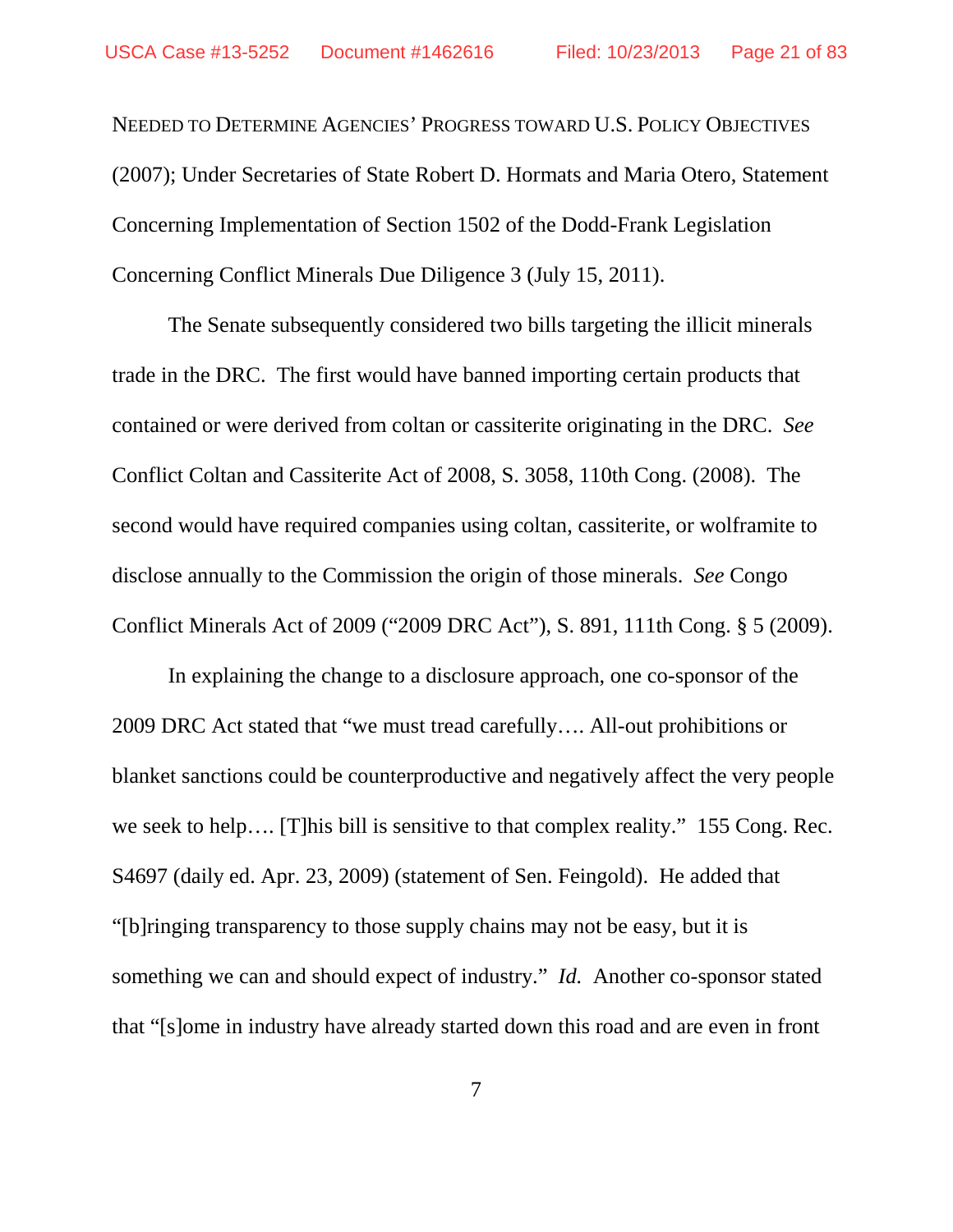of the curve with their efforts, but we still need to do a better job of showing transparency." *Id.* at S4696 (statement of Sen. Brownback).

#### **2. Section 1502**

Section 1502 of Dodd-Frank was modeled on the 2009 DRC Act. *See* 156 Cong. Rec. S3976 (daily ed. May 19, 2010) (statement of Sen. Feingold). It states that the use of conflict minerals to fuel the humanitarian crisis in the DRC "warrant[s]" the provisions of Section 13(p) of the Exchange Act, which it adds. Section 13(p) directs the Commission to promulgate rules requiring issuers to disclose annually whether conflict minerals "necessary to the functionality or production of a product manufactured by" them originated in the Covered Countries. Exchange Act  $\S 13(p)(1)(A)$ , (2)(B). Where "such conflict minerals did originate in" the Covered Countries, issuers must submit a report to the Commission ("Conflict Minerals Report") (*id.*) and make the report available on their websites (*id.* § 13(p)(1)(E)).

Section 13(p) specifies that the Conflict Minerals Report must include "a description of the measures taken by [the issuer] to exercise due diligence on the source and chain of custody of such minerals," including "an independent private sector audit" of the report. *Id.*  $\S 13(p)(1)(A)(i)$ . The report must also include, among other things, "a description of the products manufactured or contracted to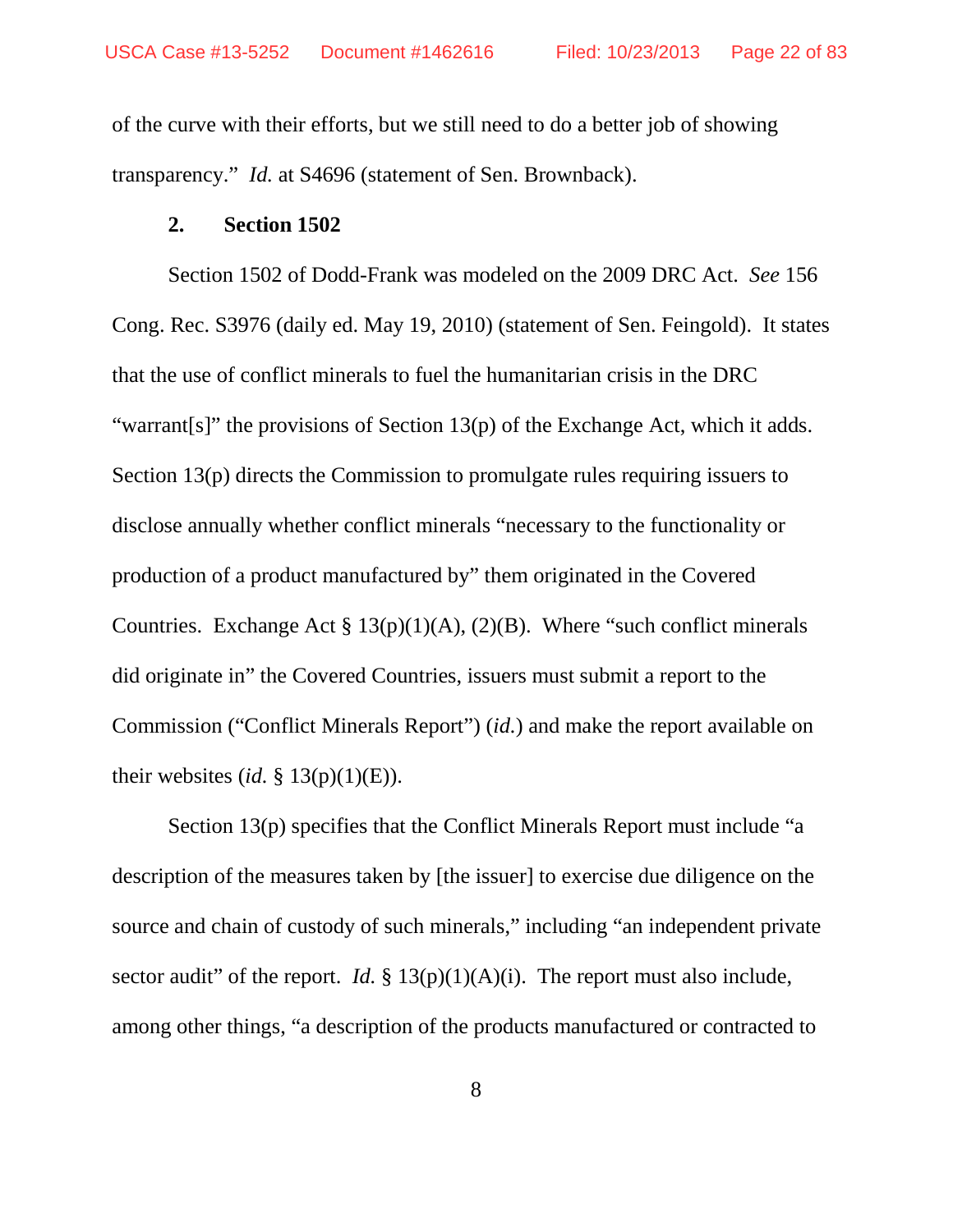be manufactured that are not DRC conflict free," with "DRC conflict free" defined to mean "products that do not contain minerals that directly or indirectly finance or benefit armed groups in the" Covered Countries. *Id.* § 13(p)(1)(A)(ii). The disclosure requirements terminate if at any time after five years from enactment the President certifies that "no armed groups continue to be directly involved and benefitting from commercial activity involving conflict minerals." *Id.* § 13(p)(4).

Section 1502 also requires other federal agencies to report to Congress regarding conditions in the DRC and the effectiveness of the disclosure regime. The Comptroller General must submit annual reports assessing "the rate of … violence" and "the effectiveness of section  $13(p)$  ... in promoting peace and security" in the Covered Countries. Section 1502(d). And the Secretary of State must produce and make publicly available a map of "mineral-rich zones, trade routes, and areas under the control of armed groups" in the Covered Countries, as well as submit to Congress "a strategy to address the linkages between human rights abuses, armed groups, mining of conflict minerals, and commercial products." Section  $1502(c)(1)(A)$ ,  $(c)(2)(A)(i)-(ii)$ .

#### **3. Rule 13p-1**

After soliciting and receiving comments, the Commission proposed rules to implement Section 1502. *Conflict Minerals*, 75 FR 80,948 (Dec. 23, 2010). After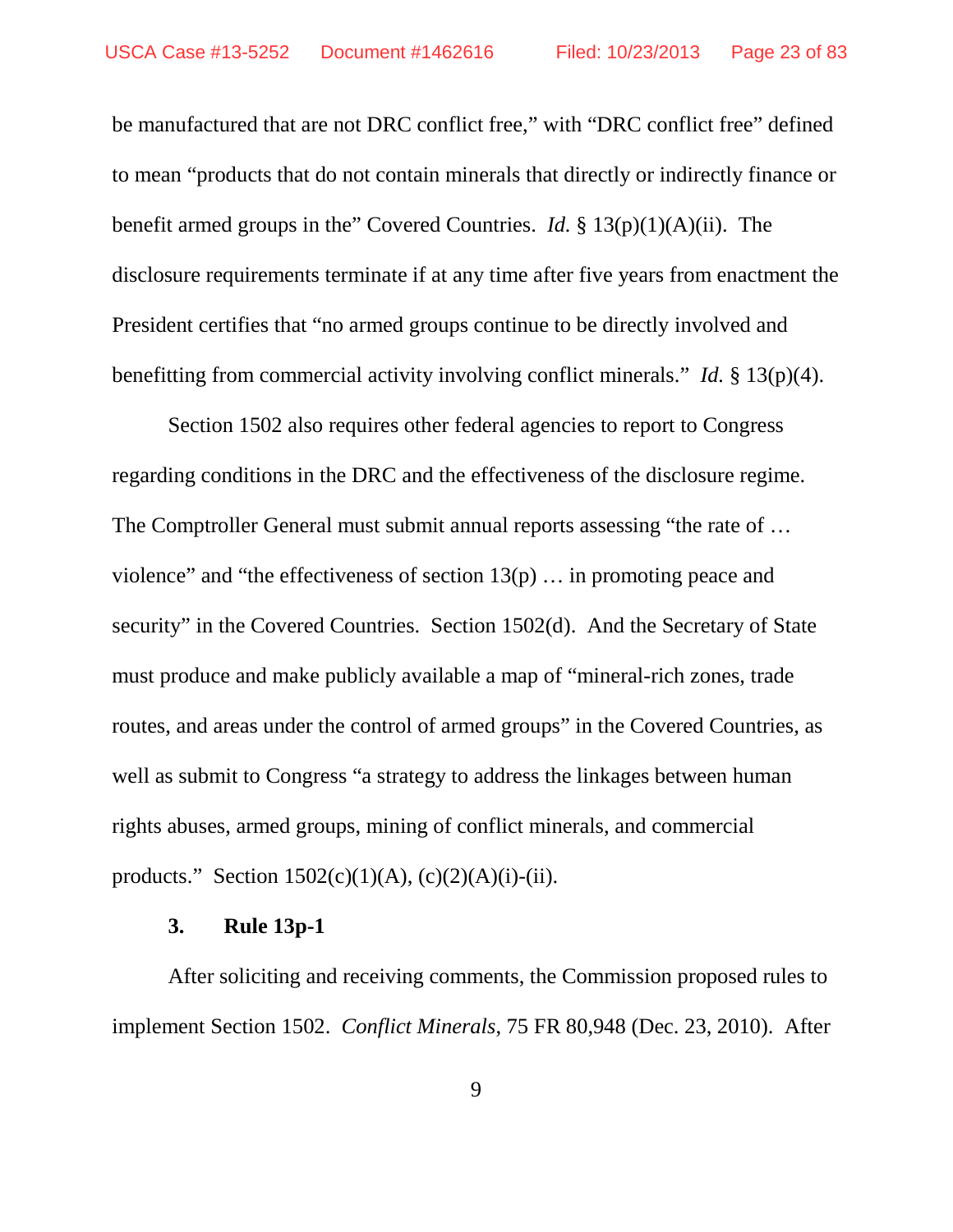both extending the comment period and holding a public roundtable, the Commission received approximately 420 individual comment letters, more than 13,000 form letters supporting Section 1502, and petitions with more than 25,000 signatures supporting the proposal. *Adopting Release*, JA0722/3-JA0723/1 & n.32. The Commission adopted the final rule, Rule 13p-1, on August 22, 2012.

## **a. The Commission exercised its discretion to reduce the rule's burdens where doing so would not undermine the statute's purpose.**

Rule 13p-1 establishes a three-step process for compliance. Recognizing that the rule would "impose significant compliance costs on companies who use or supply conflict minerals" (*Adopting Release*, JA0724/1-2), the Commission modified the proposed rules to reject several more costly alternative proposals and accept numerous recommendations to reduce compliance burdens. But the Commission determined that some recommended alternatives, including those appellants advocate, would undermine the scheme Congress envisioned.

#### **i. Step one**

The Commission made several threshold determinations limiting the rule's scope. For example, rejecting the views of two co-sponsors of Section 1502, the Commission limited the final rule to reporting issuers. *Adopting Release*, JA0731/2, JA0732/2-3. The Commission also limited the rule's scope to gold and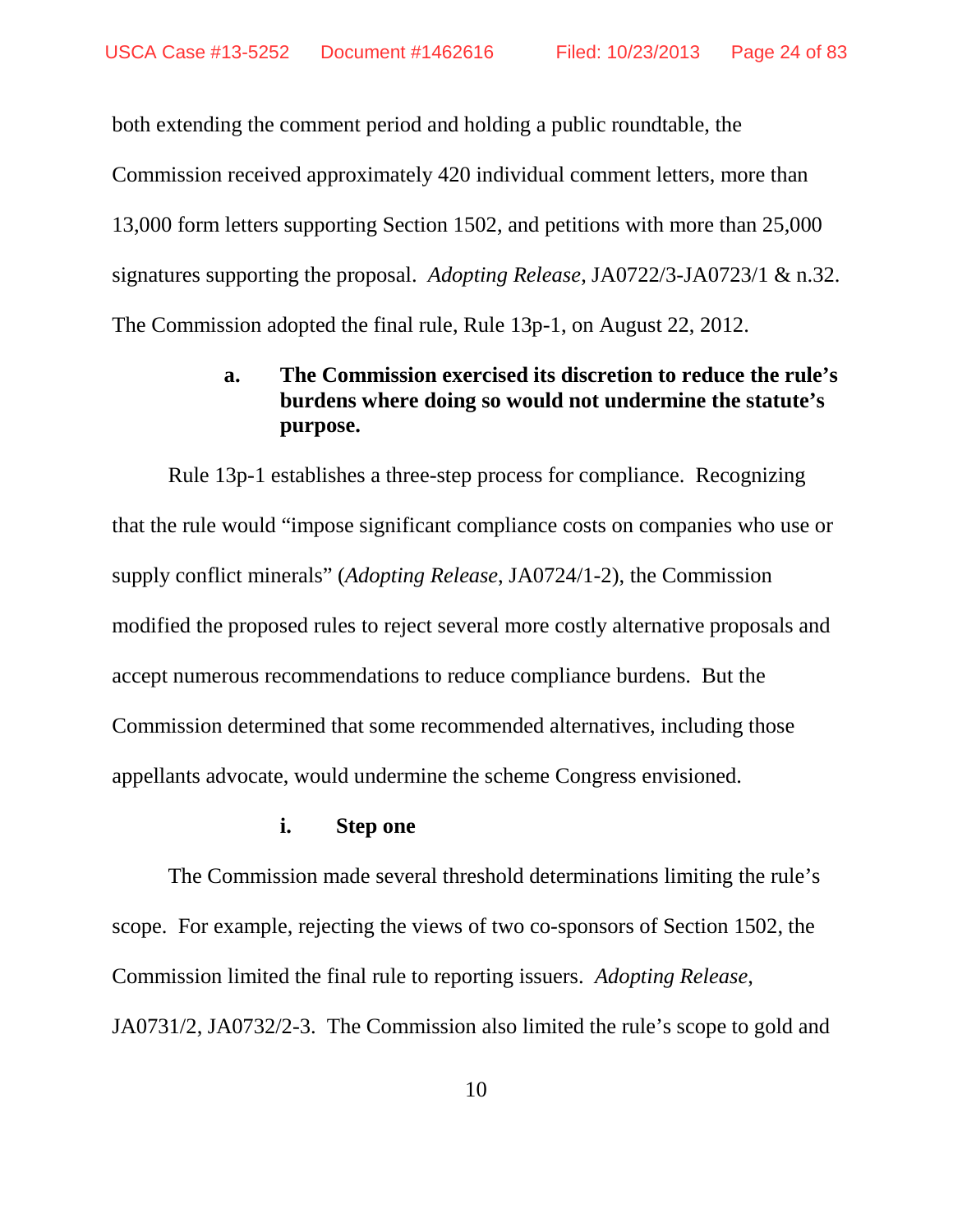the most common derivatives of coltan, cassiterite, and wolframite—tin, tantalum, and tungsten—unless the Secretary of State determines that additional derivatives should be included. JA0730/2. Moreover, conflict minerals outside the supply chain prior to January 31, 2013, are excluded from the rule. JA0752/1.

The Commission also narrowly interpreted the statutory standard triggering the rule's requirements—that conflict minerals be "necessary to the functionality or production of a product." *Adopting Release*, JA0740-JA0742. To mitigate concerns regarding the difficulty of tracing minerals, the Commission limited the rule to products containing conflict minerals that are "intentionally added." JA0741/3, JA0743/3. It also excluded conflict minerals found in tools and equipment used indirectly to produce products and "prototypes and other demonstration devices." JA0742/3-JA0743/1.

Because the statute defines "DRC conflict free" to mean products that do not "contain" minerals that finance armed groups, the Commission also limited the rule to minerals "contained in" the final product. *Adopting Release*, JA0742/1-2. This limitation affected the rule's application to catalysts. Because catalysts make up "a significant market for the minerals" (JA0739/2-3, JA0742/3 & n.238; *see also* Br. 32-33), and may be necessary to the production of a product, some commentators argued that catalysts should be included even if they are washed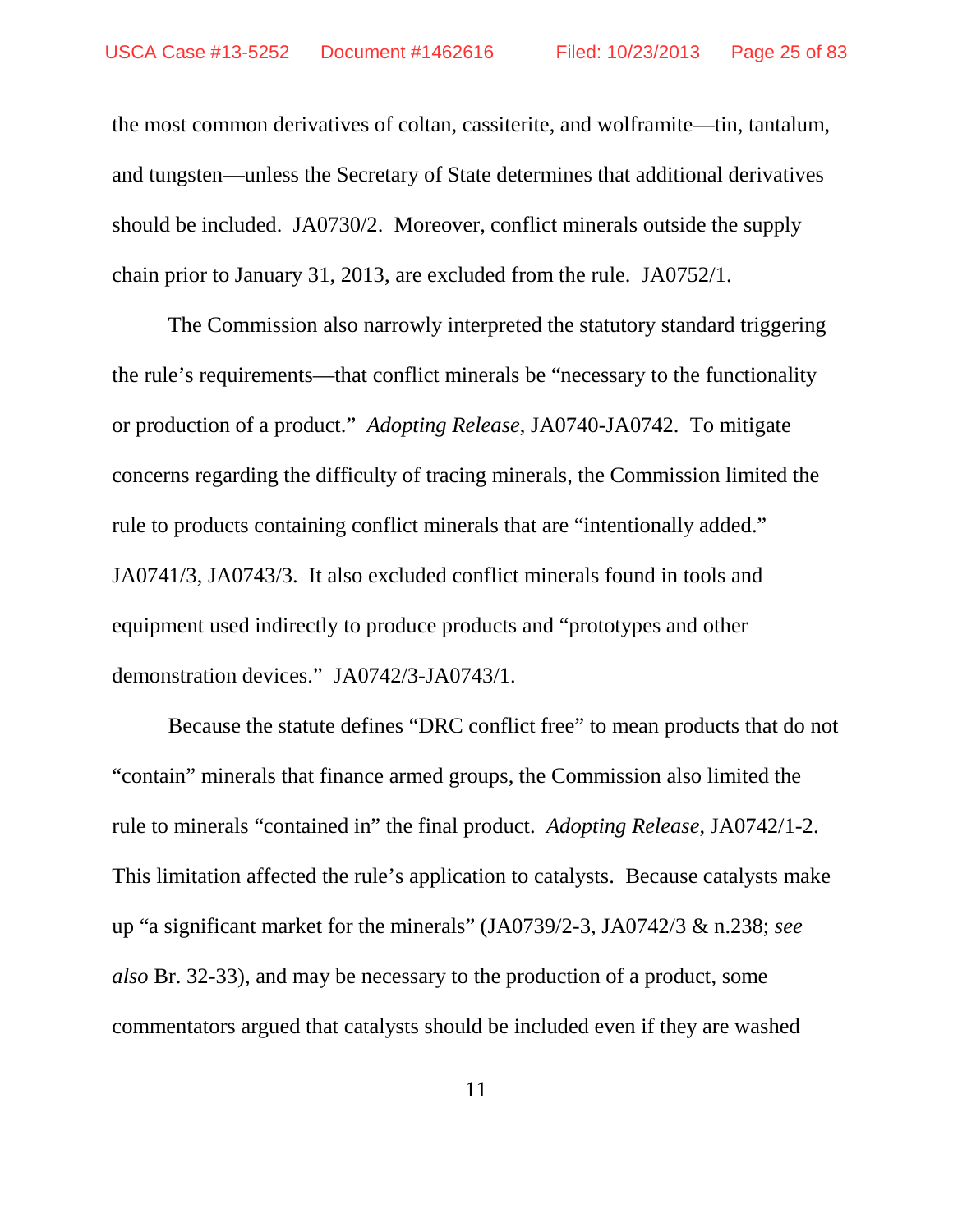away or consumed in the production process. But in light of the Commission's interpretation of the statutory reference to "contain," and practical difficulties with tracing catalysts that are washed away, such catalysts are not subject to the rule. JA0741/2.

The Commission also considered whether to include within the rule issuers who contract to have products manufactured. Section 1502 defines the persons subject to the disclosure requirement as those for whom conflict minerals are necessary to the functionality or production of a product they "manufactured." *Adopting Release*, JA0733/3. But Congress also required Conflict Minerals Reports to describe "'products manufactured *or contracted to be manufactured* that are not DRC conflict free.'" JA0736/1 (emphasis in release) (quoting the statute).

These provisions "raised some question" as to whether the rule should apply to issuers that contract to have their products manufactured. *Adopting Release*, JA0733/3. But in the Commission's view, "the inclusion of products that are 'contracted to be manufactured'" in the reporting requirement indicated that the rule should apply to such issuers. JA0736/1.The Commission explained that this reading was "more consistent" with the statute than the alternative, which would require companies to disclose products they contracted to have manufactured without requiring them to determine the origin of the conflict minerals in those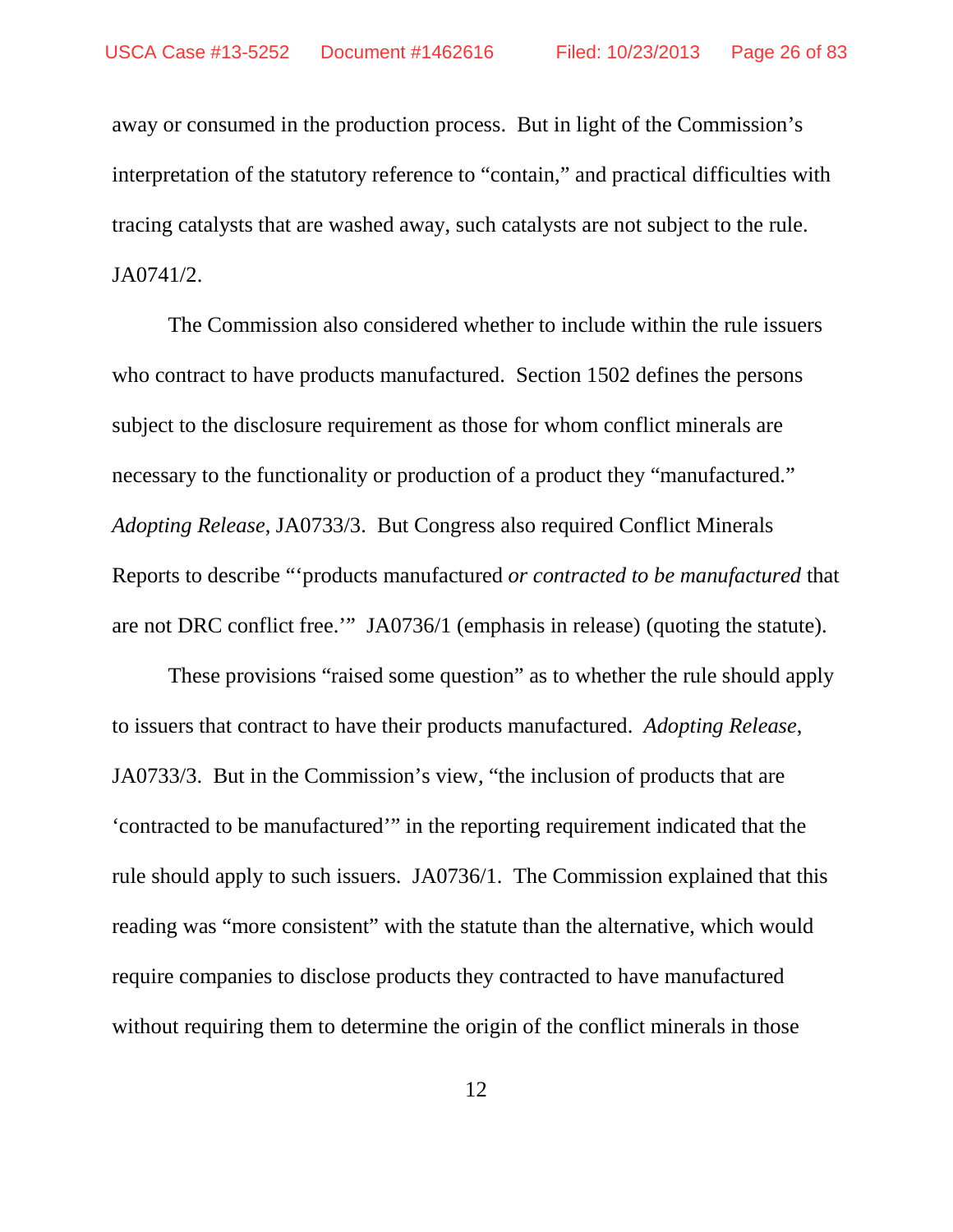products. *Id*. Such a reading would be "internally inconsistent" and would "undermine the [statutory] purpose." JA0736/1. It would also allow issuers to avoid disclosure by contracting out the manufacture of their products. JA0737/1.

The Commission, however, interpreted "contracting to manufacture" narrowly to require some actual influence over the manufacture of the product and excluded, among others, "pure retailer[s]" and issuers that "offer[] a generic product under its own brand name or a separate brand name." *Adopting Release*, JA0736/2-3, JA0737/1. In their comment letters, appellants appeared to support the Commission's approach. *E.g.*, BRT JA0273.

The Commission received mixed comments regarding whether the final rule should include a *de minimis* threshold. *Adopting Release*, JA0740/1. The State Department wrote that a *de minimis* exception "could have a significant impact" on the rule because conflict minerals are used "often in very limited quantities." JA0445; *see also* Matheson JA0602 (*de minimis* exception would "destroy the intent of the law"); Calvert JA0581 (although a per-product *de minimis* threshold "may appear reasonable … the volume adds up in large quantity of units"). Appellants argued that a *de minimis* exception was appropriate because Congress did not "expressly prohibit" it and the Commission had inherent authority to create one. NAM JA0396-JA0397; *see also* Chamber JA0260; BRT JA0274.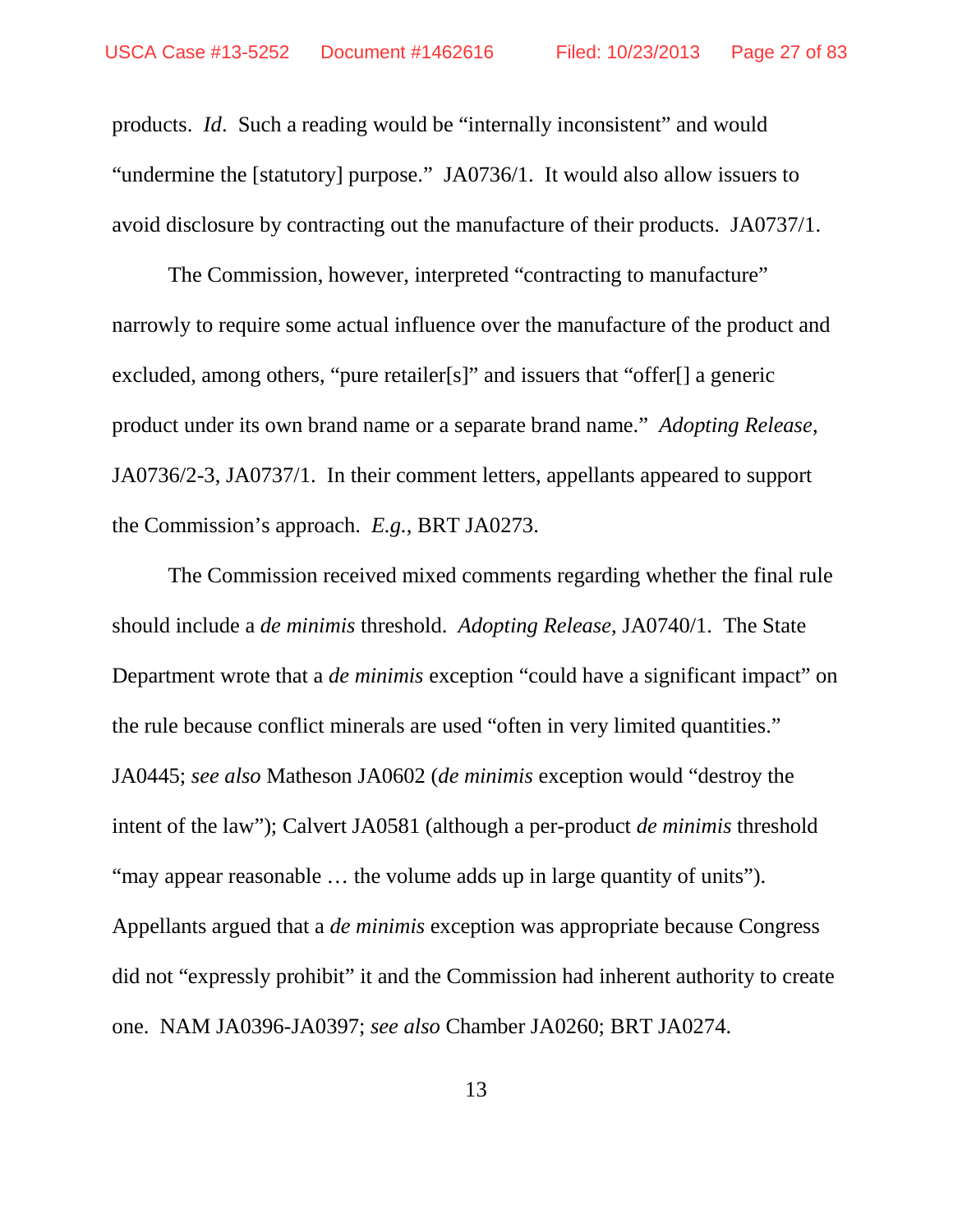Commentators also suggested, without analysis, various alternative *de minimis* thresholds. *E.g.*, NAM JA0396; Semiconductor Equip. JA0236.

After reviewing the comments, the Commission concluded that a categorical exception based on small uses of conflict minerals would "thwart, rather than advance," Section 1502's purpose. *Adopting Release*, JA0721/1, JA0743/3. The Commission reasoned first that Section 1502 "does not contain a *de minimis*  exception" and instead uses the "necessary to the functionality or production" threshold as an "express limiting factor." JA0743/1. In the Commission's view, the language and structure of Section 1502 showed that Congress understood that small amounts of conflict minerals could meet this requirement, yet decided against including a *de minimis* standard. *Id.* The Commission also noted that Congress did include an express *de minimis* threshold in an analogous reporting provision of Dodd-Frank. JA0743/1-2.

Moreover, because conflict minerals by nature "are often used in products 'in very limited quantities'" (*Adopting Release*, JA0743/2 (quoting State JA0435)), the Commission agreed with commentators that the "purpose" of Section 1502 "would not be properly implemented if [the Commission] included a *de minimis* exception in [the] final rule." JA0743/2.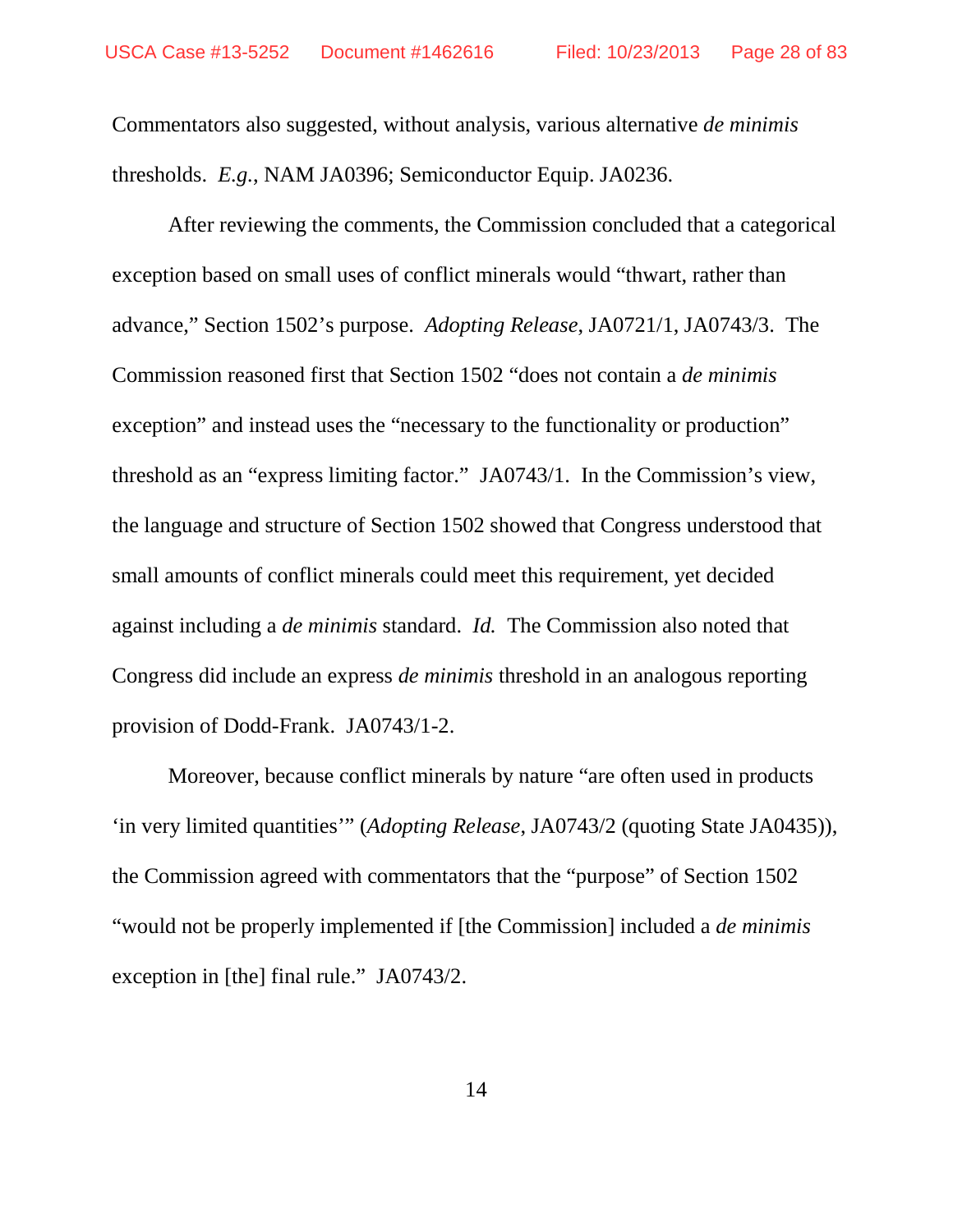#### **ii. Step two**

Recognizing that it could be "quite costly," the Commission rejected a suggested approach that would have required all affected issuers to use due diligence to determine whether their conflict minerals originated in the Covered Countries. *Adopting Release*, JA0759/1-2. Instead, the final rule adopts the less burdensome reasonable country of origin inquiry. JA0758/3. This standard permits issuers to "fully comply with the rule without conducting due diligence, obtaining an audit, or preparing and filing" a Conflict Minerals Report so long as, after reasonable inquiry, they have "no reason to believe that [their] necessary conflict minerals may have originated in the Covered Countries." JA0789/1.

Many commentators, including one of the appellants, supported this approach. *See, e.g.*, NAM JA0683. But they raised concerns regarding the contours of the reasonable inquiry. *See, e.g.*, NAM JA0386-JA0387; BRT JA0274-JA0275. In response, the Commission stated that the inquiry could "differ among issuers" and that reasonableness would "depend on the available infrastructure at a given time." *Adopting Release*, JA0756/3. The Commission also clarified that issuers can comply by "seek[ing] and obtain[ing] reasonably reliable representations" from suppliers (JA0757/1) and explained that findings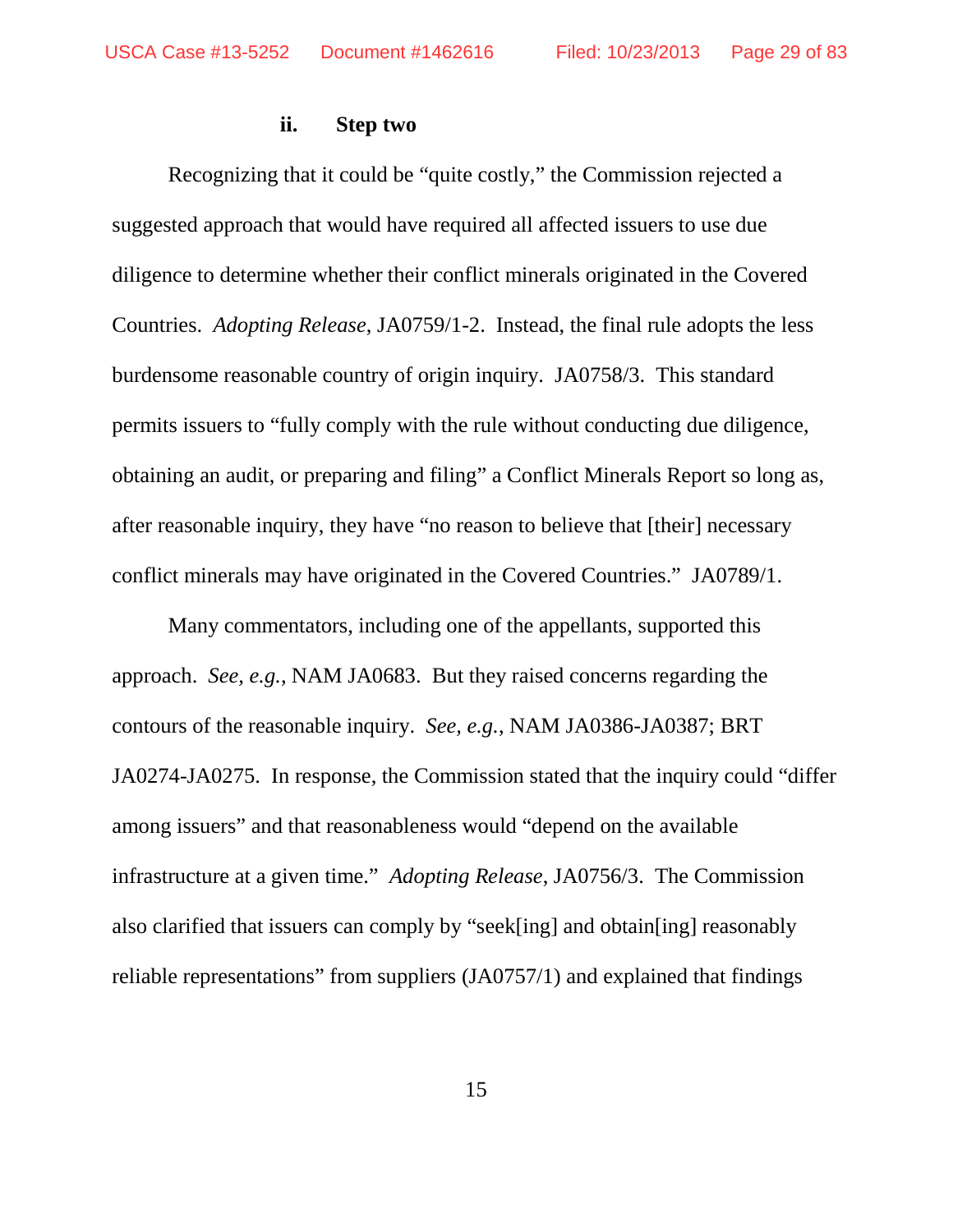need not be made to a "certainty" (JA0759/2). *Compare* NAM JA0386-JA0389 (requesting these features).

The Commission also altered the treatment of issuers who, after reasonable inquiry, do not know whether their minerals originated in the Covered Countries. Under the proposal, all such issuers were always required to exercise due diligence. The Commission rejected this proposal, recognizing that it would require issuers to "prove a negative" to avoid due diligence and would be more costly. *Adopting Release,* JA0759/1. But the Commission also determined that reading the statute to require due diligence and a Conflict Minerals Report only when issuers know with certainty that their conflict minerals originated in the Covered Countries would give issuers an "incentive … to avoid learning the ultimate source of the minerals," thereby "undermin[ing] the goals of the statute." *Id.* Thus, the final rule requires issuers to perform due diligence if they encounter a "reason to believe" their minerals may have originated in the Covered Countries. JA0758/2 & n.452.

The Commission also changed the requirements for conflict minerals from recycled or scrap sources. *Adopting Release*, JA0774/3. It agreed with commentators that "[n]o further revenue or benefit will be provided to the armed groups" from the use of these materials." JA0777/1. Thus, an issuer must exercise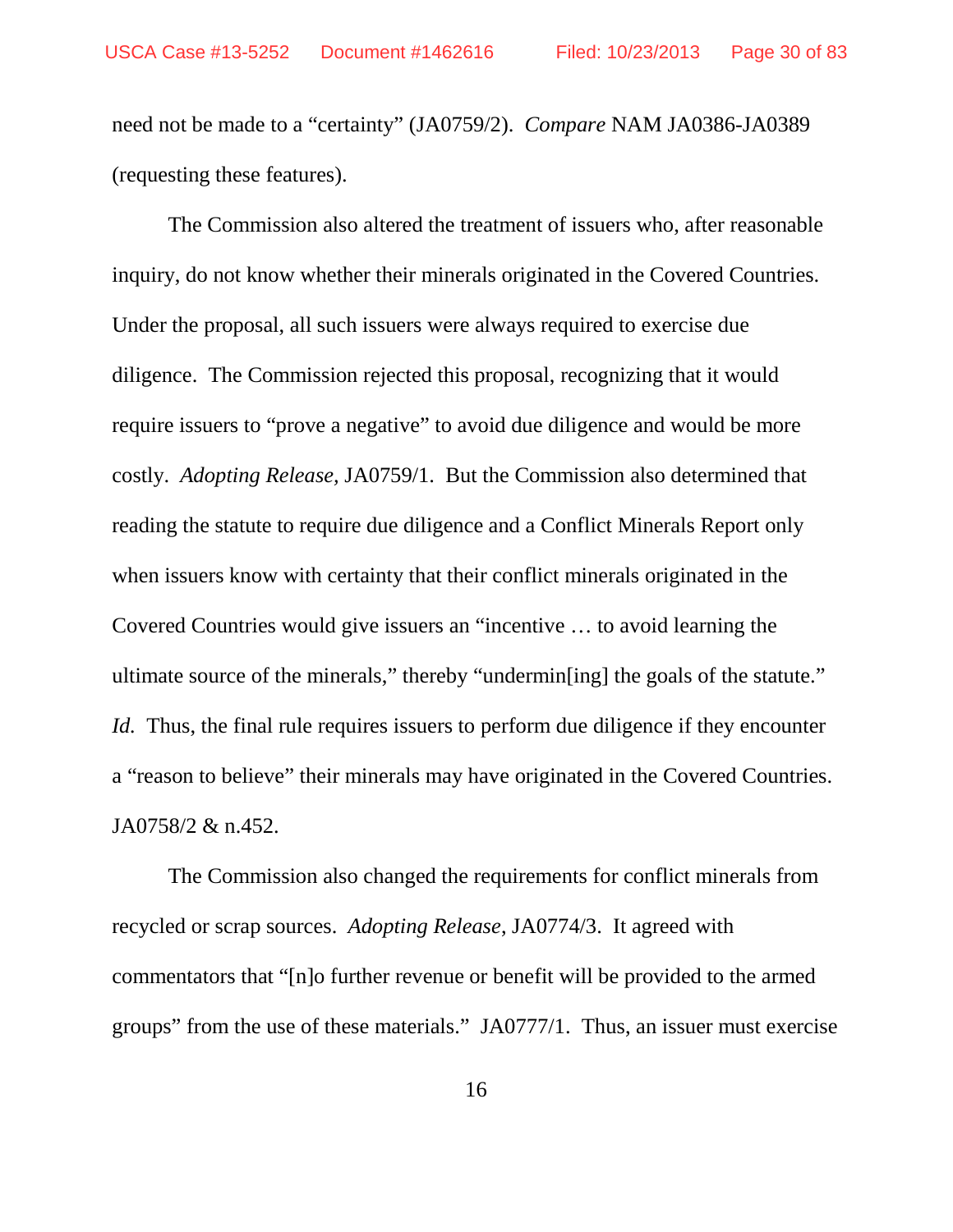due diligence only if it "has reason to believe, as a result of its reasonable country of origin inquiry, that its conflict minerals may *not* have been from recycled or scrap sources," and must prepare a Conflict Minerals Report only if it is *not* able to determine, as a result of its due diligence, "that the conflict minerals came from recycled or scrap sources." JA0777/1*.*

#### **iii. Step three**

Issuers who know or have reason to believe that their necessary conflict minerals may have originated in the Covered Countries and did not come from recycled or scrap sources must perform due diligence on the source and chain of custody of their conflict minerals. If, after due diligence, issuers determine that their conflict minerals did not originate in the Covered Countries, or came from recycled or scrap sources, no Conflict Minerals Report is required. *Adopting Release*, JA0758/1. Otherwise, issuers are required to submit a Conflict Minerals Report (*id.*), the contents of which are dictated by Section 1502 (Section  $13(p)(1)(A)(ii)$ ).

Because issuers who cannot determine the origin of their conflict minerals after conducting due diligence cannot know that their product is "DRC conflict free," the proposed rules would have required such issuers to provide an audited Conflict Minerals Report and describe their product as "not DRC conflict free."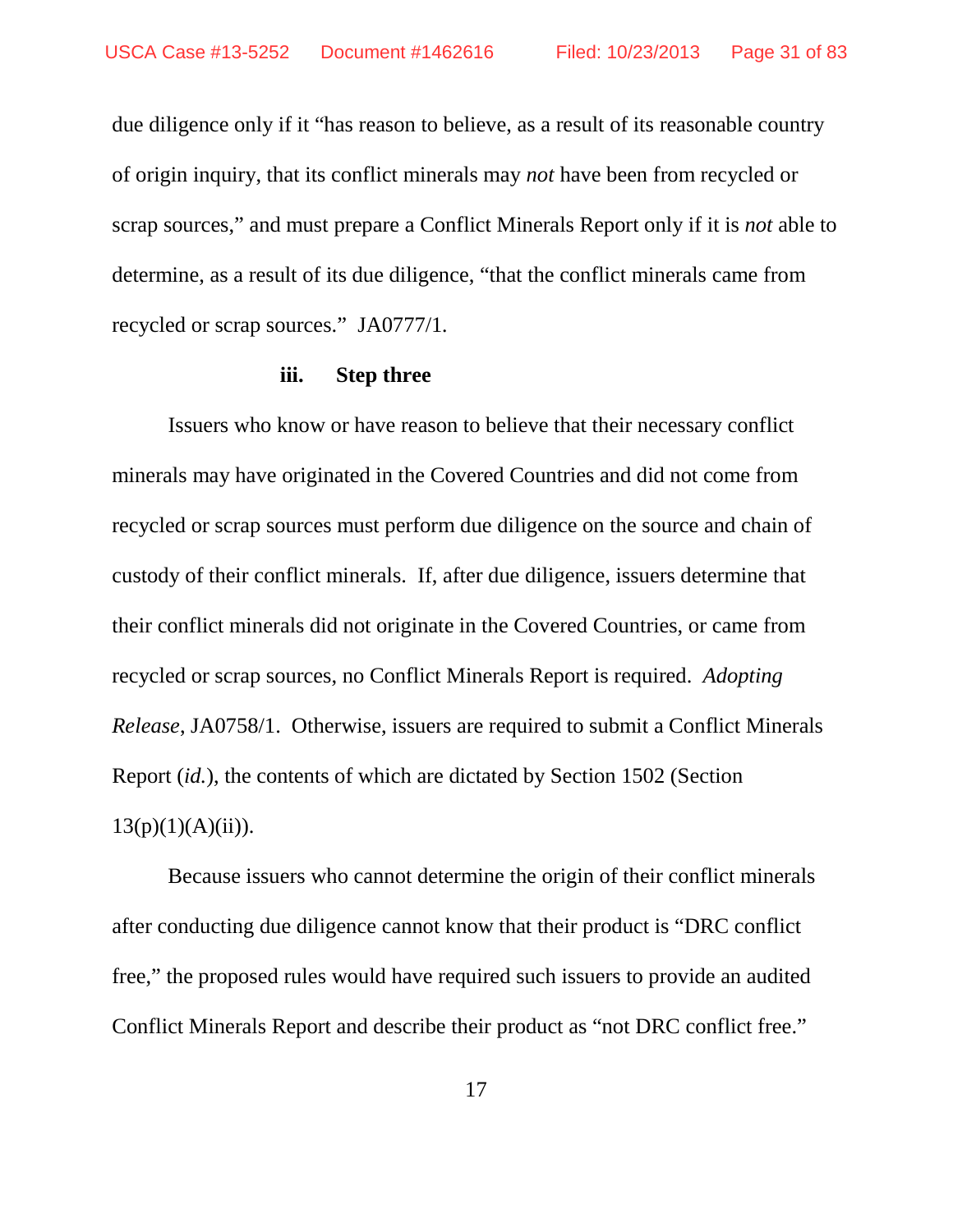*Adopting Release*, JA0762/2-3. Many commentators supported this approach.

JA0763/1-2. Others were concerned that this disclosure would be misleading for issuers unable to determine the origin of their conflict minerals. JA0753-JA0754, JA0766/3.

In response, the Commission modified the final rule in two ways. *Adopting Release*, JA0766/2. First, during a temporary transition period, issuers that cannot determine whether their conflict minerals are DRC conflict free may file an unaudited Conflict Minerals Report describing their products as "DRC conflict undeterminable." This transition period lasts for the first two reporting cycles (2013 and 2014) for all issuers, and the first four reporting cycles (2013 through 2016) for smaller reporting companies. JA0754-JA0755, JA0766/3-JA0767/1.

"Based on the comments," the Commission concluded that the two-year transition period available to all issuers would "allow viable tracking systems to be put in place" and "avoid a *de-facto* embargo on conflict minerals from the Covered Countries." *Adopting Release*, JA0767/3. [2](#page-31-0) The Commission extended the period

<span id="page-31-0"></span><sup>&</sup>lt;sup>2</sup> The Commission received conflicting comments regarding whether Section 1502 would result, or had resulted, in a *de facto* embargo on conflict minerals from the Covered Countries. *Adopting Release*, JA0723, JA0780 & nn.719-20, JA0795 n.821. Many, including Members of Congress, the UN Group of Experts for the DRC, and civil society and human rights groups in the region, stated that Section 1502 was yielding positive results on the ground. Boxer JA0675; Leahy JA0678; UN Group of Experts JA0592; North Kivu Civil Society Groups JA0483; Enough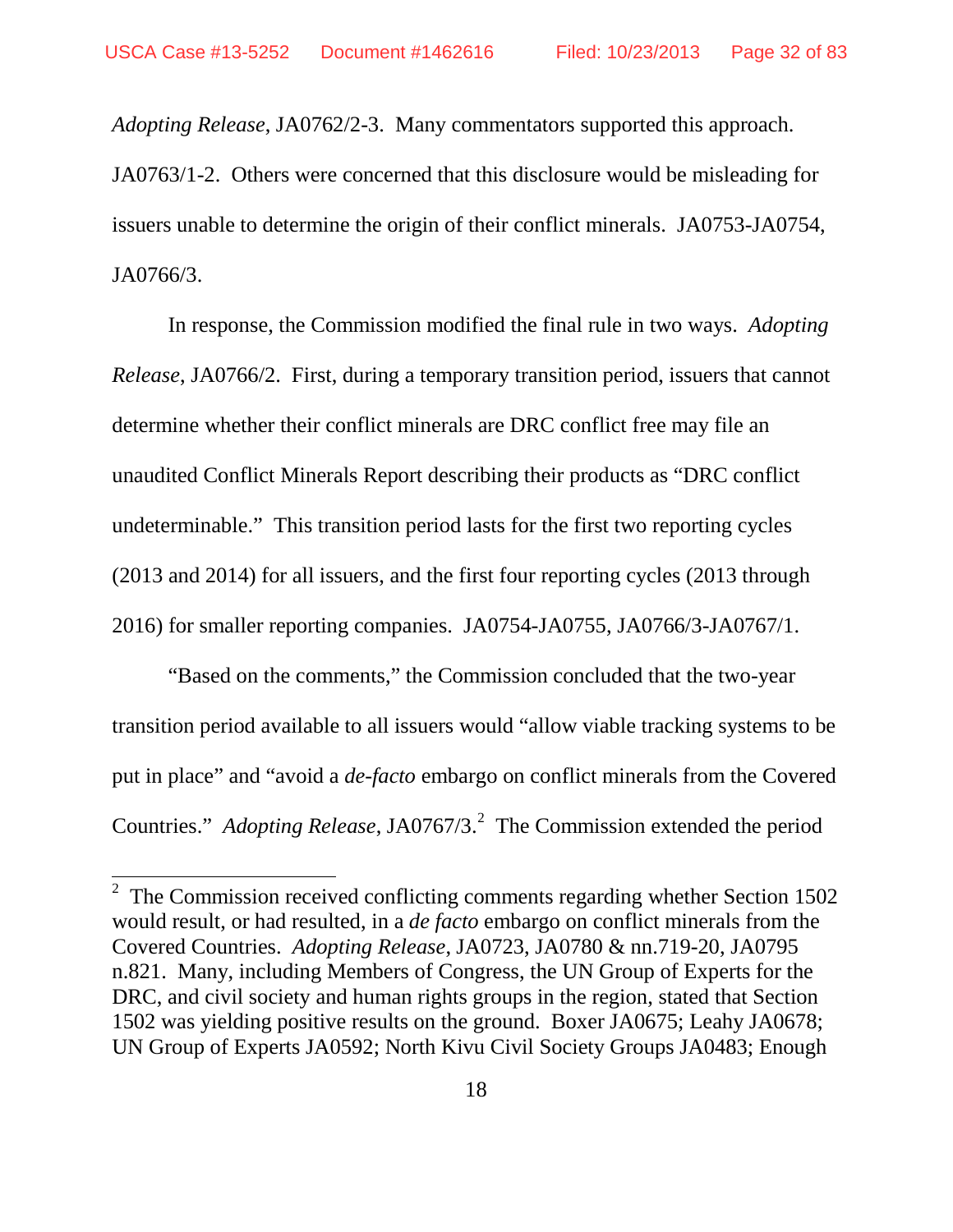to four years for smaller companies in view of their lesser leverage over suppliers (JA0767/1) and noted that larger issuers using the same supplier base as smaller issuers may "have more leverage to request such information" (*id.* n.570).

Second, although issuers cannot describe their products as "DRC conflict undeterminable" after the expiration of this temporary period, the final rule also changed the language of the required disclosure from "not DRC conflict free" to "[have] not been found to be 'DRC conflict free.'" *Adopting Release*, JA0767/1. Issuers can also add disclosure or clarification. *Id.*; *see also* n.562.

The Commission concluded that this approach satisfied the First Amendment by requiring an accurate factual disclosure in light of the statutory definition of "DRC conflict free." *Adopting Release*, JA0768/2. Moreover, this revised language, the ability of issuers to provide additional explanation, and the temporary "undeterminable" period ensured that "the rule is appropriately tailored to lessen the impact on First Amendment interests while still accomplishing Congress's objective." *Id.*

JA0688; ICAR JA0493; *see also* Matheson JA0602 (minerals "continue to be sourced in substantial volumes from the DRC"); ICAR JA0493 ("major international companies [had] unveil[ed] plans to invest in and source from mines in areas of Congo covered by the law"); Global Witness JA0512. Of those that argued a *de facto* embargo would result (*see* Br.15-16), many asserted that the problem could be mitigated by providing a phase-in period and/or interpreting the statute to apply only to newly mined minerals (as the Commission did). CEI JA0488; IPC JA0333; Pact JA0514; Verizon JA0454.

 $\overline{a}$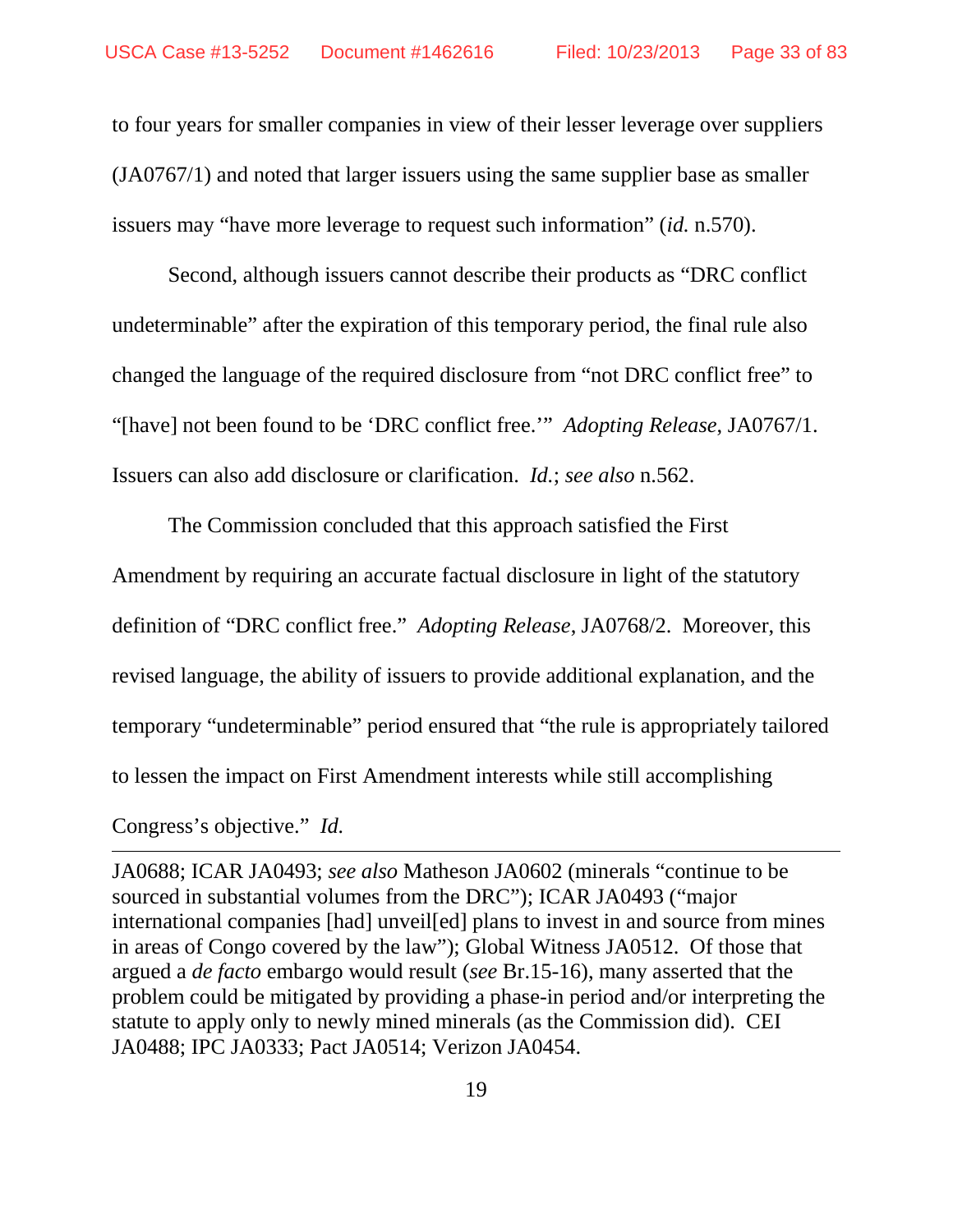## **b. The Commission considered the economic effects of the rule, including its effects on efficiency, competition, and capital formation.**

The Commission performed an in-depth economic analysis. *Adopting Release*, JA0779/2. First, the Commission detailed its understanding of the benefits Congress envisioned from the required disclosures in "furthering the humanitarian goals of reducing violence and advancing peace and security in the DRC." JA0781/2. By requiring issuers to "understand and report on their use and source of conflict minerals from the Covered Countries," Congress sought to reduce the amount of money provided to armed groups, "thereby achieving [its] objective[s]." JA0780/2.

While the Commission received a number of comments debating whether disclosure would actually yield these benefits (*see supra* note 2; *Adopting Release*, JA0780, JA0795), it did not quantify the benefits. Because the humanitarian benefits Congress envisioned "are derived directly from the statute" (JA0781/2), the Commission instead "designed a final rule to help achieve [those] benefits in the way that Congress directed" (*id.*)*.* Moreover, unlike the "measurable, direct economic benefits" to investors or issuers that Commission rules ordinarily strive to achieve, Section 1502's "social benefits" could not "be readily quantified with any precision." JA0780, JA0795. In addition, the Commission did not have the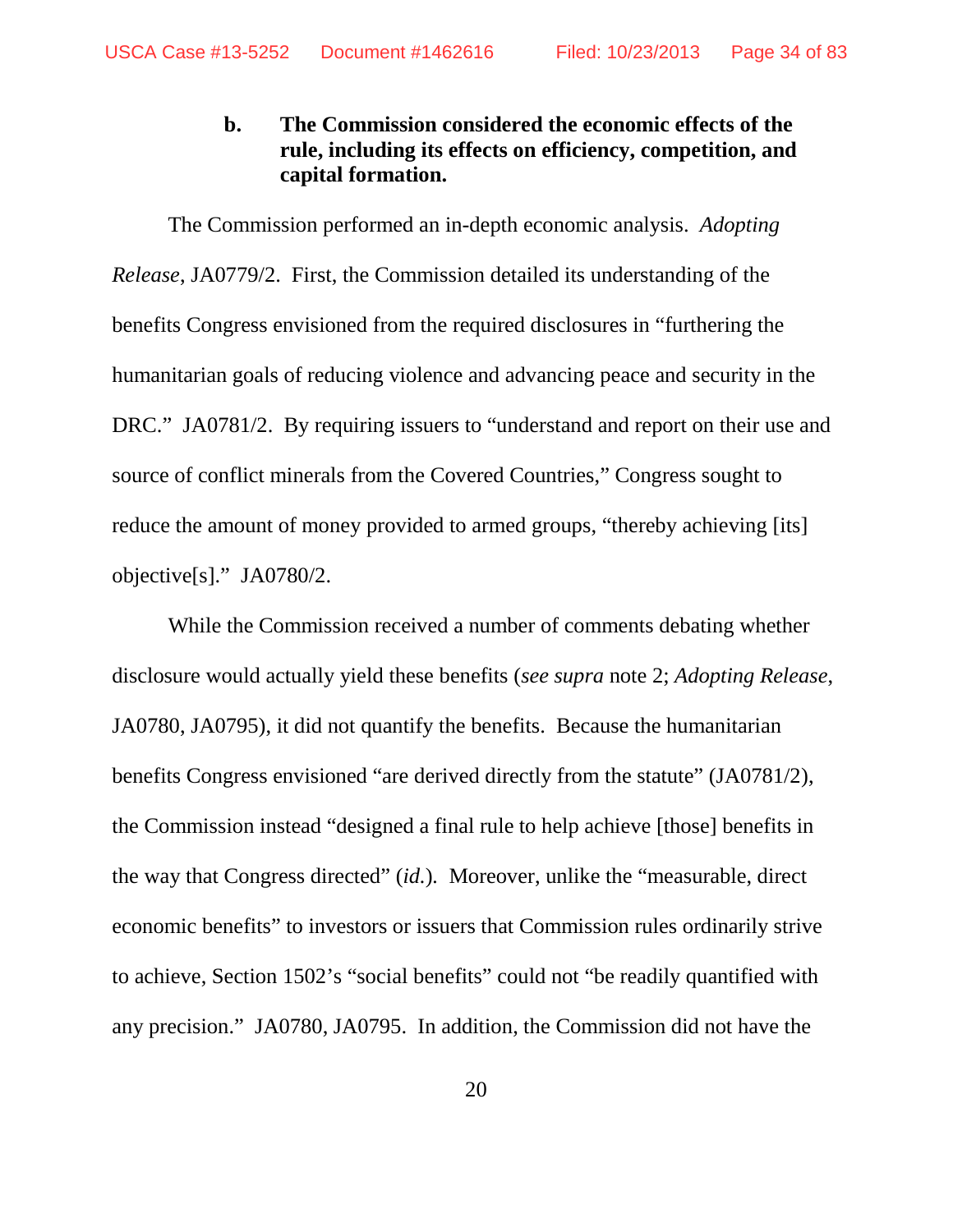data to quantify the benefits or to assess how effective Section 1502 will be in achieving those benefits. JA0780, JA0795.

The Commission also considered the rule's "impact on the economy, burden on competition, and promotion of efficiency, competition, and capital formation." *Adopting Release*, JA0780/1. The Commission noted that the rule may improve informational efficiency by requiring disclosure of information material to investors' understanding of the risks of investing. JA0795/3. The rule could also, however, result in a loss of allocative efficiency because shareholders will bear the cost of compliance. *Id.*

With respect to competition, the Commission concluded that it did "not expect any effects of the rule on … competition in the United States securities markets" (*Adopting Release*, JA0795 n.822), but that the cost of compliance may put issuers subject to the rule at a competitive disadvantage with respect to companies not covered (JA0795/2). Given Section 1502's mandatory nature, the Commission concluded that "Congress determined that its costs were necessary and appropriate" in furthering its goals. JA0795/3. Thus, the potential burden on competition was necessary and appropriate in furtherance of the purposes of Section 13(p) of the Exchange Act. *Id.* The Commission concluded that there would be no effect on capital formation. JA0796/1.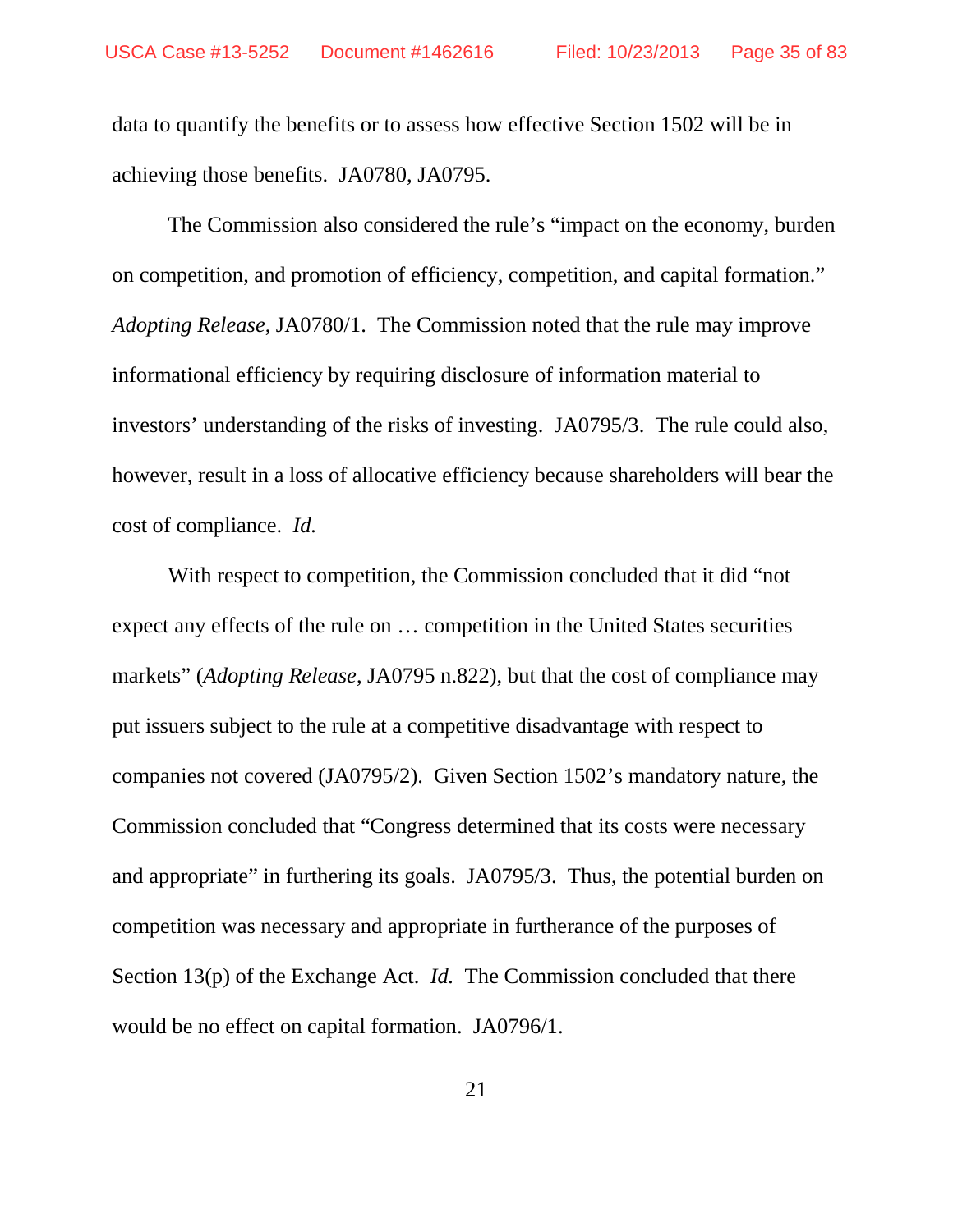The Commission also provided a detailed quantitative analysis of the costs of the final rule. *Adopting Release*, JA0795-JA0799. It estimated the aggregate initial cost of compliance for the 5,994 issuers estimated to be affected by the rule to be between approximately \$3 billion and \$4 billion, and the annual ongoing cost of compliance to be between \$207 million and \$609 million. JA0782, JA0796/2.

The Commission also attempted to quantify the impact of its discretionary choices where possible. *Adopting Release*, JA0790 n.801, JA0793 n.811. But because "reliable, empirical evidence regarding the effects [was] not readily available to the Commission, and commentators did not provide sufficient information," it was unable to quantify the impact of many of those choices. JA0787/3. The Commission nonetheless provided an extensive qualitative assessment of the relative costs and benefits of a number of significant discretionary choices to issuers and users of the disclosures. JA0743, JA0787- JA0795.

## **C. Proceedings Below**

Appellants challenged the rule as arbitrary and capricious under the APA and violative of the First Amendment. JA0856-JA0857. "Finding no problems with the SEC's rulemaking and disagreeing that the 'conflict minerals' disclosure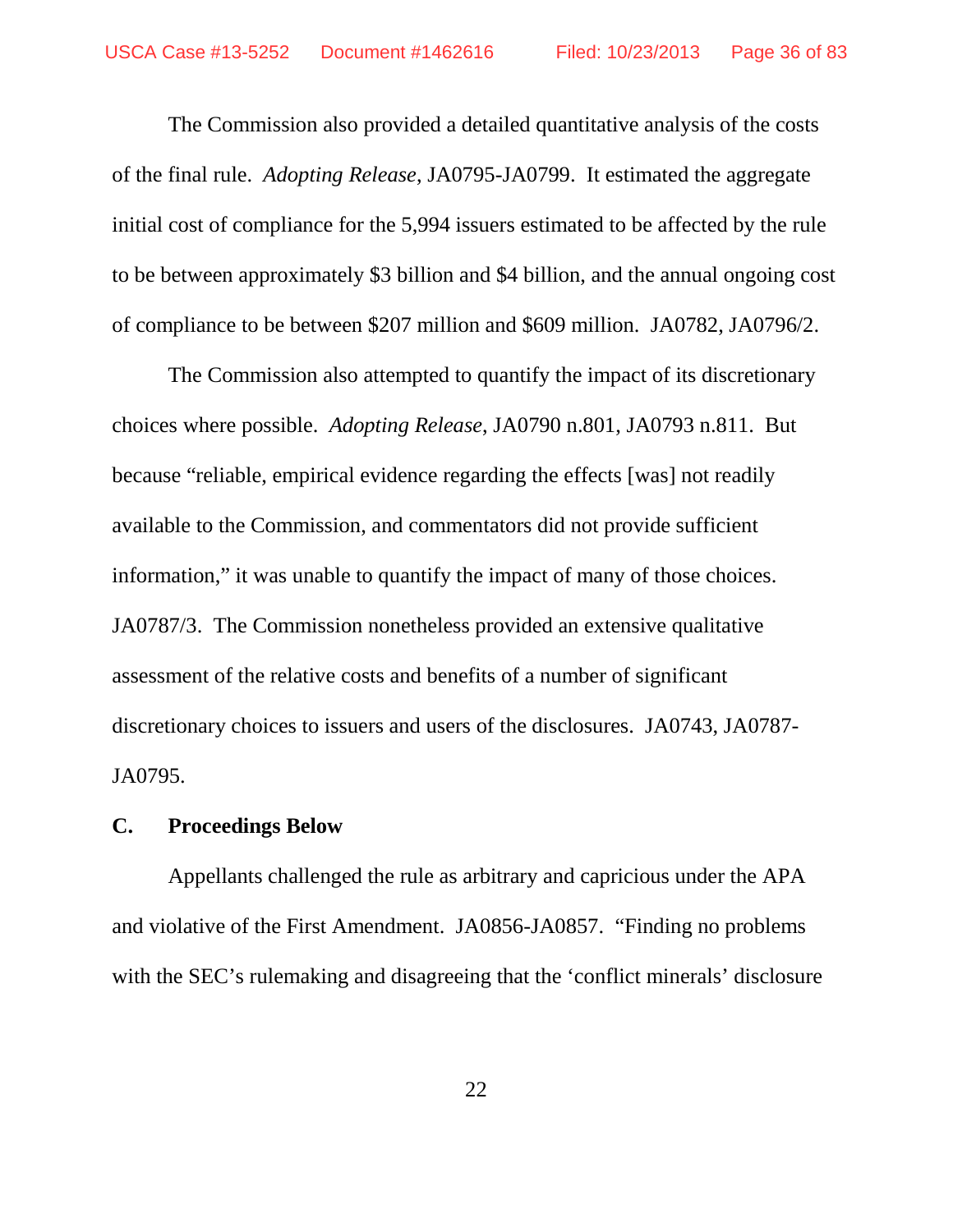scheme transgresses the First Amendment," the district court upheld the rule and the statute. JA0857.

The court first rejected appellants' contention that the Commission was required to "reevaluate and independently confirm" that the rule would "decrease the conflict and violence in the DRC." JA0873, JA0879. Recognizing that Section 1502 reflected *Congress's* determination that due diligence and disclosure would "help to promote peace and security in the DRC" (JA0877), the court concluded that the Commission "appropriately deferred" to Congress's judgment (JA0879). The court also concluded that neither Sections 3(f), 15 U.S.C. 78(c)(f), and  $23(a)(2)$ , 15 U.S.C. 78 $w(a)(2)$ , of the Exchange Act, nor this Court's precedents construing these provisions, mandated the "broader, wide-ranging benefit analysis" appellants advocated. JA0874. This was "particularly true" because the benefits at issue "relate[d] to *humanitarian* objectives" rather than *economic* objectives. *Id*. The district court also upheld as reasonable the Commission's consideration of efficiency, competition, and capital formation, and its determination that the rule imposed no burden on competition not necessary or appropriate in furtherance of the purposes of the Exchange Act. JA0878-JA0879.

The court next disagreed with appellants' contention that the Commission should have included a categorical *de minimis* exception (JA0882), rejecting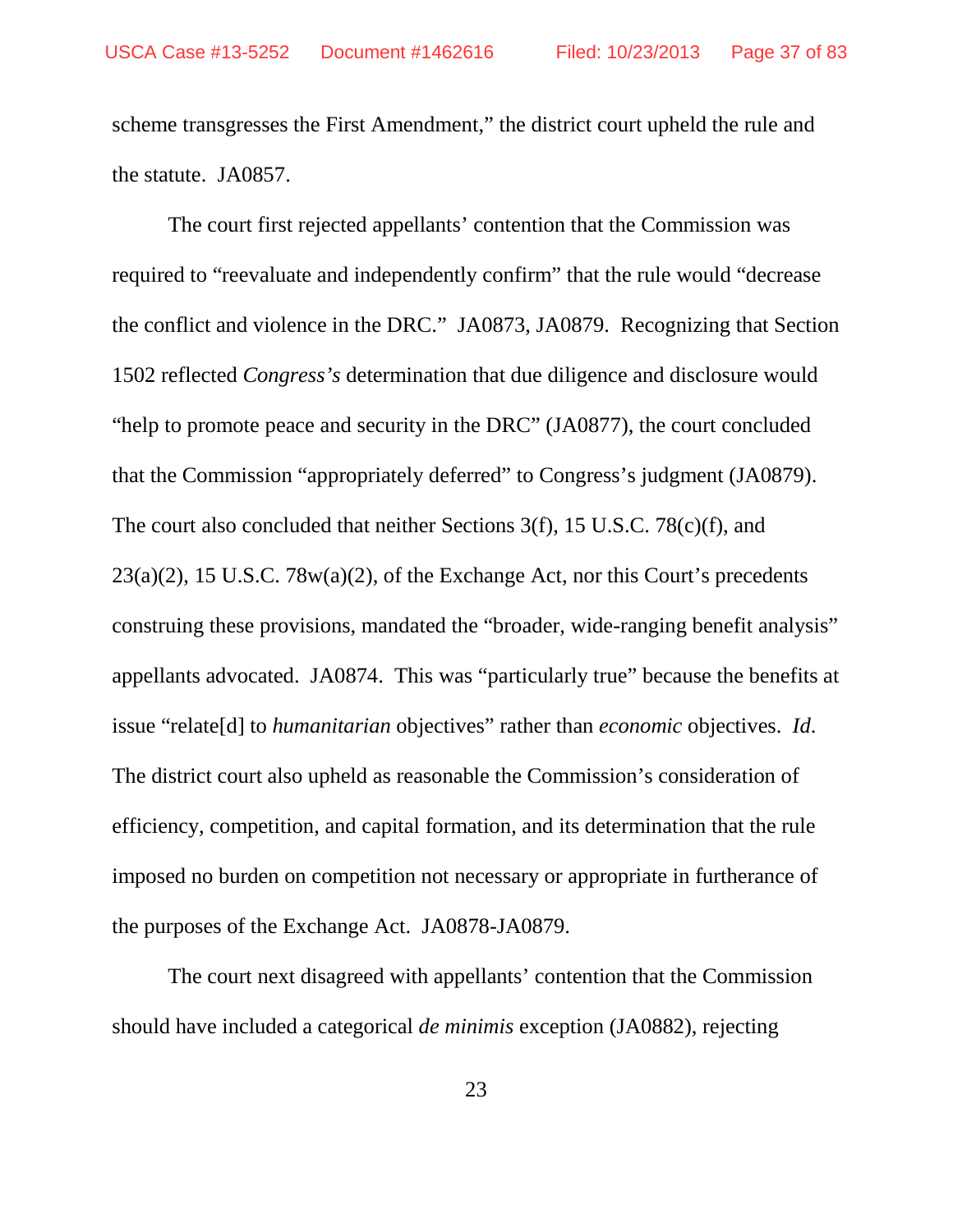appellants' arguments that the Commission believed the statute foreclosed any *de minimis* threshold (JA0888) and that the decision not to include a *de minimis* exception was irrational (JA0889). And because the Commission reasonably concluded "that any type of categorical *de minimis* exception had the potential to swallow the rule," the Commission was not required to "analyze each and every" suggested threshold. JA0891.

The court also rejected appellants' challenge to the rule's trigger for due diligence. JA0893. Because Section 1502 is silent both with respect to how issuers determine whether their minerals "did originate" in the Covered Countries and as to the disclosure obligations of issuers who do not know the origin of their minerals, the rule's requirement that issuers conduct due diligence when they encounter a reason to believe their necessary minerals may have originated in the Covered Countries was reasonable and not contrary to the statute. *Id*.

Appellants' argument that Rule 13p-1 improperly included issuers that contract to have products manufactured fared no better. JA0897. The court rejected both appellants' contention that Section 1502 "plainly" excluded such issuers (JA0897-JA0898) and their argument "that the Commission wrongly believed its interpretation compelled by Congress" (JA0900). And the court found the Commission's judgment reasonable. JA0901. The court also rejected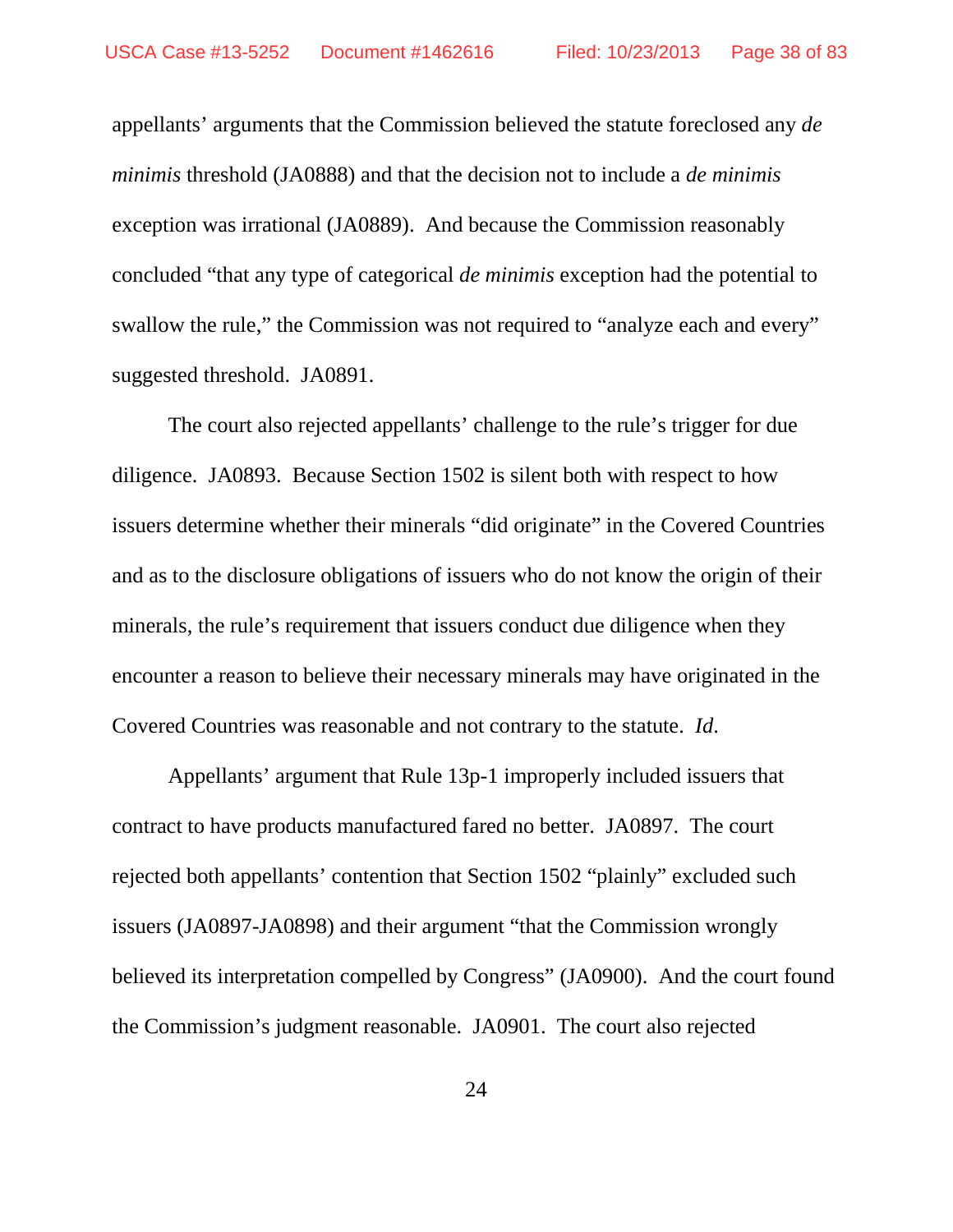appellants' contention that it was arbitrary and capricious for the Commission to provide a longer transition period for smaller issuers than for larger issuers. JA0902.

Finally, the court rejected appellants' First Amendment challenge to the statute and the rule. Given "the commercial nature of the disclosures," the court applied intermediate scrutiny. JA0910. That standard was met because Section 1502 directly and materially advances the concededly substantial governmental interest of promoting peace and security in the DRC. JA0914-JA0915. Moreover, the court explained that Rule 13p-1 is a "reasonable and proportionate" means to accomplish Congress's objective. JA0917-JA0918.

#### **STANDARD OF REVIEW**

Under *Chevron, U.S.A., Inc. v. NRDC*, 467 U.S. 837 (1984), this Court reviews an agency's interpretation of a statute that it implements by first examining the statute de novo. If the intent of Congress is clear, the Court's task is at an end. *Id.* at 842-43. If the statute is ambiguous, the Court must defer to the agency's interpretation unless it is "manifestly contrary to the statute." *Id.* at 844.

To survive arbitrary and capricious review under the APA, regulations must be "the product of reasoned decisionmaking." *Ass'n of Private Sector Colleges*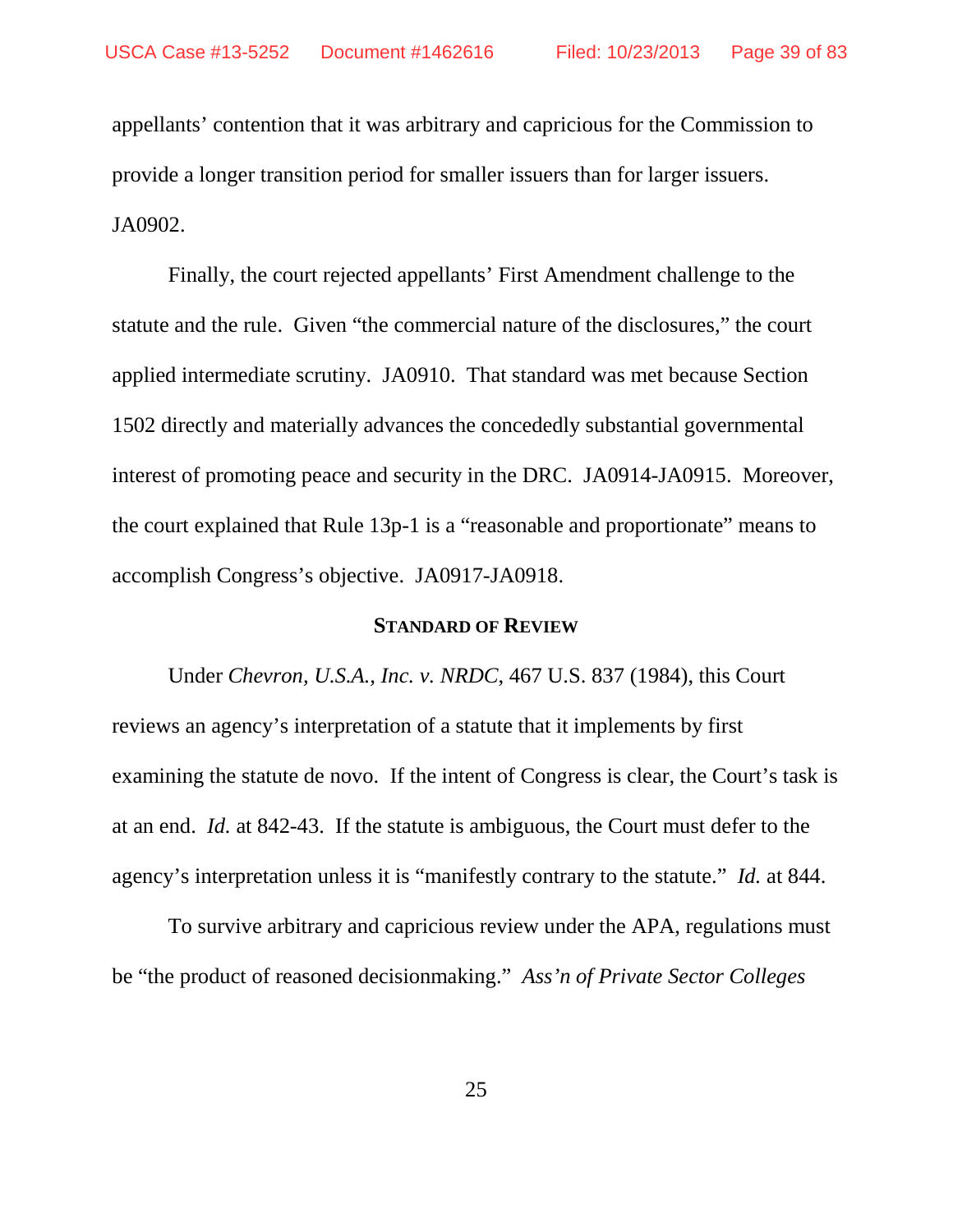*and Universities v. Duncan*, 681 F.3d 427, 441 (D.C. Cir. 2012). The Court's review is "'fundamentally deferential.'" *Id.* (citation omitted).

This Court reviews constitutional challenges to a statute de novo. *American Bus Ass'n v. Rogoff*, 649 F.3d 734, 737 (D.C. Cir. 2011).

### **SUMMARY OF ARGUMENT**

Appellants' disagreement with Congress's determination that Section 1502 will ameliorate the humanitarian crisis in the DRC animates their challenges to Rule 13p-1. But such a disagreement does not provide a basis for the Commission to undermine the scheme Congress envisioned. And the Commission reasonably determined that appellants' preferred regulatory approaches would do just that.

Far from thinking itself precluded from adopting the *de minimis* exception appellants advocated, the Commission requested comment on such an exception and analyzed whether it would be appropriate in light of Section 1502's purposes. After examining the language and structure of the statute, as well as evidence before it, the Commission reasonably concluded that creating a categorical exception for small uses of conflict minerals would thwart, rather than advance, those purposes. Indeed, it is undisputed that conflict minerals are frequently used in small amounts. And those small individual uses can have large cumulative effects.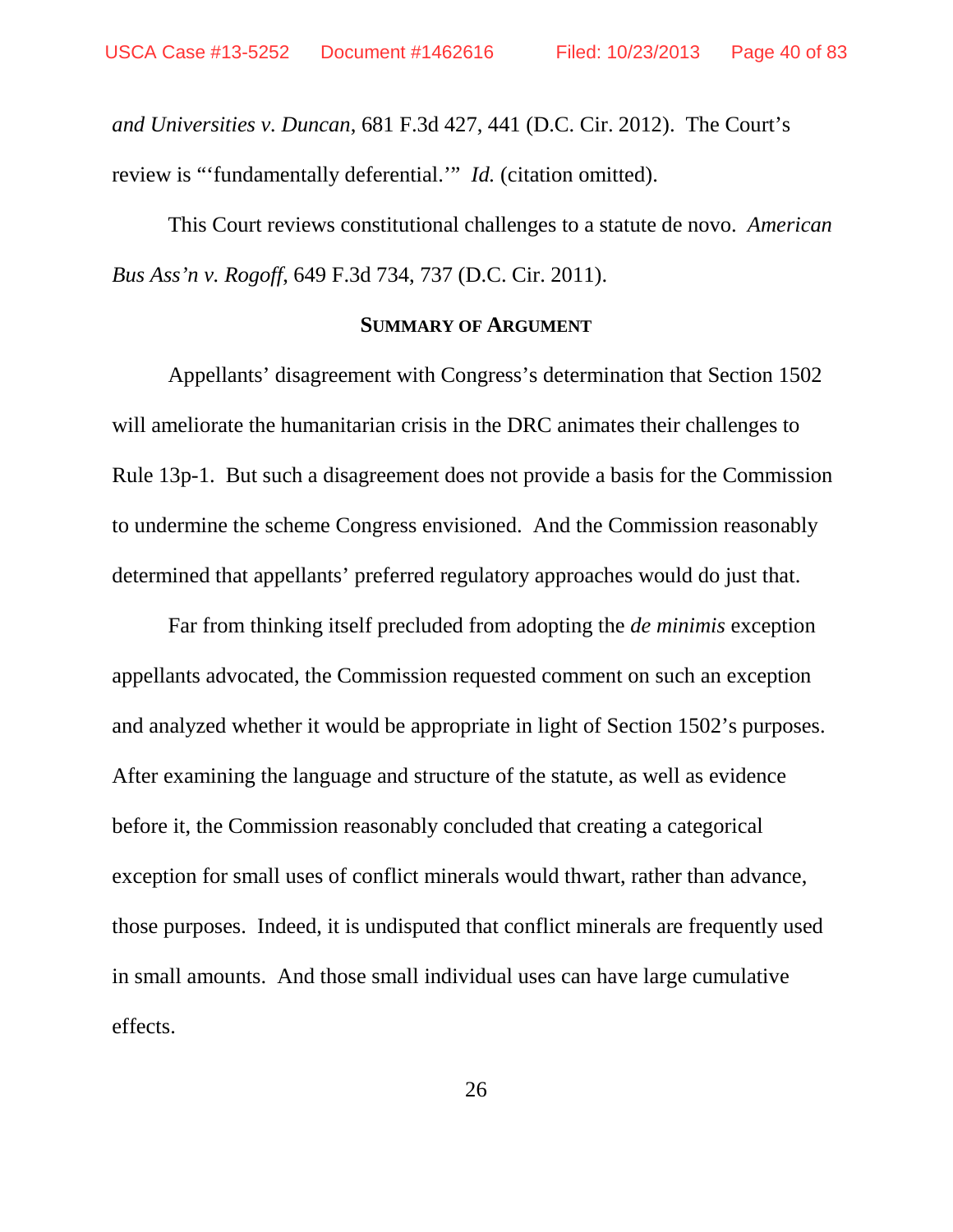Similarly, the Commission reasonably concluded that Congress included products "contracted to be manufactured" in the reporting requirement to prevent manufacturers from evading that requirement. And issuers would be able to do just that if those who contract to manufacture products were not included in the rule. Recognizing that the statute is silent as to how issuers determine whether their necessary conflict minerals originated in the Covered Countries, the Commission reasonably interpreted Section 1502 to require issuers to conduct due diligence when they encounter red flags in their reasonable country of origin inquiry. Without such a requirement, issuers would have an incentive to avoid learning the source of their minerals, thus undermining one of the fundamental requirements of Section 1502.

And the Commission's provision of a longer transition period for smaller issuers than for larger issuers was far from arbitrary. That larger issuers will have greater leverage over their suppliers, and should therefore be better equipped to determine whether their products are DRC conflict free more quickly, is both intuitive and supported by comment. And because some smaller suppliers in larger issuers' supply chains may not even be covered by the rule, and those that are will still be required to trace their minerals, there is no reason this accommodation for smaller issuers imposes an unreasonable burden on others.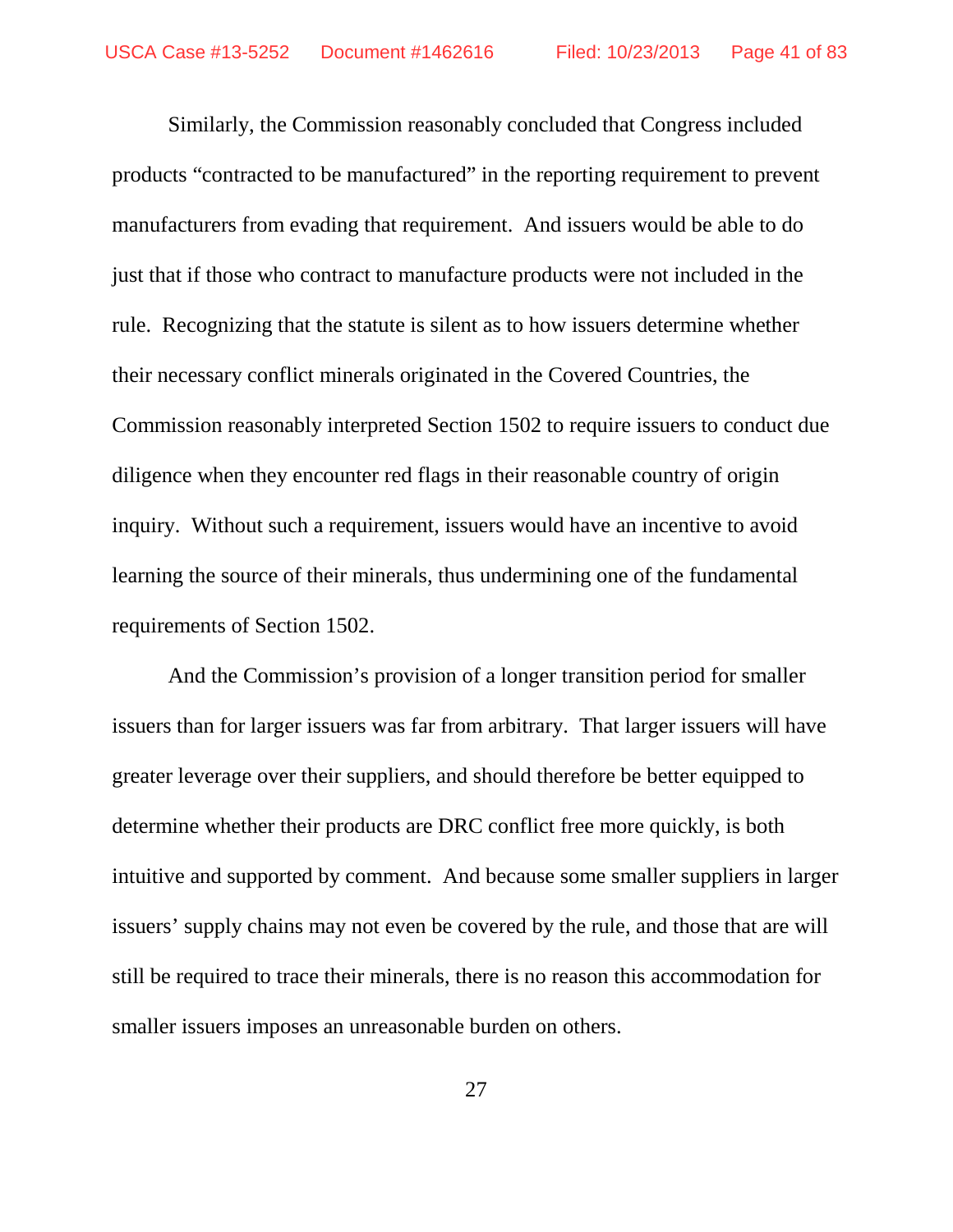In conducting its economic analysis, the Commission reasonably chose not to re-evaluate Congress's determination of benefits. Rather, the Commission designed Rule 13p-1 "to help achieve the intended humanitarian benefits in the way that Congress directed" (*Adopting Release*, JA0781/2), measuring the effects of its choices on issuers and users of the required disclosures. Nor was a re-evaluation of benefits in the DRC required for the Commission to reasonably conclude that the rule does not impose burdens on competition not necessary or appropriate in the furtherance of the Exchange Act. The Commission took numerous steps to lessen the burdens imposed by the rule. And where it did not do so, it reasonably concluded that the suggested alternatives would undermine the scheme Congress envisioned. In this circumstance, no more was required.

The Commission also provided an extensive qualitative analysis of the costs and benefits of its discretionary choices and a thorough quantitative analysis of the costs of the final rule. In the context of a mandatory rule where quantitative data was not available, this analysis was sufficient.

Finally, Section 1502 and Rule 13p-1 do not violate the First Amendment because they compel disclosure of factual information.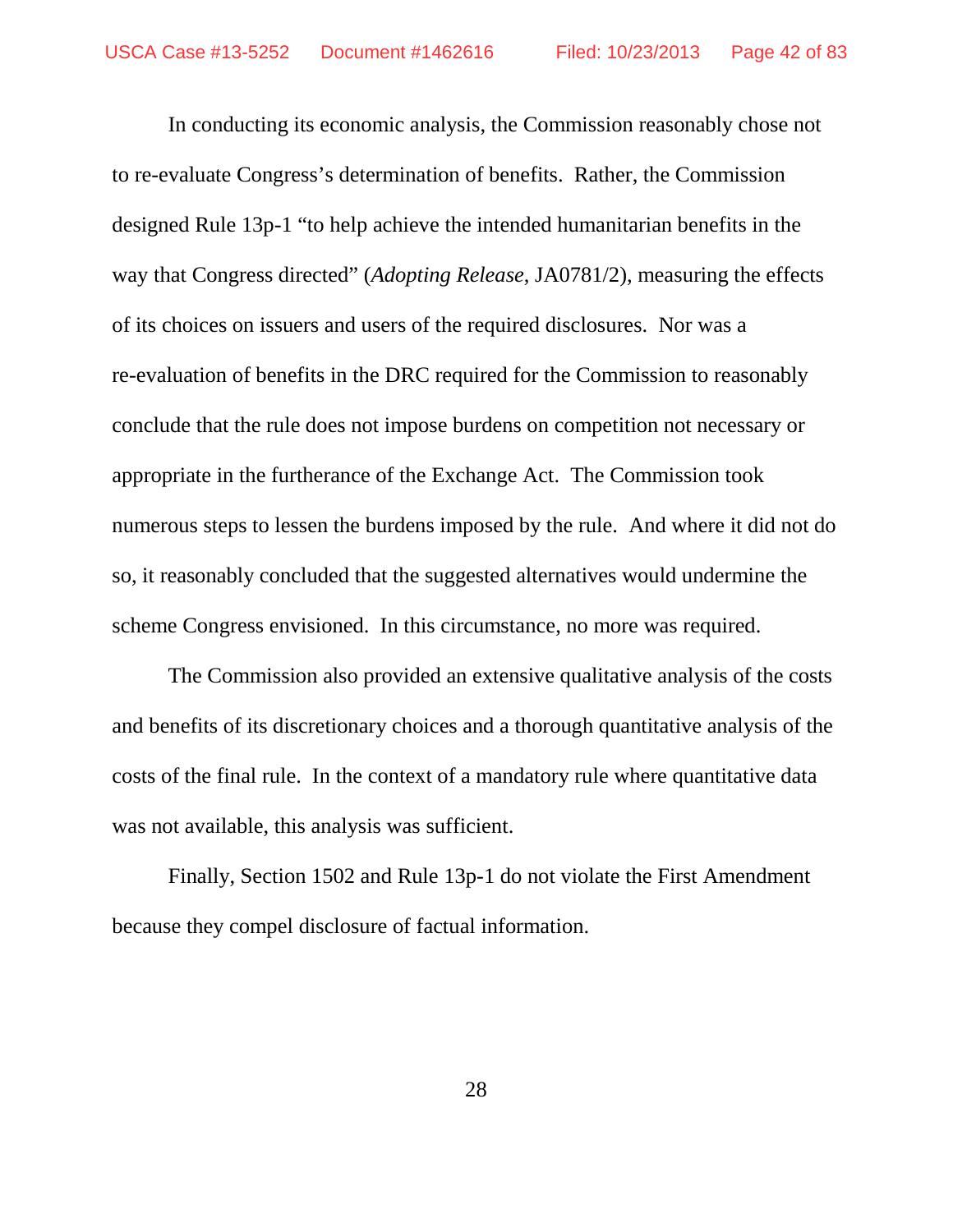#### **ARGUMENT**

### **I. The Commission Implemented Section 1502 Reasonably.**

Appellants challenge several of the Commission's regulatory decisions, arguing that they were erroneous and that they arbitrarily increased the costs of the rule without a showing of benefits in the DRC. As discussed below, however, the Commission appropriately accepted Congress's determination that Section 1502 would result in benefits in the DRC and instead balanced the costs of its choices against the degree to which they furthered the disclosure Congress intended. Moreover, the Commission's decisions were reasonable in light of the language and purpose of the statute, as well as the record evidence.

### **A. The Commission reasonably determined not to adopt a categorical** *de minimis* **exception.**

The Commission's conclusion that a categorical *de minimis* exception would "thwart, rather than advance," the purposes of the statute (*Adopting Release*, JA0743/3) was reasonable. And appellants' contrary arguments misconstrue both the adopting release and the administrative record.

*First*, appellants argue that the Commission misinterpreted Section 1502 as "precluding" a *de minimis* exception. Br.27. But nowhere in the release does the Commission say that. Rather, after requesting and "considering the comments,"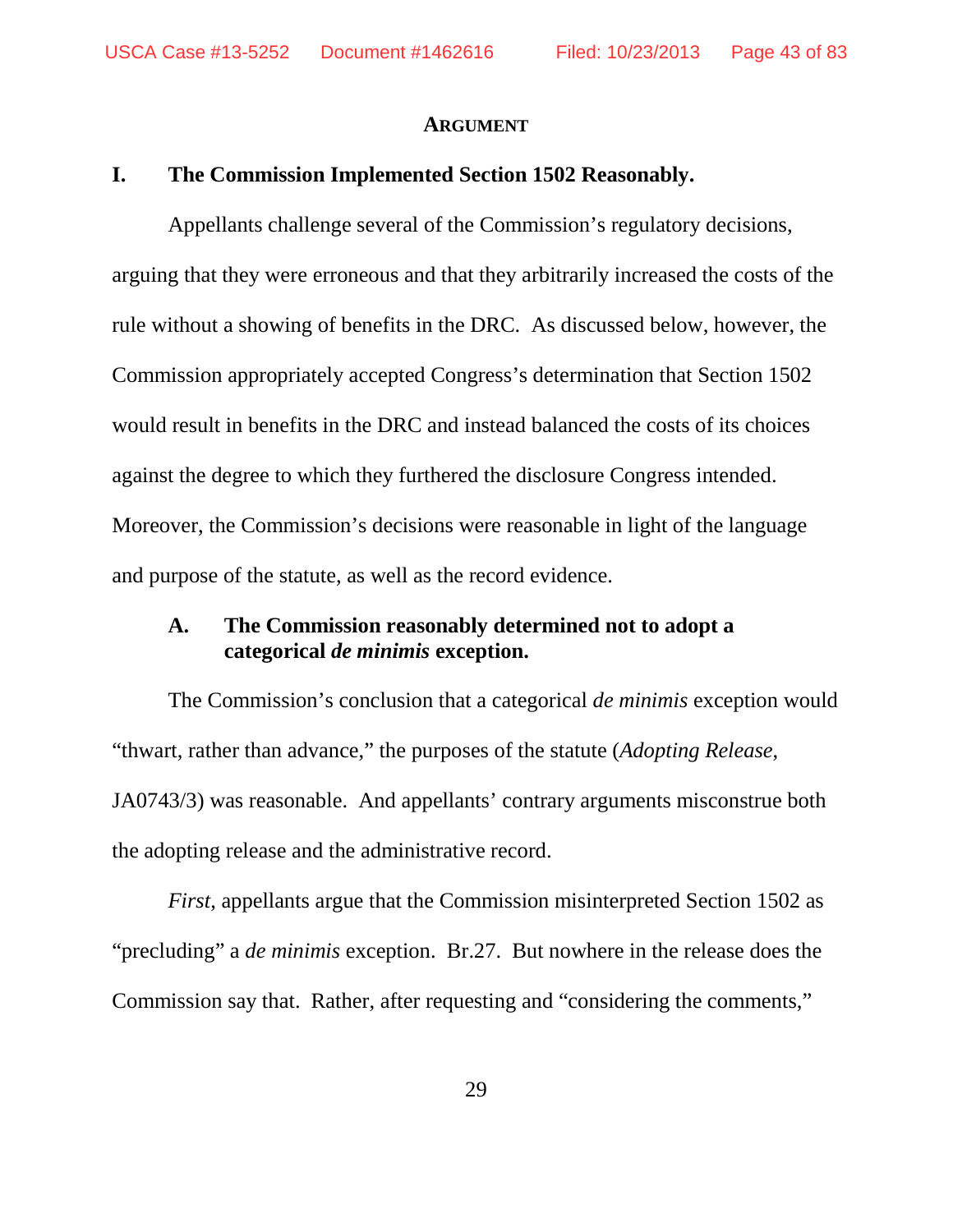the Commission determined not to exercise its exemptive authority by including a categorical *de minimis* exception. *Adopting Release*, JA0740/3, JA0743/1. [3](#page-43-0)

Appellants are correct (Br.27) that, as a part of its consideration, the Commission noted that the statute itself does not contain a *de minimis* exception despite the presence of one in an analogous section of Dodd-Frank. *Adopting Release*, JA0743/1. The Commission also observed that Section 1502 has a separate limiting factor focusing on necessity, not amount. *Id*. Because it believed that Congress understood that small amounts of conflict minerals could be necessary, the Commission reasonably concluded that the language and structure of the statute indicates that Congress did not intend to include a *de minimis* exception.

But appellants ignore the remainder of the Commission's discussion. "*In addition*," based on comments, the Commission "believe[d] that the purpose of the [statute] would not be properly implemented if [it] included a *de minimis* exception." *Adopting Release*, JA0743/2 (emphasis added). Commentators explained that including such an exception could have a significant impact on the rule because conflict minerals are often used in products in very limited quantities.

<span id="page-43-0"></span> $3$  The Commission's brief below belies appellants' contention (Br.27, 29) that the Commission opposed this assertion for the first time at oral argument. *See* JA0820.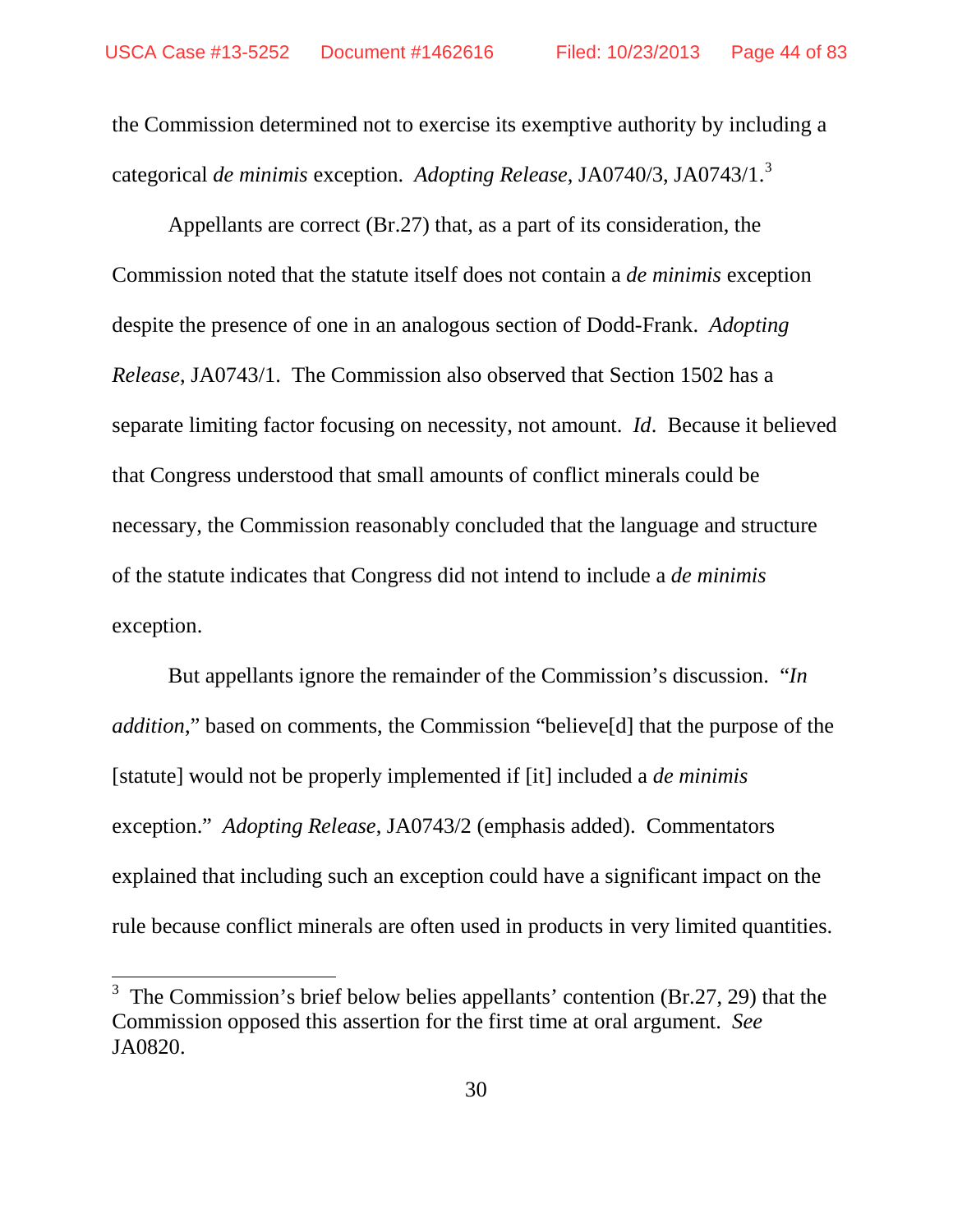*Id*.; *see also* JA0740/1. The Commission recognized that declining to include the exception meant that trace amounts of minerals could trigger disclosure obligations, but nonetheless believed that this result best comported with its understanding of the way minerals are used. JA0743/2. This analysis would have been unnecessary had the Commission thought itself precluded from adopting a *de minimis* exception.

The Commission's analysis is also consistent with an exercise of the general exemptive and inherent *de minimis* authority on which appellants rely (Br.28). To utilize its general exemptive authority, the Commission must find the exemption "necessary or appropriate in the public interest," and "consistent with the protection of investors."<sup>[4](#page-44-0)</sup> Exchange Act Section  $36(a)(1)$ , 15 U.S.C. 78mm(a)(1). Similarly, an agency's inherent authority to create *de minimis* exemptions "must be interpreted with a view to implementing the legislative design." *Ohio v. EPA*, 997 F.2d 1520, 1534 (D.C. Cir. 1993) (per curiam) (internal quotation marks omitted).

Indeed, inherent *de minimis* authority is unavailable where the application of a rule "does provide benefits, in the sense of furthering the regulatory objectives, but the agency concludes that the acknowledged benefits are exceeded by the

<span id="page-44-0"></span> $4\text{ }$  The discussion of potential exemptions elsewhere in the release also makes clear the Commission recognized its ability to use this authority. *Adopting Release*, JA0732-JA0733.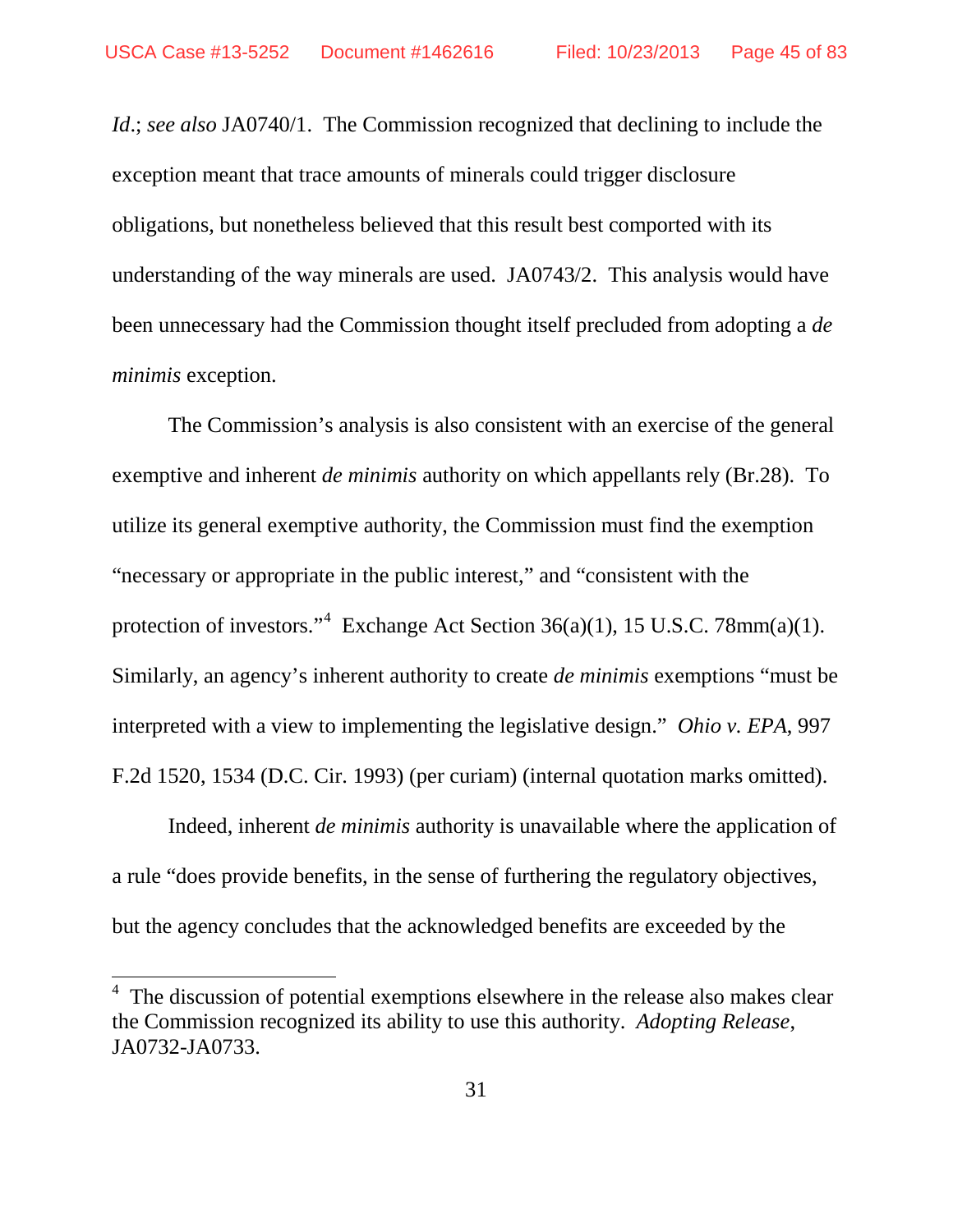costs." *Sierra Club v. EPA*, 705 F.3d 458, 469 (D.C. Cir. 2013) (citation omitted); *accord Shays v. FEC*, 414 F.3d 76, 114 (D.C. Cir. 2005); *Public Citizen v. FTC*, 869 F.2d 1541, 1557 (D.C. Cir. 1989). Thus, the Commission's discussion of the statute was appropriate. And far from being "irrelevant" (Br.28), that small quantities of conflict minerals can be "necessary to the functionality or production of a product" is an important factor in deciding whether to include a *de minimis* exception.

Finally, despite characterizing the adopting release as "replete" with assertions that the Commission could not create a *de minimis* exception (Br.29-30), the only language appellants highlight—"we are of the view that Congress intended not to provide for a *de minimis* exception"—is, as the district court found, a "far cry from the type of definitive, declarative agency statements that [this Court] has described as a conclusion that the agency treated a statute as unambiguous." JA0886-JA0887 (citing cases).<sup>[5](#page-45-0)</sup>

<span id="page-45-0"></span> <sup>5</sup> Appellants also cite statements in the Commission's brief below to argue that it believed it lacked authority. Br.29-30 (citing JA0822, JA0824). But the first is a quotation from this Court regarding inherent *de minimis* authority. *See Public Citizen*, 869 F.2d at 1557. And the second explains why the Commission did not individually discuss each suggested threshold—the Commission's broader conclusion made it unnecessary. In any event, the Commission's release demonstrates that it recognized it had exemptive authority.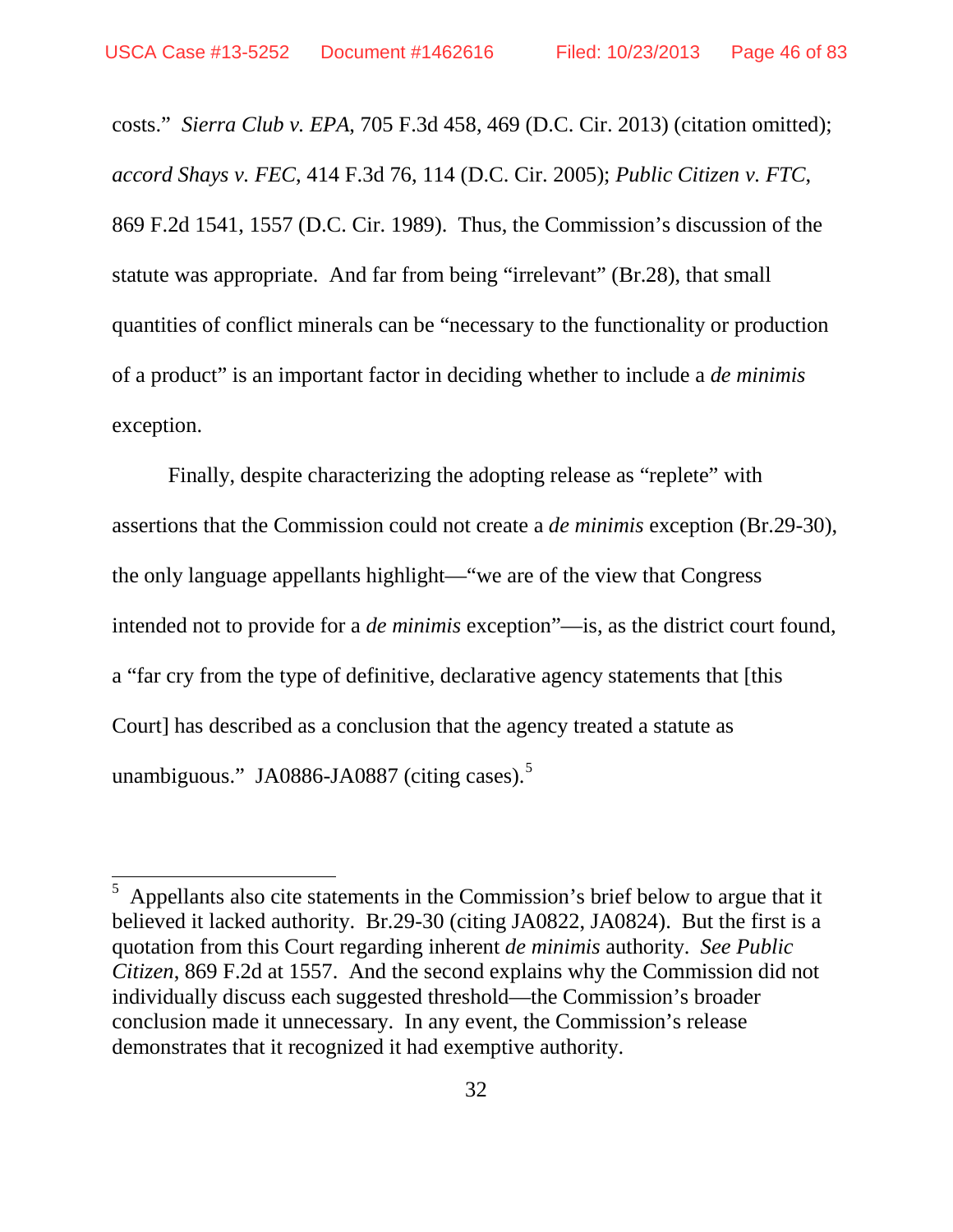*Second*, appellants erroneously argue that even if the Commission recognized its authority to create a *de minimis* exception, its decision not to exercise that authority was arbitrary and capricious. Br.30-35. Appellants challenge the Commission's conclusion that such an exception could have a "significant impact" on the rule. But this conclusion was supported by numerous comments. *See, e.g.*, Matheson JA0602 (a computer chip contains "perhaps a few milligrams of tantalum," but the semiconductor industry "as a whole consumes over 100 tons of tantalum metal annually"); Durbin JA0103 (the weight of conflict minerals essential to "many products" is "very small" as is "the percentage by weight or dollar value of the conflict minerals as a proportion of unit cost": Calvert JA0581.

Appellants argue that these comments, as well as that of the State Department, are conclusory. Br.34. But the comments suggesting *de minimis* thresholds were no more detailed. And faced with comments credibly relying on the undisputed fact that these minerals are regularly used in small amounts, with no more granular information from which to make an informed judgment as to what level of use was truly "*de minimis,*" the Commission reasonably chose not to create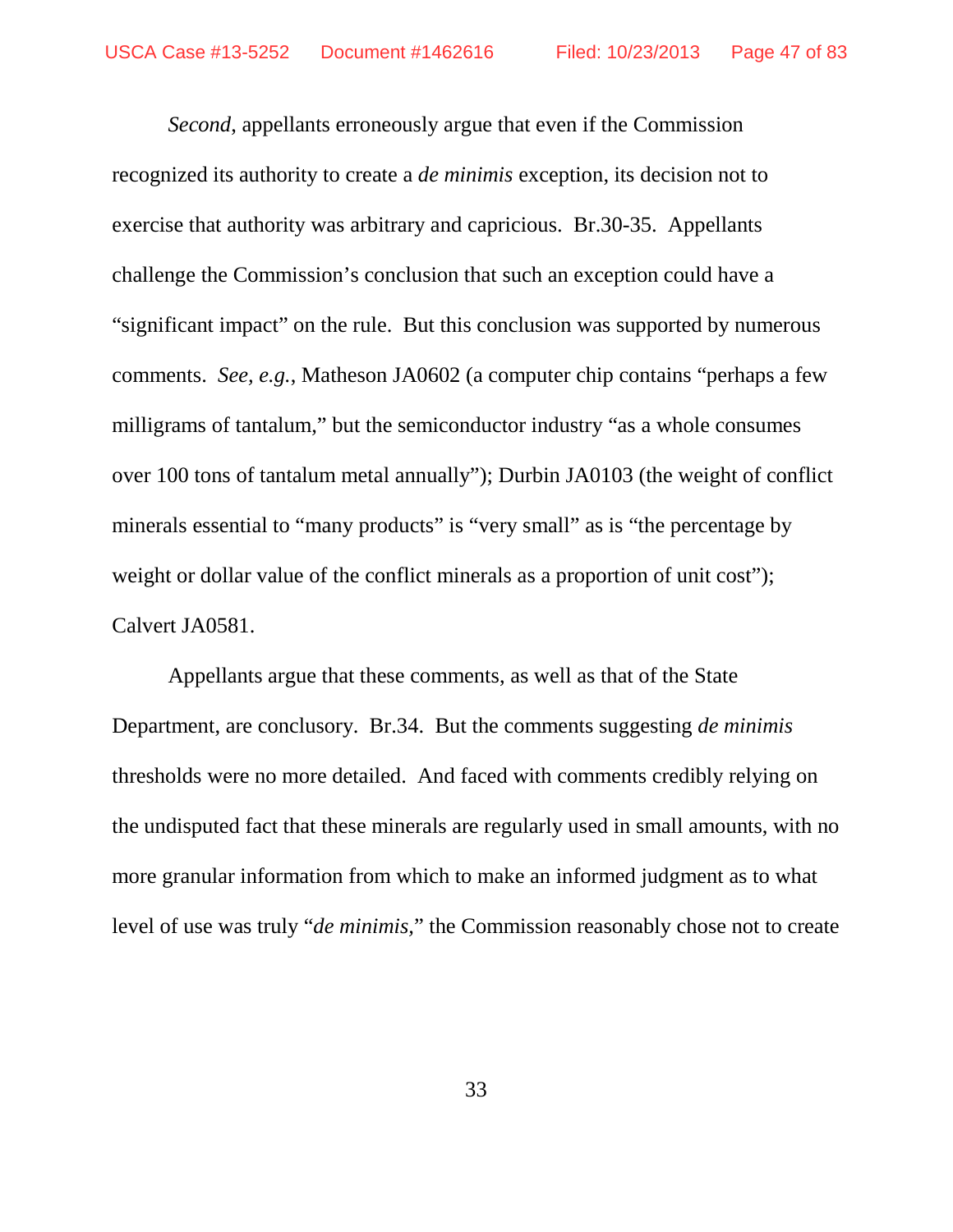a categorical exception.<sup>[6](#page-47-0)</sup> See Ctr. for Auto Safety v. FHWA, 956 F.2d 309, 316 (D.C. Cir. 1992) (Thomas, Circuit Justice) ("an agency has some leeway reasonably to resolve uncertainty … in favor of more regulation or less"); Cass R. Sunstein, *Cost-Benefit Default Principles*, 99 MICH. L. REV. 1651, 1695 (2001).

Appellants also argue that, had the Commission individually analyzed various thresholds suggested by commentators, it "easily" could have picked some alternative that would have alleviated its concerns. Br.31. But the Commission's broader conclusion rendered such examination unnecessary. The suggestions focused on the amount of conflict minerals contained in a single issuer's products, or their cost relative to total production cost for the issuer, without examining their cumulative impact across industries. *See, e.g.*, Semiconductor Equip. JA0236; NAM JA0396-97; Br.32. And even if the cumulative amount would be small in numerical terms, it is not clear that this translates to a *de minimis* regulatory effect. Indeed, appellants' and amici's repeated assertions that "many companies" (Br.32),

<span id="page-47-0"></span> <sup>6</sup> Appellants are incorrect that Commission counsel's statement before the district court that individualized exceptions are not foreclosed is inconsistent with this conclusion. Br.29. The Commission's express exemptive authority gives it authority to proceed on a case-by-case, as well as categorical, basis. *See* Exchange Act Section 36(a)(1),15 U.S.C. 78mm(a)(1). And nothing in the Commission's decision not to adopt a categorical exception precludes it from assessing whether the use of conflict minerals in particularized situations may have a truly *de minimis* effect on the regulatory scheme.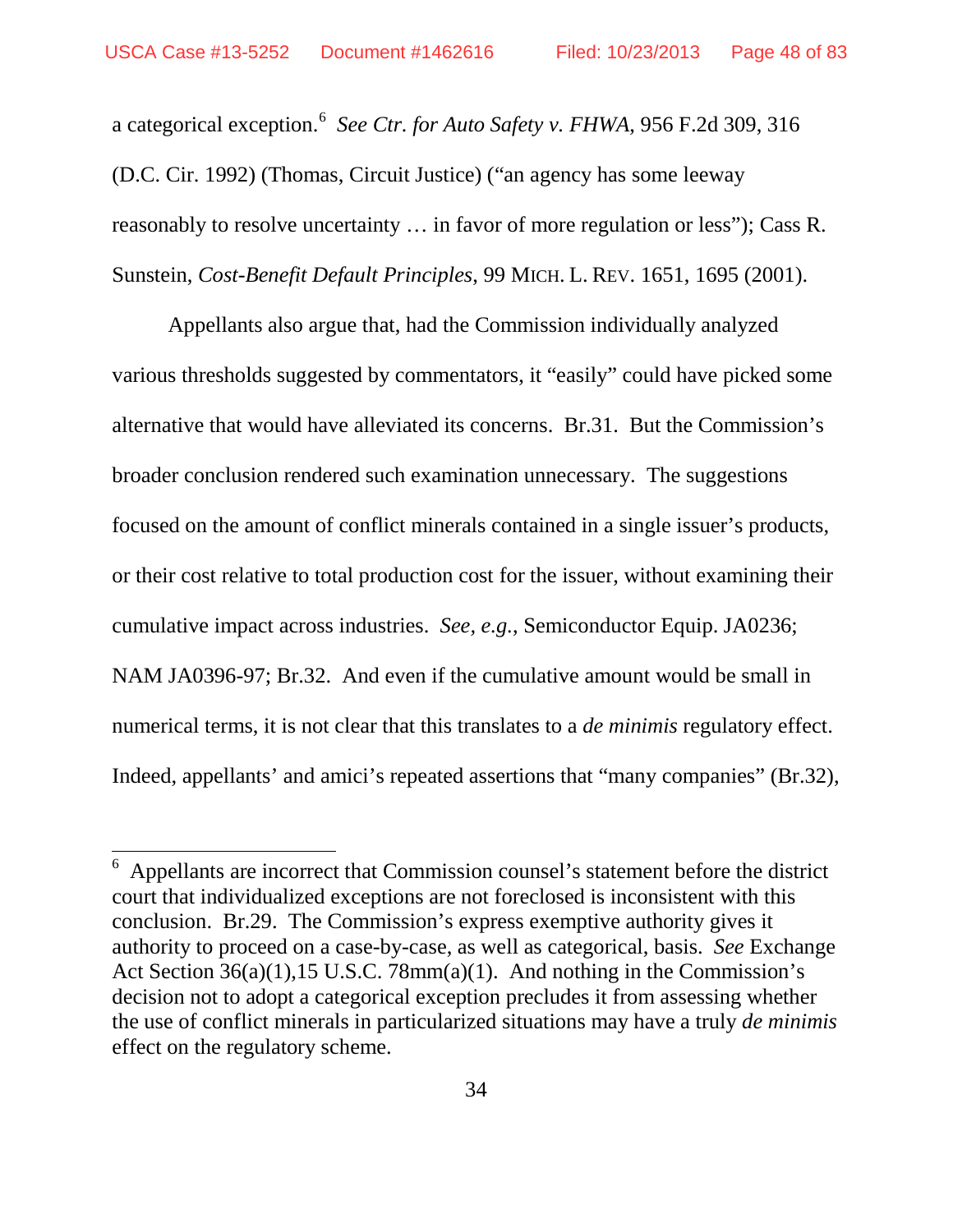or entire industries (Indus. Br. 17), would be affected by a *de minimis* exception indicates otherwise.

Thus, the suggested thresholds did not "undermine[]" (Br.34) the Commission's rationale. Rather, that rationale applies equally to each suggestion and, given the Commission's broader conclusion, the Commission was not required to address them individually. *Chamber of Commerce v. SEC*, 412 F.3d 133, 143 (D.C. Cir. 2005); JA0891-JA0892.<sup>[7](#page-48-0)</sup>

Finally, appellants' arguments regarding catalysts are misguided. Although catalysts can be "necessary to the production" of products and are therefore included within the statutory mandate, in light of the statutory language as well as concerns that tracing catalysts that are consumed in production would be difficult, the Commission included within the rule only those catalysts "contained" in the end product. *Adopting Release*, JA0739/3, JA0742/3.

<span id="page-48-0"></span> <sup>7</sup> Appellants' reliance (Br.28) on *American Petroleum Institute v. SEC*, 2013 WL 3307114 (D.D.C. July 2, 2013) ("*API*"), is also misplaced. In *API*, the court concluded that in refusing to provide an exemption, the Commission "impermissibly rested on the blanket proposition that avoiding *all* exemptions *best furthers*" the relevant statute's purpose. *Id.* at \*14 (emphasis added). Here, although the Commission adopted other alternatives to reduce costs, it determined that this particular exception would "thwart, rather than advance," Section 1502's purpose. *Adopting Release*, JA0743/1-2.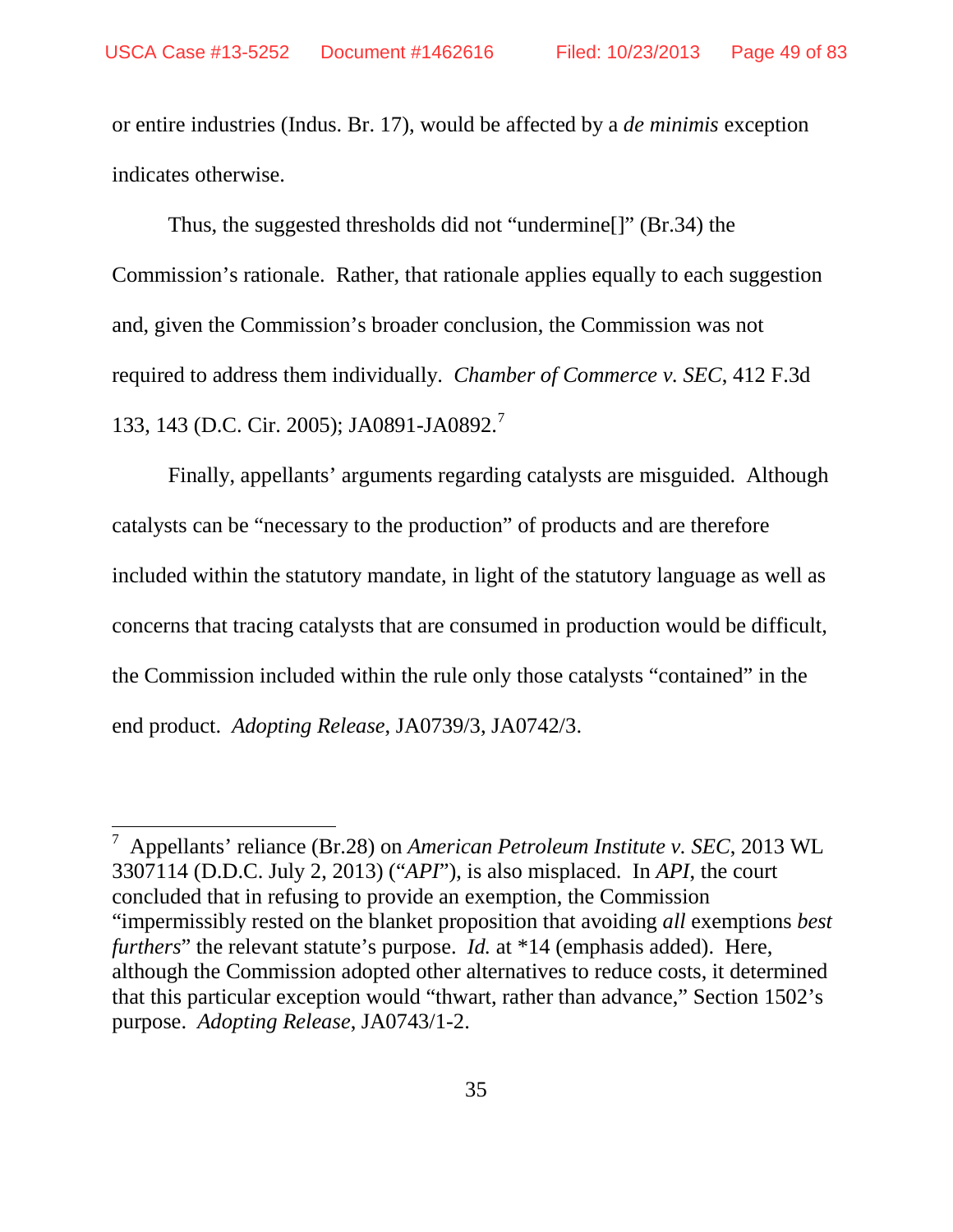Appellants argue that it was arbitrary or capricious not to go one step further and exclude *all* catalysts. Br.32-33; *see also* Indus. Br.12. But nothing required the Commission to do so simply because it could. *See* JA0891. And evidence before the Commission showed that catalysts make up a "significant market for the minerals." *Adopting Release*, JA0742/3 & n.238 (internal quotation marks omitted). It was therefore reasonable for the Commission not to exclude catalysts altogether. JA0742. Indeed, that a "trace" amount of a mineral is *left* in a product does not mean that only a trace amount was *used* to make it. [8](#page-49-0)

# **B. The Commission's inclusion of issuers who "contract to manufacture" products was reasonable.**

Section 1502's definition of a "person described," which delineates those covered by the statute, does not include the phrase "contract to manufacture." But products that are contracted to be manufactured are included in the statute's reporting requirement. The Commission concluded that this, as well as industry 8

<span id="page-49-0"></span>Industry amici's arguments are unpersuasive. Indus. Br.5, 13, 16. The Commission considered comments regarding organic metal compounds from conflict mineral derivatives and limited the final rule's coverage to gold and the most common conflict mineral derivatives: tin, tantalum, and tungsten. *Adopting Release*, JA0729/1-2, JA0730/2. Moreover, amici concede that Commission staff has interpreted the rule to exclude the use of packaging containing conflict minerals and provide no reason for further excluding the manufacturers of that packaging themselves (Indus. Br.18, 19 n.7). Finally, on the limited facts presented, it appears that amici's concerns about new formulations of products (*id.* at 15-16) are addressed by the exclusion of prototypes and demonstration devices. JA0743/1.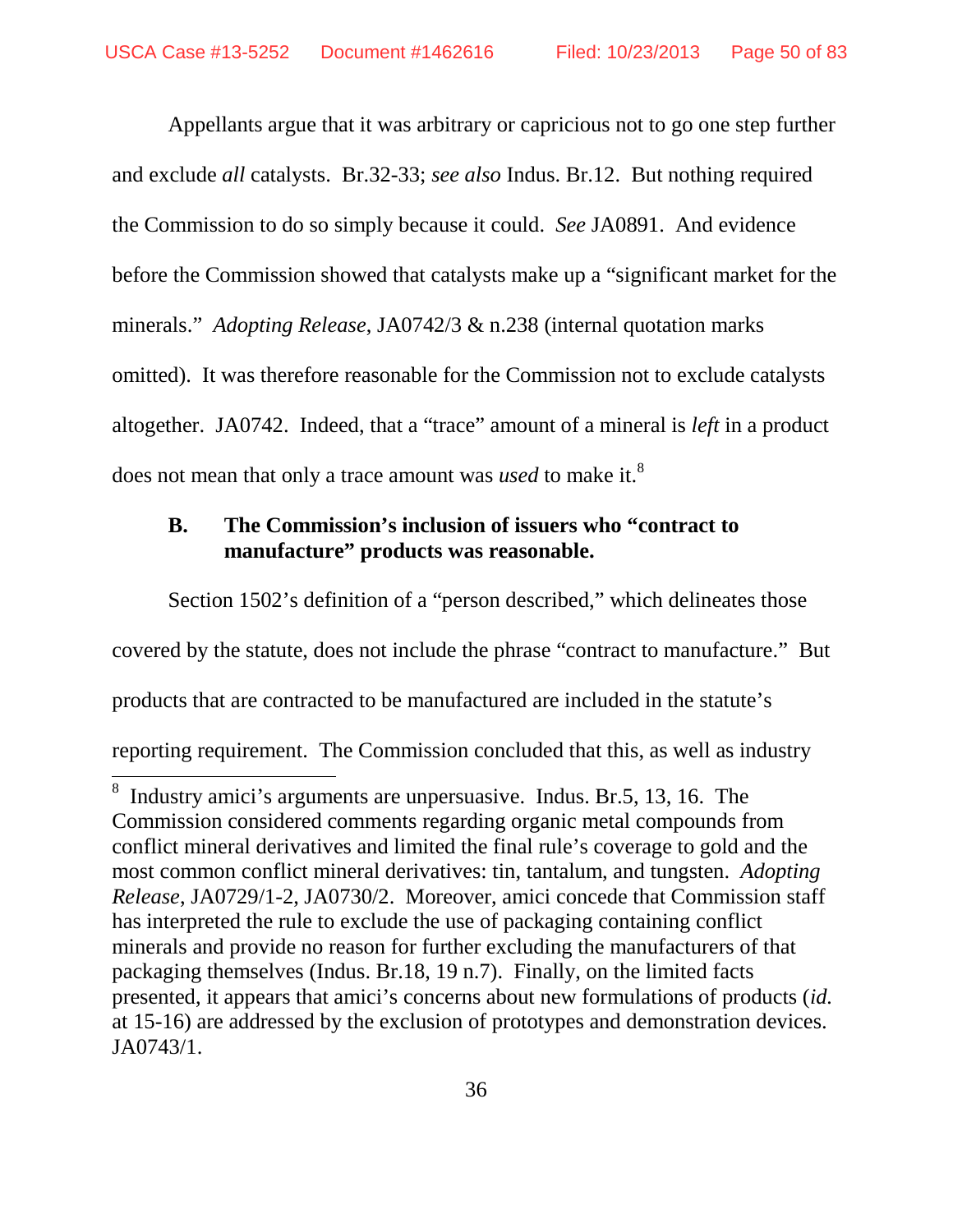practice, indicated that issuers that contract to manufacture products should be included in the rule when they have some actual influence over the manufacturing process. *Adopting Release*, JA0736-JA0737. Although at least one of the appellants appeared to agree with this approach (BRT JA0273), appellants now argue that Section 1502 unambiguously precludes it. Alternatively, appellants argue that the inclusion of such issuers was arbitrary and capricious. Both arguments fail.

In appellants' view, Congress's inclusion of the term "contract to manufacture" in the reporting requirement, but not in the definition of a "person" described," "shows that Congress *did not* intend to cover those who only contract to manufacture products." Br.41; *see also* Retail Br.5-7. "When interpreting statutes that govern agency action," however, this Court has "consistently recognized that a congressional mandate in one section and silence in another often 'suggests not a prohibition but simply a decision *not to mandate* any solution in the second context, *i.e.*, to leave the question to agency discretion.'" *Catawba Cty., N.C. v. EPA*, 571 F.3d 20, 36 (D.C. Cir. 200[9](#page-50-0)) (citations omitted).<sup>9</sup> And "'manufacture' is an inherently ambiguous term." *United States v. Western Elec.* 

<span id="page-50-0"></span><sup>&</sup>lt;sup>9</sup> This disproves amici's contention (Retail Br.12) that appellants' reading is necessary to prevent the phrase "'manufactured or contracted to be manufactured'" in the reporting requirement from being "superfluous."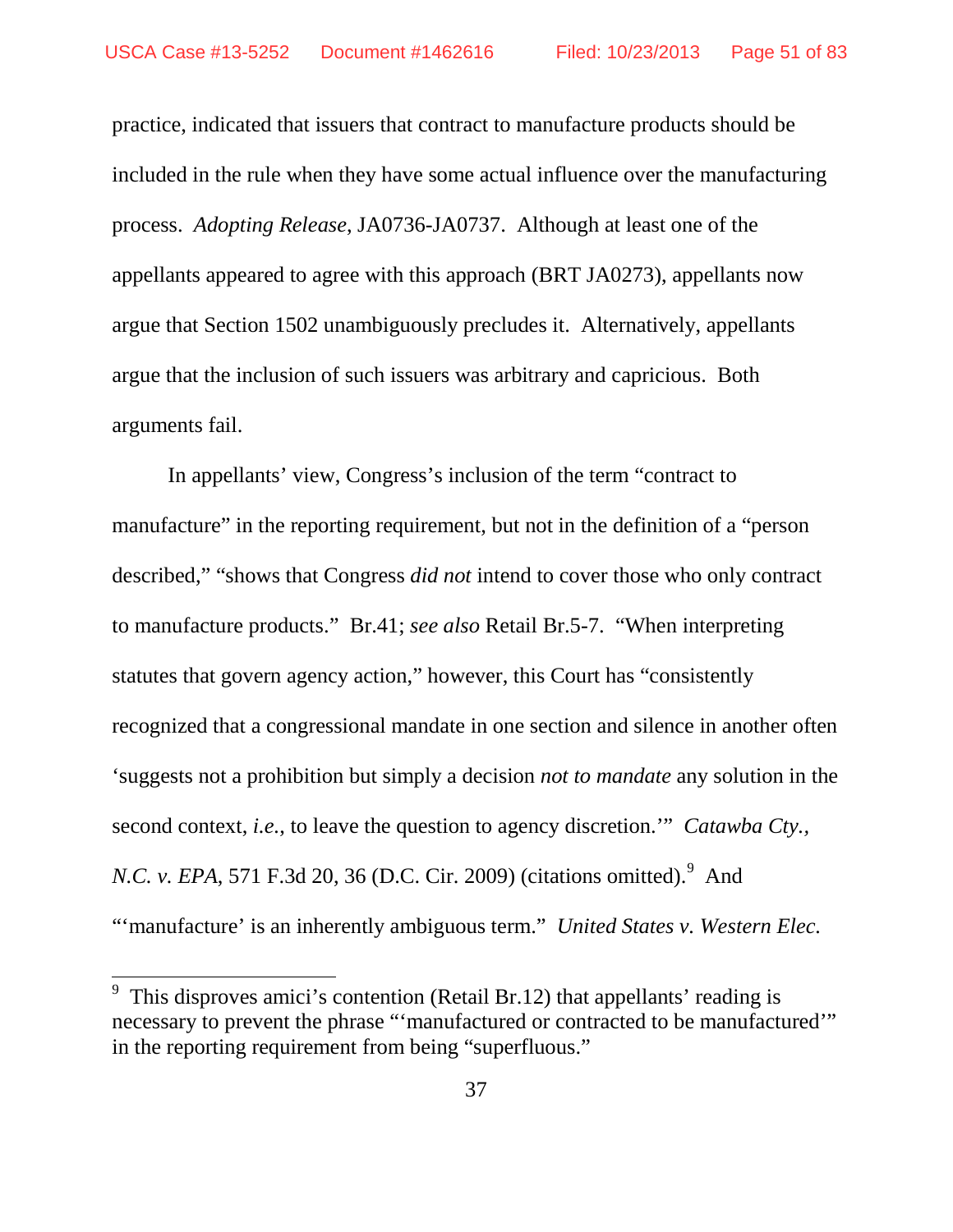*Co.*, 894 F.2d 1387, 1391 & n.5 (D.C. Cir. 1990) (citing *Charles Peckat Mfg. Co. v. Jarecki*, 196 F.2d 849, 851 (7th Cir. 1952) (patent holder who contracts with fabricator is "manufacturer")); *see also* JA0899. Thus, the statutory language merely "raised some question" as to whether issuers who contract to have products manufactured should be included. *Adopting Release*, JA0733/3.

 Moreover, the Commission reasonably explained that appellants' purportedly plain reading of Section 1502 would be "internally inconsistent." *Adopting Release*, JA0736/1. While the reporting requirement includes products the issuer contracts to manufacture that are not DRC conflict free, issuers must inquire into the origin of minerals that are "necessary as described" in the definition of a "person described." Section  $13(p)(1)(A)(i)$ ,  $(p)(2)(B)$ , 15 U.S.C.  $78m(p)(1)(A)(i)$ ,  $(p)(2)(B)$ . If that definition were read to exclude products contracted to be manufactured, issuers would be required to report products they contract to have manufactured that are not DRC conflict free without being required to inquire into the origin of the minerals in those products.

Appellants also contend that, regardless of whether their statutory interpretation is compelled, the Commission's interpretation "is entitled to no deference" because the Commission wrongly believed *its* interpretation to be compelled by Congress. Br.43. But this is incorrect. JA0900.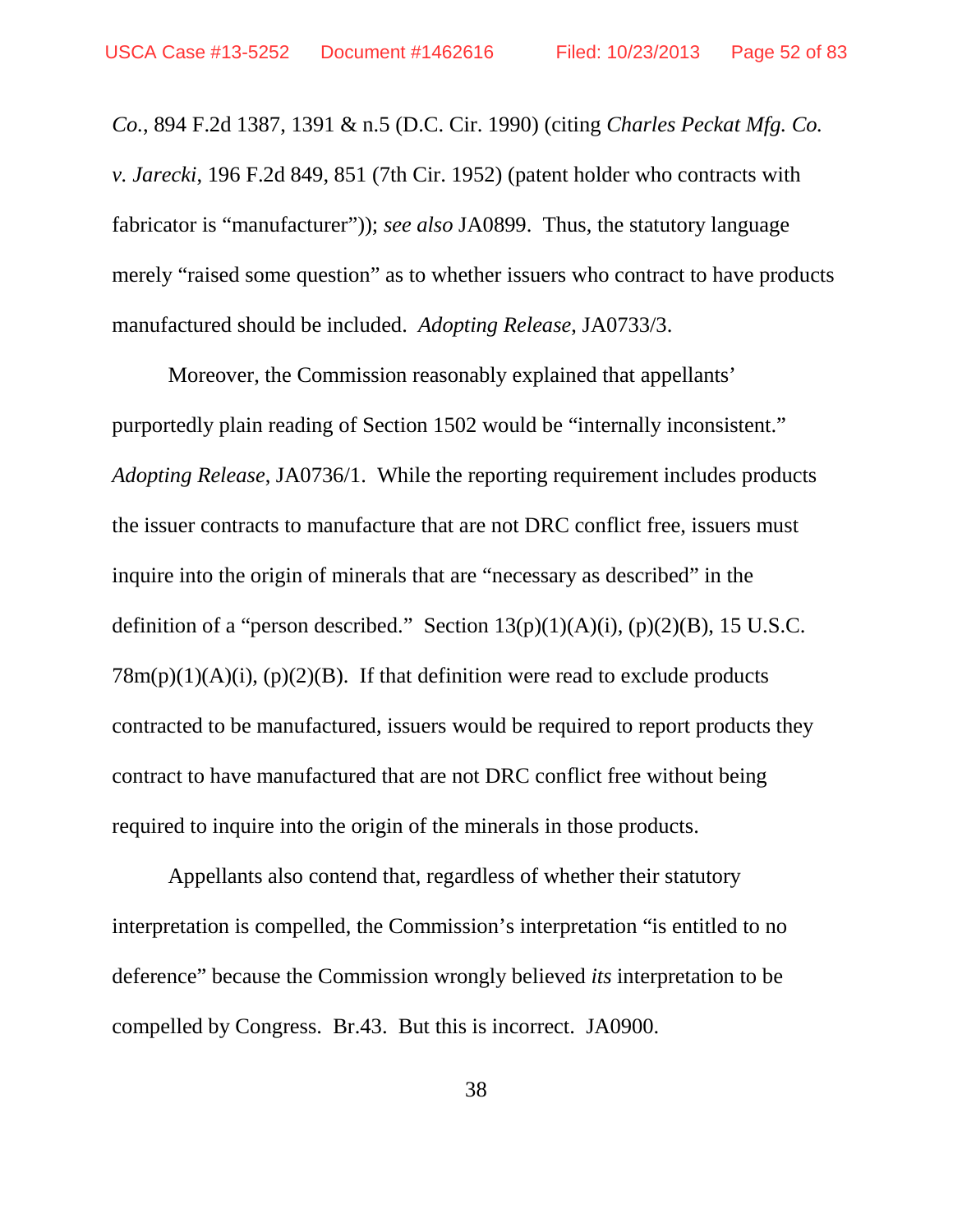Appellants emphasize (Br.43-44) the Commission's statement that Congress's intent to include issuers that contract to have their products manufactured "is clear" based on issuers' statutory obligation to describe products that are contracted to be manufactured in their reports. *See Adopting Release*, JA0736. But, as this Court concluded in *Duncan*, 681 F.3d at 445, a single "use of the word 'clear'" does not demonstrate that the agency believed its regulatory interpretation was compelled by Congress; rather, the Court considers the totality of the agency's explanation. *Id.*

And the Commission's explanation here did not "rest[] simply on its parsing of the statutory language.'" Br.44 (citing *Peter Pan Bus Lines, Inc., v. Fed. Motor Carrier Safety Admin.*, 471 F.3d 1350, 1354 (D.C. Cir. 2006)). From the time of the proposing release, the Commission recognized that the language of the statute "raised some question" as to whether issuers who contract to have their products manufactured should be included. *Adopting Release*, JA0733/3. And in addition to questioning the contrary reading of the statute, the Commission concluded that it "would significantly undermine the purpose of the statutory provision to fail to apply it to issuers that contract to manufacture their products." JA0736/1; *see also* Durbin JA0103 (if issuers "that contract the manufacture of goods … are exempt from reporting, then a large, non-transparent use of the black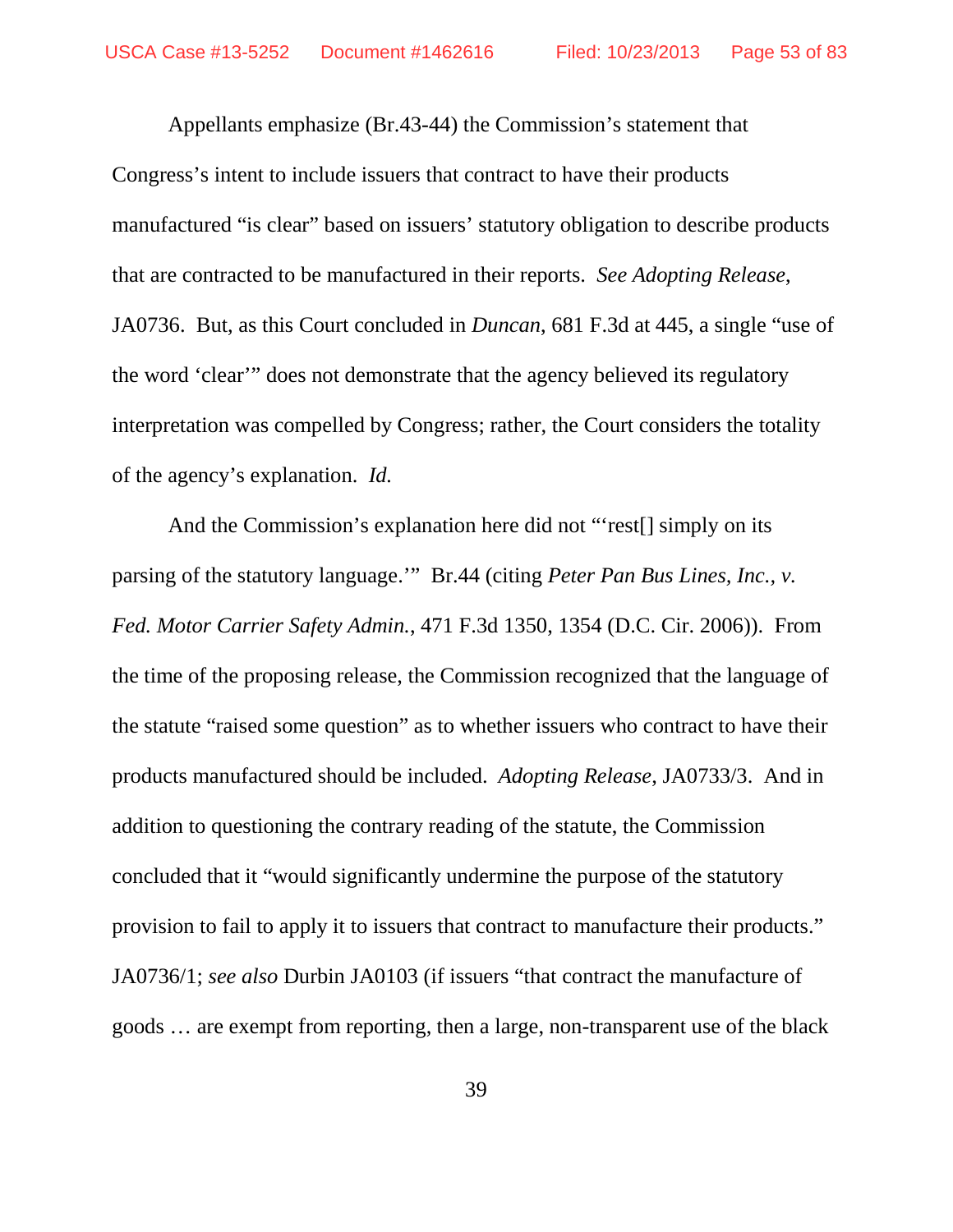market for DRC conflict minerals would remain"); Enough JA0280 ("[C]onflict minerals are most commonly used in … products that may be manufactured by a different entity than the one that brands, markets, and profits from the product."). Moreover, the Commission explained that "if 'contract to manufacture' is not included in the definition of 'person described,'" issuers could "evade" the statute by contracting their manufacturing to a third party. JA0737/1.<sup>[10](#page-53-0)</sup>

Finally, appellants contend that the inclusion of issuers that contract to manufacture was unreasonable because it "needlessly sweeps into the rule retailers and others who manufacture nothing" without "a proper cost-benefit analysis." Br.44. But the Commission stated that it did not consider an issuer "in a similar position to that of a pure retailer" as contracting to manufacture a product. *Adopting Release*, JA0737/1. Rather, cognizant of the "costly burdens" the rule would place on issuers with minimal influence over the manufacturing process, only those issuers with "some actual influence" will be considered to contract to manufacture. JA0736/2.<sup>[11](#page-53-1)</sup> And while the degree of influence necessary depends

<span id="page-53-0"></span> $10$  The conclusion that including issuers that contract to manufacture products closes a potential loophole refutes amici's contention (Retail Br.18) that the Commission included such issuers "without identifying any concomitant benefits."

<span id="page-53-1"></span><sup>&</sup>lt;sup>11</sup> The legislative history petitioners (Br.41-42) and amici (Retail Br.7-8) cite is consistent with the Commission's interpretation, which excludes pure retailers but includes issuers with a role in the manufacturing process.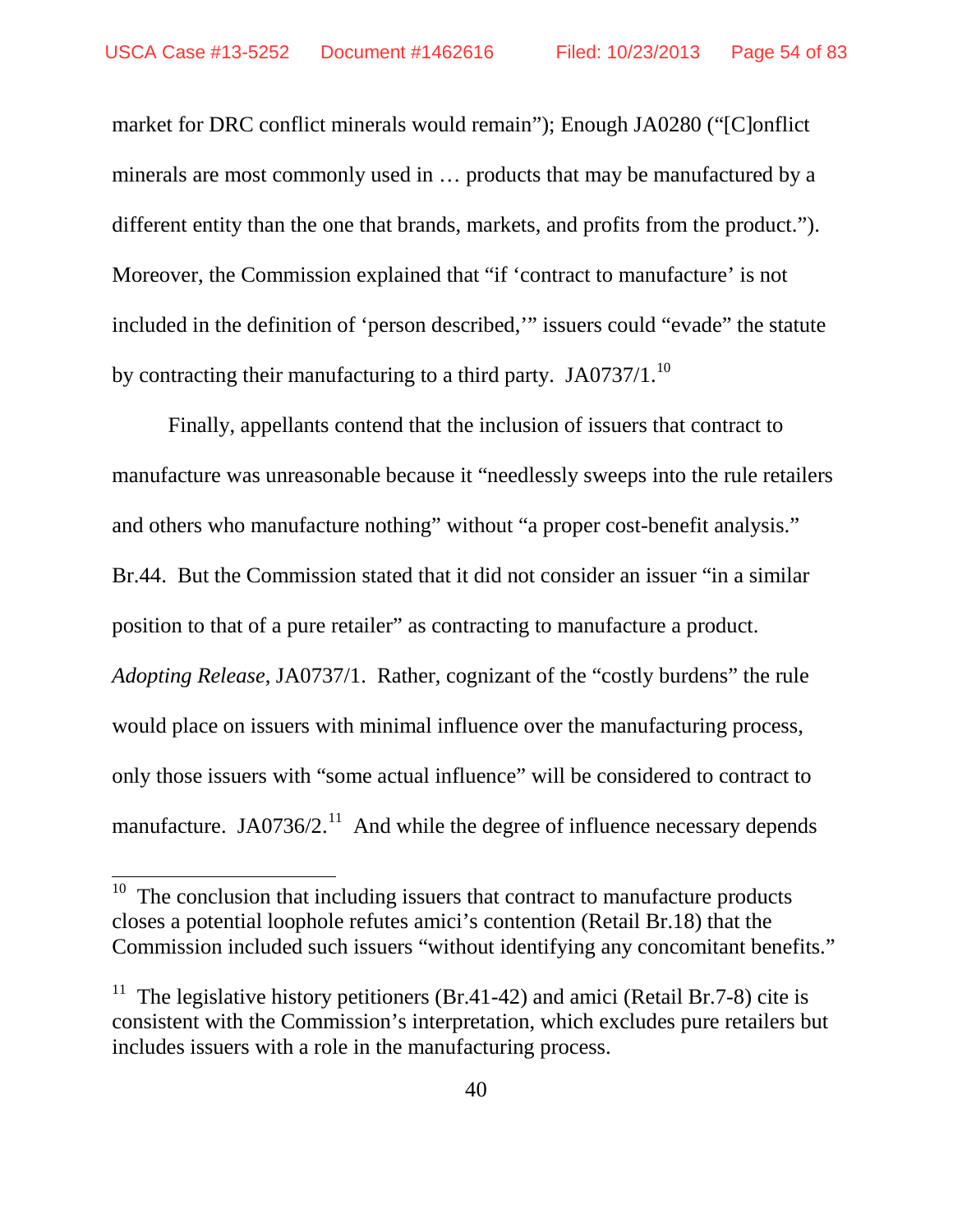on the facts and circumstances, the Commission provided extensive guidance.

JA0736/3. Most relevant here, an issuer is not contracting to manufacture a product if it does "no more than": specify or negotiate contractual terms with a manufacturer that do not directly relate to the manufacturing of the product; affix its brand, marks, logo, or label to a generic product manufactured by a third party; or service, maintain, or repair a product manufactured by a third party.  $JA0736/3.<sup>12</sup>$  $JA0736/3.<sup>12</sup>$  $JA0736/3.<sup>12</sup>$ 

## **C. Requiring due diligence when issuers have reason to believe their minerals may have originated in the Covered Countries is reasonable.**

Section 1502 is silent on how issuers should determine "whether" their necessary conflict minerals "did originate" in the covered countries. The Commission prescribed a two-step process to fill this gap. First, issuers perform a "reasonable country of origin" inquiry into whether their necessary conflict minerals "originated" in the Covered Countries. *Adopting Release*, JA0788/1. Then, if, and only if, that inquiry gives issuers a "reason to believe" their conflict minerals "may have originated" in the Covered Countries, issuers must exercise

<span id="page-54-0"></span> $12$  Amici contend (Retail Br.13) that "agency guidance is little comfort." But this Court has relied on the explanation accompanying a Commission rule to reject a challenge that the rule was unclear. *Marrie v. SEC*, 374 F.3d 1196, 1203-04 (D.C. Cir. 2004).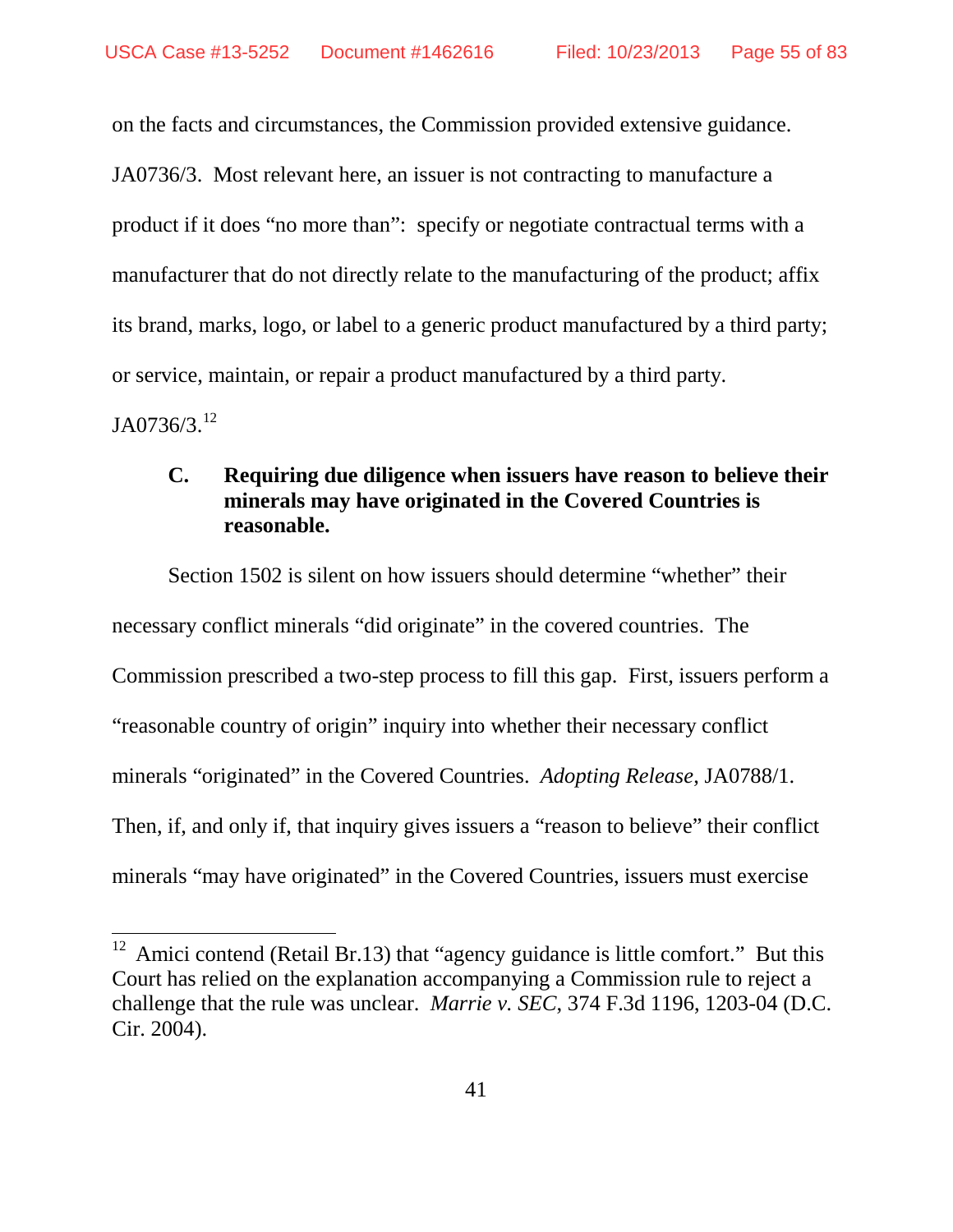due diligence. JA0788/3. Appellants challenge this latter inquiry, arguing that Section 1502's language precludes it and that it is too onerous. Br.35. The district court correctly rejected both arguments. JA0892-JA0897.

Appellants first incorrectly assert that the rule "requires a company *to file a report* unless based on its reasonable country of origin inquiry, the issuer has no reason to believe that its conflict minerals may have originated in the covered countries." Br. 35-36 (internal quotation marks omitted). But issuers are not invariably required to submit an audited Conflict Minerals Report if their reasonable country of origin inquiry provides a reason to believe their minerals may have originated in the Covered Countries. Rather, issuers must perform due diligence. If that due diligence reveals either that an issuer's minerals did not originate in the Covered Countries or were from recycled or scrap sources, no report or audit is required. *Adopting Release*, JA0758-JA0759. A report is required only if an issuer knows its minerals originated in the Covered Countries, or the issuer encountered a red flag during its reasonable country of origin inquiry and its due diligence either reveals that the minerals originated in the Covered Countries or does not reveal the source of its minerals.

This distinction is important because, contrary to appellants' suggestion (Br.37), the statute does not tie *both* the due diligence and reporting requirements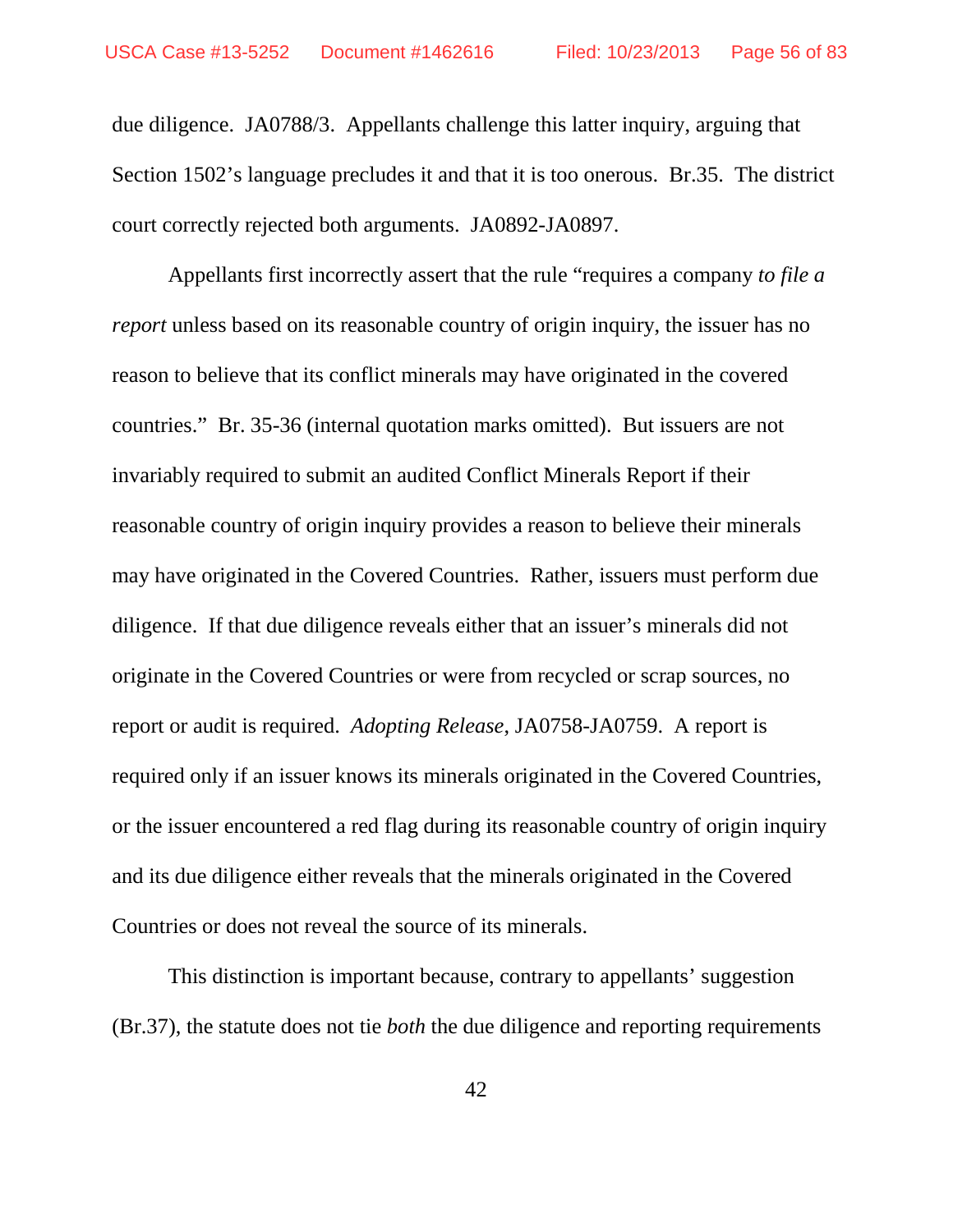to the "did originate" language. That language triggers only the reporting requirement. Nothing in the statute speaks to when issuers must perform due diligence. Nor is there anything that describes how an issuer is to determine "whether" its minerals originated in the Covered Countries. The Commission could have required due diligence to fulfill this obligation but, cognizant of the costs of such a requirement, it did not do so. *Adopting Release*, JA0759/1-2. Instead, it required due diligence only when an issuer encounters red flags in its reasonable country of origin inquiry and therefore has a "reason to believe" that its necessary minerals "may have originated" in the Covered Countries. Nothing in this requirement contravenes the statute.

Any challenge to the requirement that issuers file a report if they encounter red flags *and* their due diligence does not reveal the source of their minerals similarly fails. Section 1502 is silent as to the reporting obligations of issuers who do not know whether their minerals originated in the Covered Countries. JA0893. The application of the reporting requirement to issuers who do know that their minerals so originated does not remove the ambiguity. *Id.* & n.19; *see also Catawba Cty.*, 571 F.3d at 36. Appellants have all but conceded this ambiguity by recognizing that the Commission had discretion to require issuers that have a "reason to believe" that their conflict minerals "did originate" in the Covered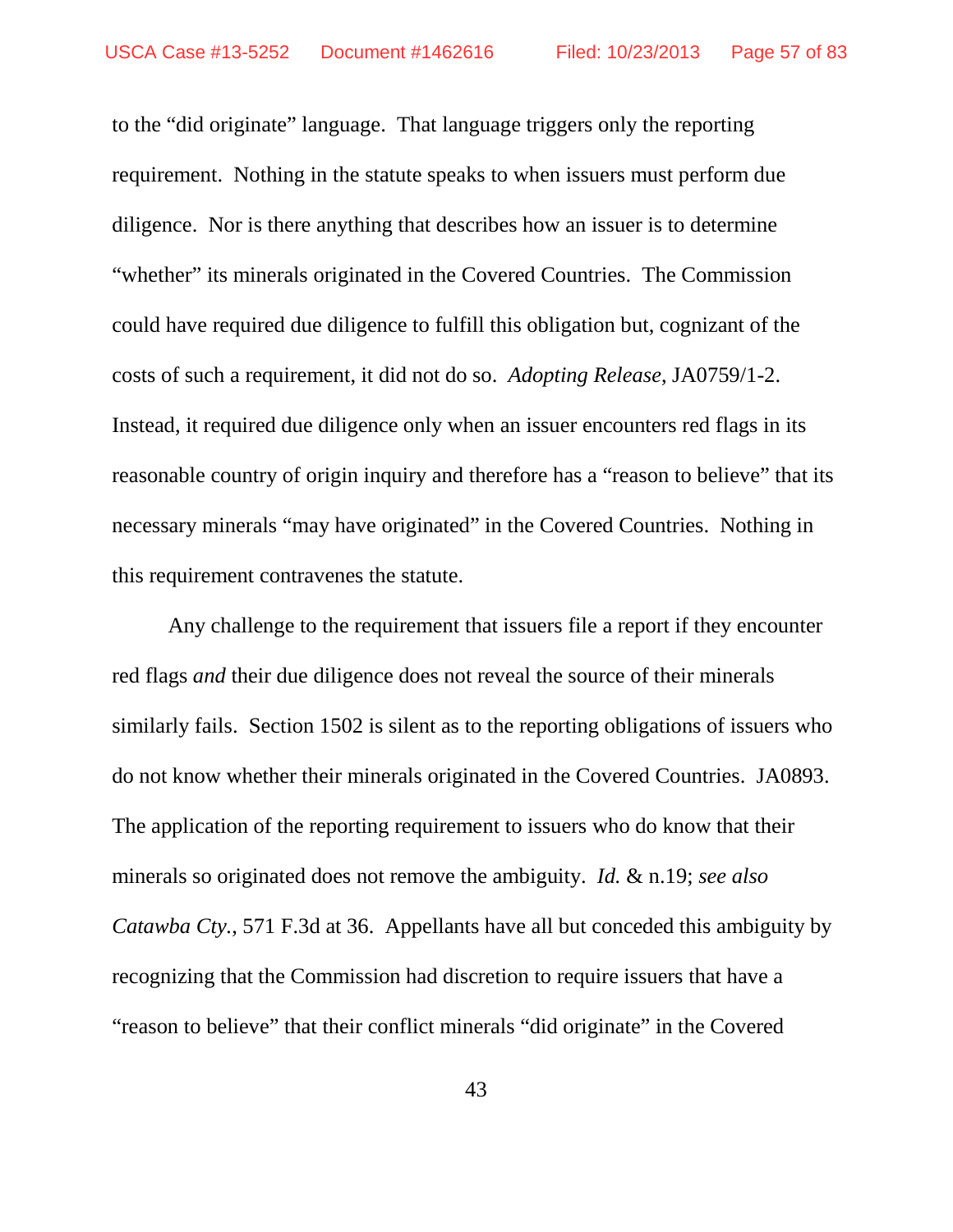Countries to file a report. JA0896. And the Commission reasonably determined that it would undermine Congress's aims to allow issuers to avoid reporting even if after due diligence they *still* had reason to believe that their minerals may have originated in the Covered Countries. *Adopting Release*, JA0758/3-JA0759/1.

Appellants argue that the "reason to believe *may* have originated" standard is an unreasonable interpretation of the statute because it "vastly extends" the rule vis-à-vis a "reason to believe *did* originate" standard by requiring an issuer that believes there is a "*five percent chance* that its minerals originated in the [Covered Countries]" to conduct due diligence. Br.38. But, as the district court explained, such an issuer also has a "reason to believe its minerals '*did* originate' in the Covered Countries." JA0897 & n.21. And because reporting is required only where an issuer encounters red flags during its initial inquiry and fails to dispel those red flags during the course of its due diligence, appellants' concern that the rule will "result in an 'avalanche of trivial information" (Br.38) is unfounded.<sup>[13](#page-57-0)</sup>

For the first time on appeal, appellants argue that the Commission's interpretation is erroneous because an earlier version of the legislation contained "may have originated" language. Br.37. But the difference between the draft and final versions does not eliminate the ambiguity. *See Hammontree v. NLRB*, 925

<span id="page-57-0"></span>Private plaintiffs suing over a disclosure under the rule would have to show that any misstatement was "material[.]" *Adopting Release*, JA0794 n.813; *cf.* Br.38.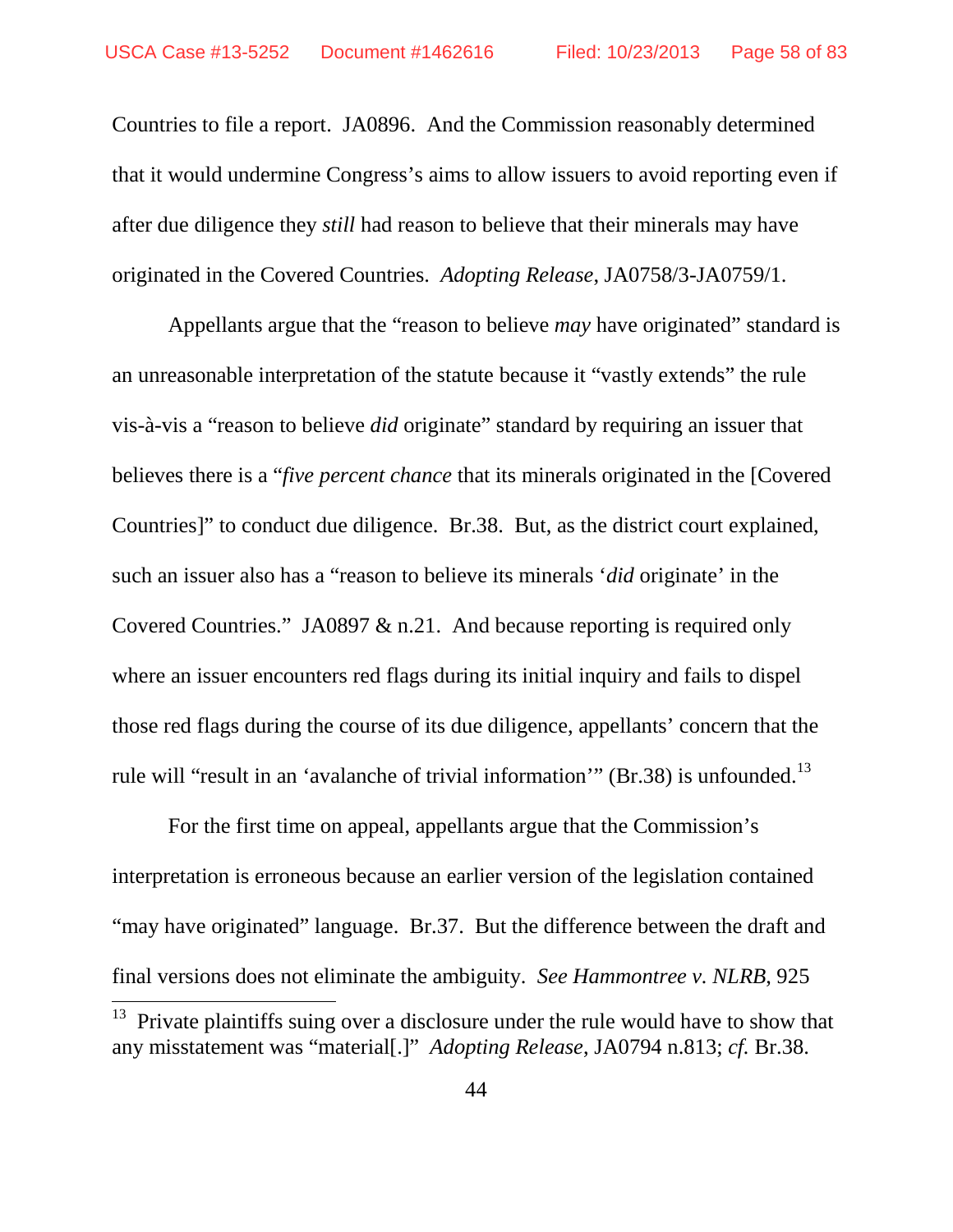F.2d 1486, 1492 (D.C. Cir. 1991) (en banc).A "plausible reading of Congress' deletion of the proposed language" is that Congress "deemed it superfluous." *Id.*

Appellants next assert that the Commission's approach is arbitrary because it was unable to "point[] to *any* benefit" to justify the standard's alleged burdens. Br.39. But the Commission concluded that its standard would ensure that issuers do not have an incentive to avoid learning the source of their minerals, which would undermine the regulatory scheme. *Adopting Release*, JA0759/1. Appellants argue that this concern is illusory. Br.40. But without a reason-to-believe standard, issuers could conduct a good-faith inquiry and encounter red flags, yet not be required to conduct due diligence because they would not *know* whether their minerals "did originate" in the Covered Countries.

Moreover, appellants overstate the burdens of the Commission's standard. They suggest that the rule requires issuers to conduct due diligence "simply because they are unable to determine the minerals' source." Br.36; *see also* Br.38, 39. But the Commission expressly rejected such a standard. "[I]ssuers who have no reason to believe that their minerals may have originated in the Covered Countries … need not conduct any further due diligence efforts, nor must they file a Conflict Minerals Report." JA0895; *see also Adopting Release*, JA0757/3, JA0758/2, JA0788/3. Due diligence is required only if an issuer encounters red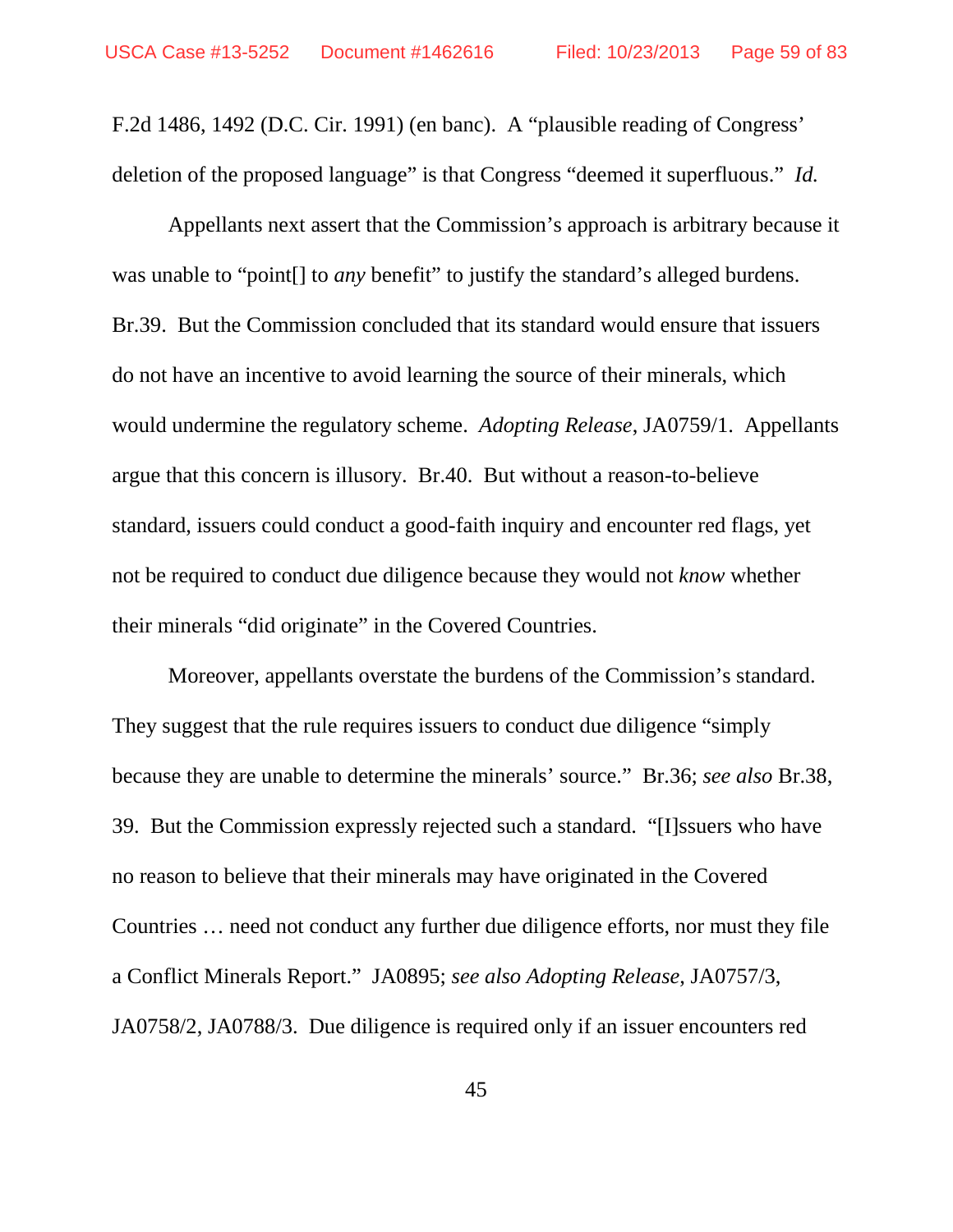flags during its reasonable country of origin inquiry. *See* JA0758/2 & n.452. And the Commission made clear that such an inquiry does not require issuers to determine their minerals' origin with "certainty." JA0758/1.

#### **D. The Commission adopted a reasonable transition period.**

Appellants erroneously argue (Br.45-46) that the Commission acted arbitrarily in providing a longer transition period for smaller issuers than for large issuers. The Commission reasonably relied on commentators to determine that a two-year transition period would allow sufficient time for "the necessary traceability systems in the Covered Countries to be established." *Adopting Release*, JA0754/3. The Commission extended the transition period to four years for smaller issuers because acting alone "these issuers may lack the leverage to obtain detailed information regarding the source of a particular conflict mineral." JA0768/1; *see also* JA0767/3 & n.568. But it also noted, based on comments, that this lack of leverage may be reduced by the influence exerted over their suppliers by larger issuers using the same supplier base. JA0768/1 n.570. Thus, larger issuers could be better equipped to comply in two years.

Moreover, the transition period does not relieve issuers of their obligation to comply with the rule or to trace the source of their conflict minerals. It simply allows issuers whose reasonable country of origin inquiry and due diligence do not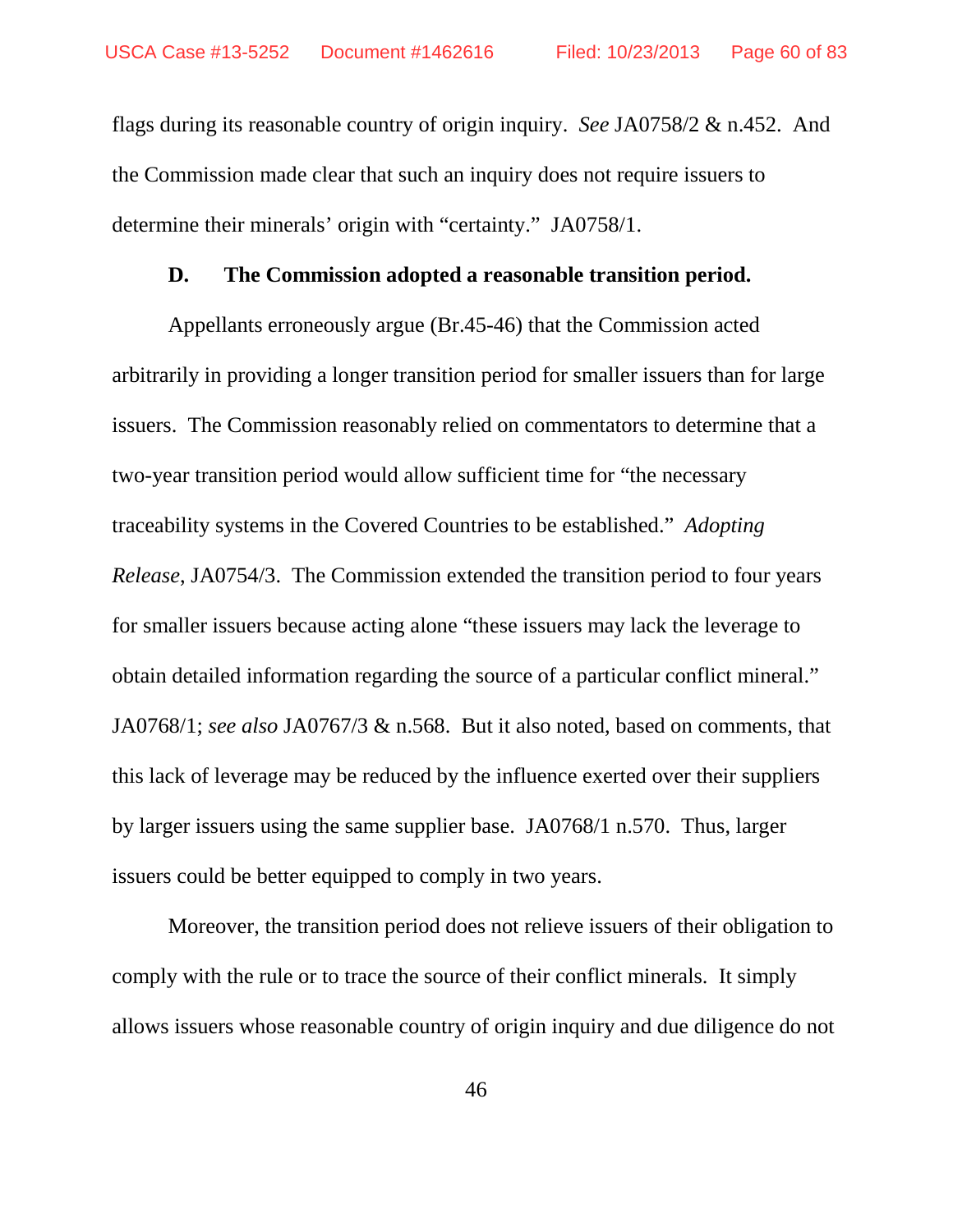reveal the source of their minerals to describe their products as "DRC conflict undeterminable." *Adopting Release*, JA0754/3-JA0755/1. Thus, any smaller issuers in a larger issuer's supply chain will still be tracing their minerals.<sup>[14](#page-60-0)</sup>

Finally, there is no reason that allowing a longer transition period for small suppliers that are subject to the rule and must trace the origin of their conflict minerals increases the burden on large issuers. Some small issuers subject to the four-year transition period may not be part of large issuers' supply chains. The four-year transition period for those smaller issuers has no effect on larger issuers. And larger issuers have some small suppliers in their supply chains that are not reporting companies subject to the rule.

## **II. The Commission Appropriately Considered the Economic Effects of the Rule.**

Appellants and amici next challenge the Commission's economic analysis, arguing both that it was deficient because the Commission did not estimate the degree to which the rule would in fact yield the humanitarian benefits Congress intended and that the Commission insufficiently considered whether the "added costs" of its decisions were justified by an increase in those benefits. But the

<span id="page-60-0"></span><sup>&</sup>lt;sup>14</sup> There is therefore no inconsistency (Br.45-46) between the transition period and the Commission's statement, in declining to exempt small businesses from the rule, that small issuers "'could still be required to track and provide their conflict minerals information for larger issuers.'"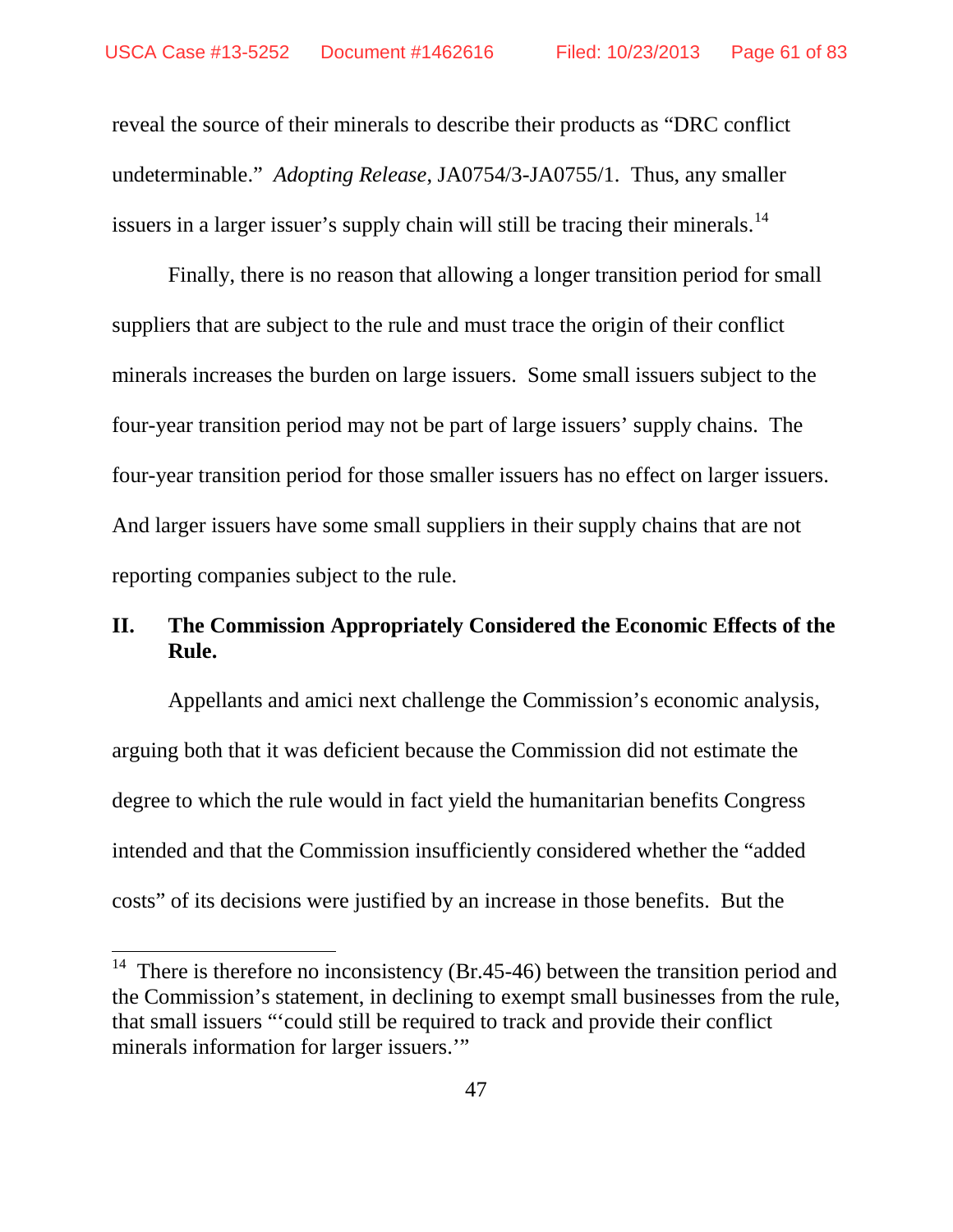Commission rationally accepted Congress's determination that the required disclosure would yield benefits on the ground in the DRC, and its analysis fully complied with both the APA and the Exchange Act. JA0877-JA0878.

## **A. The Commission was not required to second-guess Congress's determination that the mandated disclosure would yield humanitarian benefits.**

Appellants and amici first argue that the Commission was required to enter the policy debate as to whether Congress's disclosure regime will yield benefits on the ground in the DRC. Br.47-49; API Br.13; Indus. Br.6; Academics Br.21-22. But Congress chose a side in this debate by enacting Section 1502. Section 1502(a); 155 Cong. Rec. S4697 (daily ed. Apr. 23, 2009) (statement of Sen. Feingold). And rather than second-guessing Congress's judgment, the Commission reasonably designed its rule "to help achieve the intended humanitarian benefits in the way that Congress directed." *Adopting Release*, JA0781/2.

Both the Supreme Court and this Court have recognized that such an analysis satisfies the requirement that agencies "examine the relevant data and articulate a satisfactory explanation." *Motor Vehicles Mfrs. Ass'n v. State Farm Mut. Auto Insur. Co.*, 463 U.S. 29, 43 (1983). As *FCC v. Fox Television Stations, Inc.* explains, once Congress has determined to pursue a particular regulatory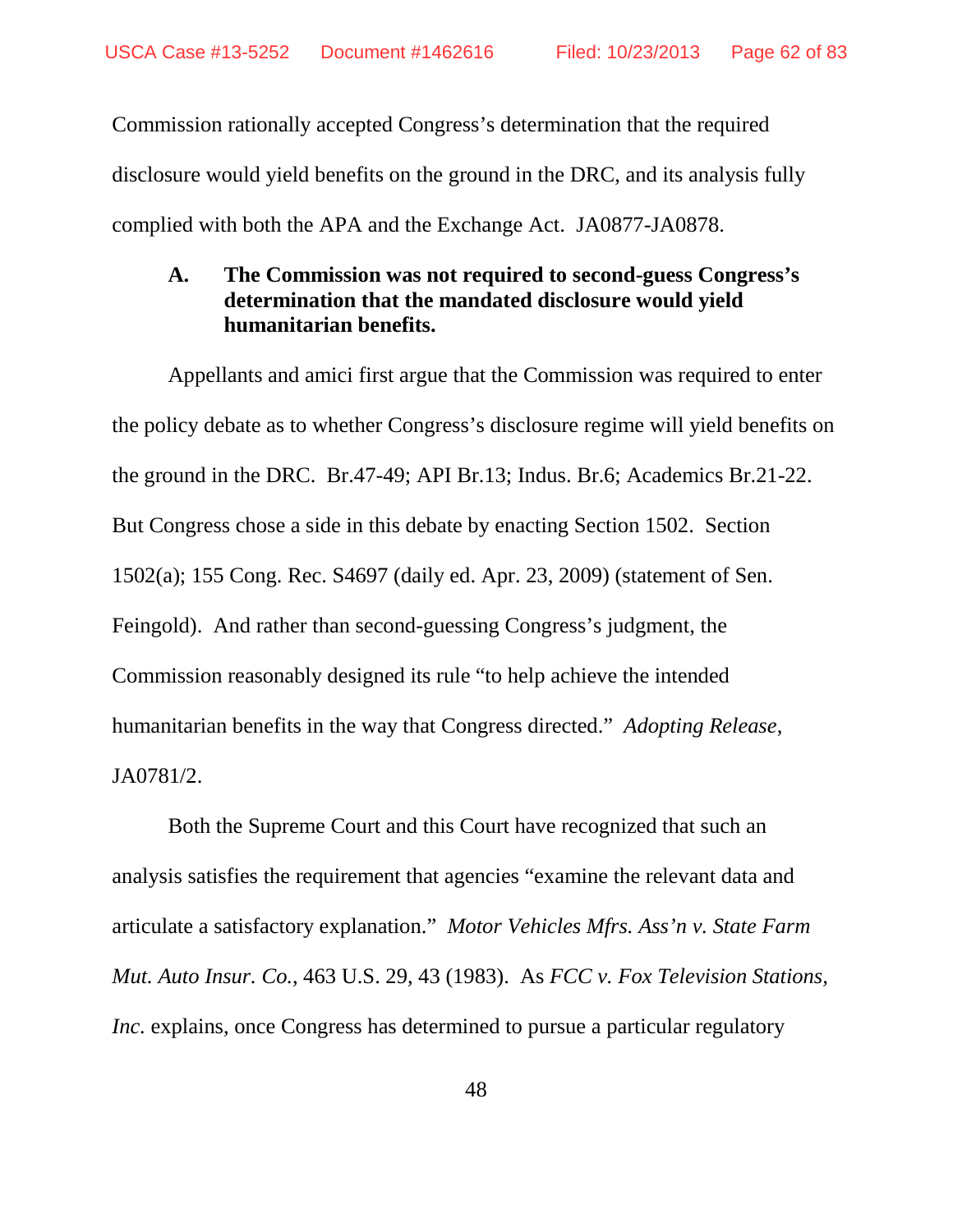course, requiring empirical data prior to administrative implementation of that policy would render it a nullity. 556 U.S. 502, 519 (2009); *see also Consumer Elecs. Ass'n. v. FCC*, 347 F.3d 291, 303 (D.C. Cir. 2003); *Charter Commc'ns, Inc. v. FCC*, 460 F.3d 31, 42 (D.C. Cir. 2006); *cf. Ctr. for Biological Diversity v. EPA*, 722 F.3d 401, 414 (D.C. Cir. 2013) (Kavanaugh, J., concurring).<sup>[15](#page-62-0)</sup>

Indeed, the plain language of Section 1502 anticipates that *other* agencies and branches of government will assess the efficacy of Section 13(p) and Rule 13p-1 in promoting peace and security in the DRC. The Comptroller General, *not the Commission*, is required to report to *Congress* on "the effectiveness of section 13(p) … in promoting peace and security in the [DRC] and adjoining countries." Section 1502(d)(2)(A). The State Department is charged with developing a strategy "to address the linkages between human rights abuses … and commercial products." Section  $1502(c)(1)(A)$ . And the President, not the Commission, has the

<span id="page-62-0"></span><sup>&</sup>lt;sup>15</sup> That Congress itself has determined that disclosure will yield the social benefits it desires distinguishes this case from the dicta in *Public Citizen v. Fed. Motor Carrier Safety Admin.*, 374 F.3d 1209 (D.C. Cir. 2004), on which appellants and amici rely (Br.40, 49; Academics Br.19; Indus. Br.7).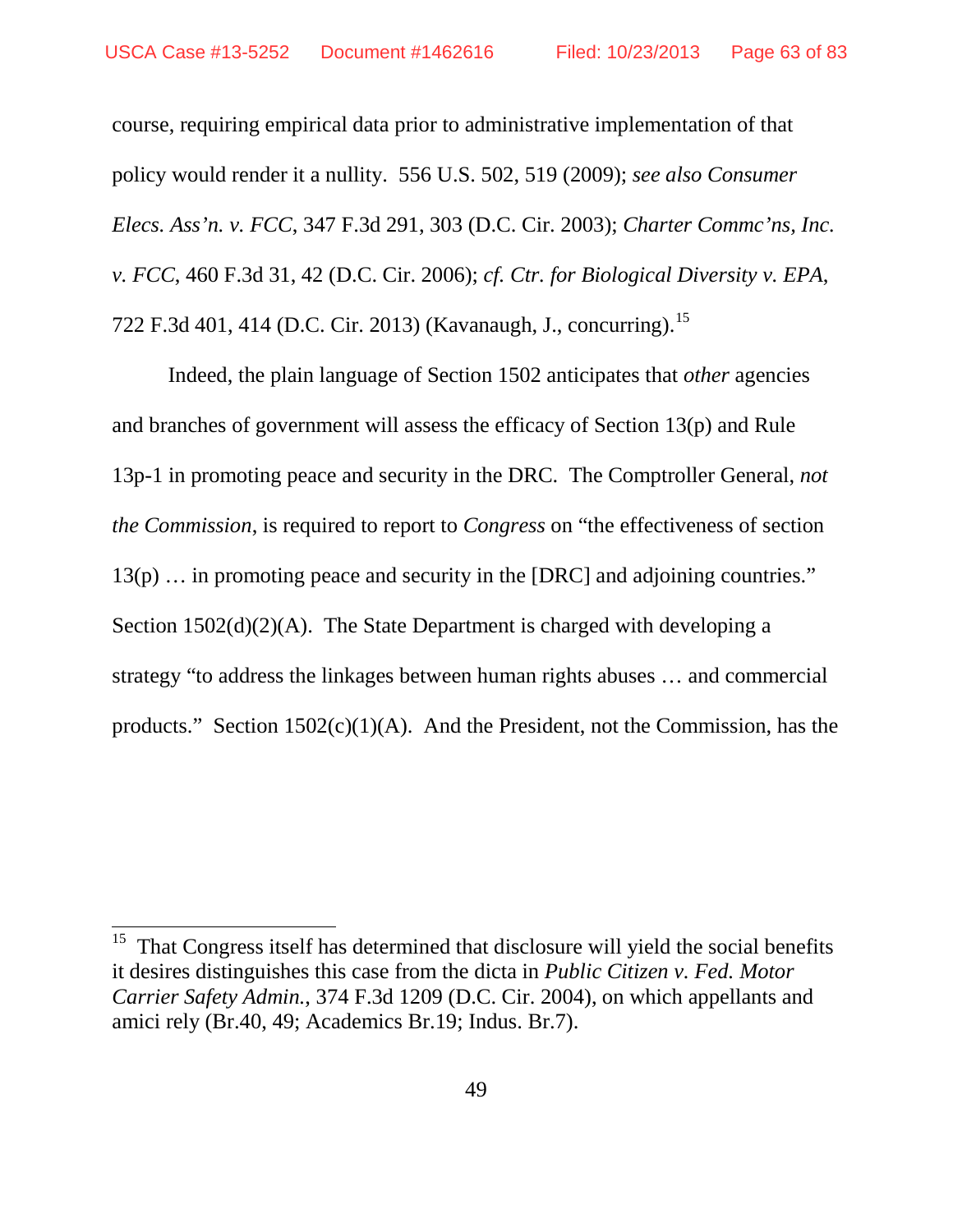authority to determine that the disclosures are no longer needed. Section  $13(p)(4)$ .<sup>[16](#page-63-0)</sup>

Appellants and amici nonetheless argue that the Exchange Act required the Commission to independently measure the benefits of the required disclosure on the ground in the DRC. Br.47, 50; API Br.20-21; Academics Br.21-22; Indus. Br.6. They assert that otherwise the Commission cannot have determined that the rule does not impose burdens on competition that are not "necessary or appropriate" in furtherance of the Exchange Act, as required by Section  $23(a)(2)$  of that Act. Br.47, 50; API Br.13, 15-16; Academics Br.18-22. Indeed, amicus API argues that this standard cannot have been met without a Commission determination that "the competitive burdens [the rule] imposed were *no greater than necessary to secure*" the intended benefits. API Br.16 (emphasis added).

But both the legislative history of Section  $23(a)(2)$  and analogous case law make clear that it does not require the Commission to determine that its rules are the "least anti-competitive" means of achieving statutory goals. S. Rep. No. 94-75 at 13 (1975); *Bradford Nat'l Clearing Corp. v. SEC*, 590 F.2d 1085, 1105 (D.C. Cir. 1978). Rather, the Commission is required to "balance" competitive

<span id="page-63-0"></span><sup>&</sup>lt;sup>16</sup> For the same reasons, amici are wrong that an assessment of benefits was essential as "an important check on the SEC's ability … to perpetuate its own powers" (Academics Br.20).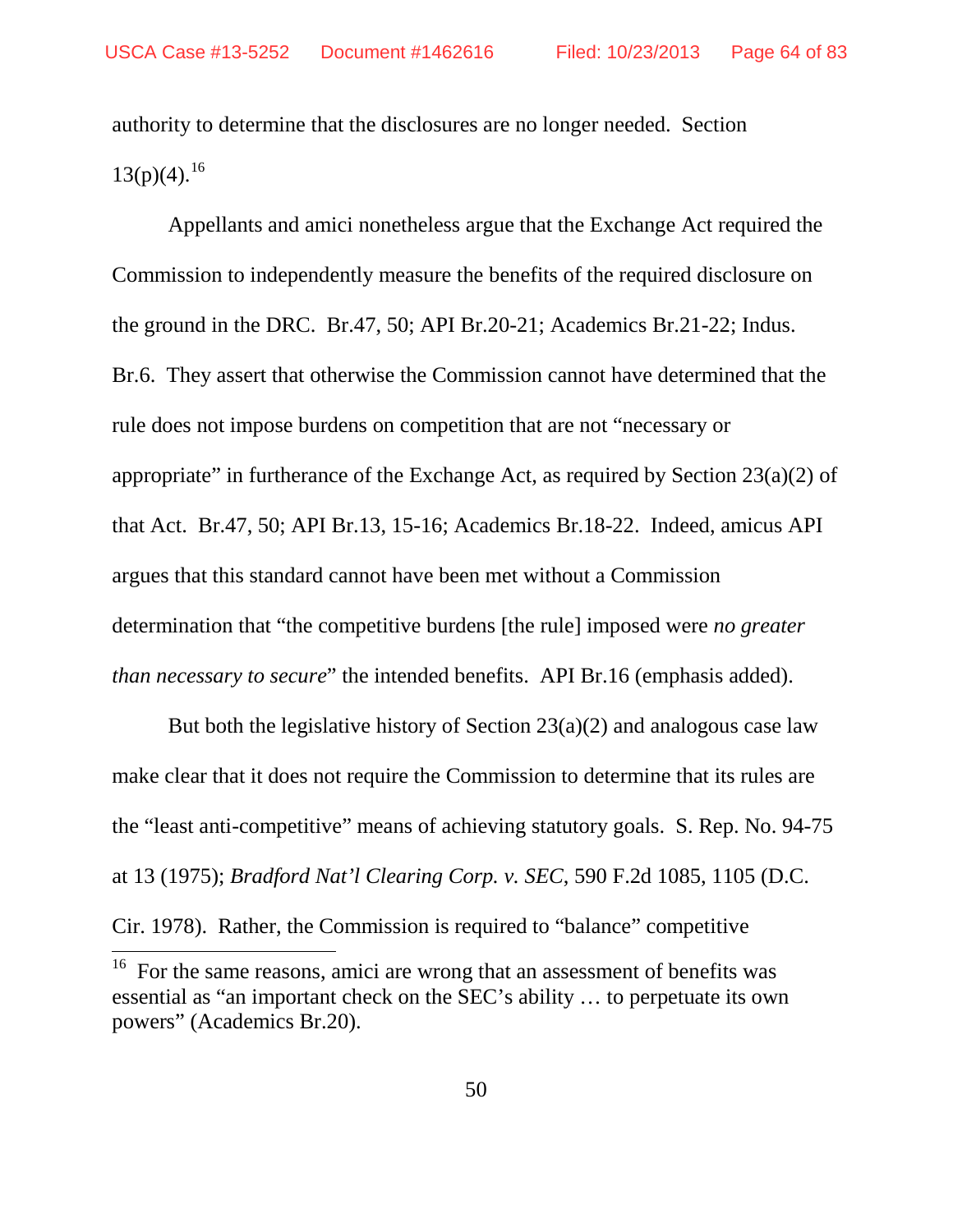considerations against other policy goals of the Exchange Act. *Bradford*, 590 F.2d at 1105; *Belenke v. SEC*, 606 F.2d 193, 200 (7th Cir. 1979); *In re Nat'l Sec. Clearing Corp*., Exch. Act Rel. No. 34-13163, 1977 WL 173551, at \*8 (Jan. 13, 1977). And this balancing is subject to the same arbitrary and capricious review as other agency determinations. S. Rep. 94-75 at 13; *Bradford*, 590 F.2d at 1104.

Here, the Commission recognized that complying with the rule may impose competitive burdens on affected issuers relative to competitors who are not covered by the rule.[17](#page-64-0) *Adopting Release*, JA0795/2-3. As discussed, the Commission took numerous steps to lessen these potential burdens, including steps suggested by commentators to mitigate the risk of a *de facto* embargo. [18](#page-64-1) JA0752/2, JA0767/3. And in the few challenged areas in which the Commission rejected suggested approaches to lower costs, it did so based upon its reasonable conclusions that these approaches would *undermine* the disclosure scheme

<span id="page-64-0"></span><sup>&</sup>lt;sup>17</sup> Section 23(a)(2) was not intended to ensure that the Commission consider the relative competitive position of issuers. Rather, it was to ensure consideration of barriers to competition among markets and market makers in the development of a national market system for securities. S. Rep. 94-75 at 12-13. Here, the Commission found that there would be no effect on competition in the United States securities markets. *Adopting Release*, JA0795/2 n.822. It went on, however, to consider the potential competitive effects in the industries of affected issuers. *Id*.

<span id="page-64-1"></span><sup>&</sup>lt;sup>18</sup> Thus, amici are wrong (Academics Br.22) that the Commission "ignore[d]" these comments.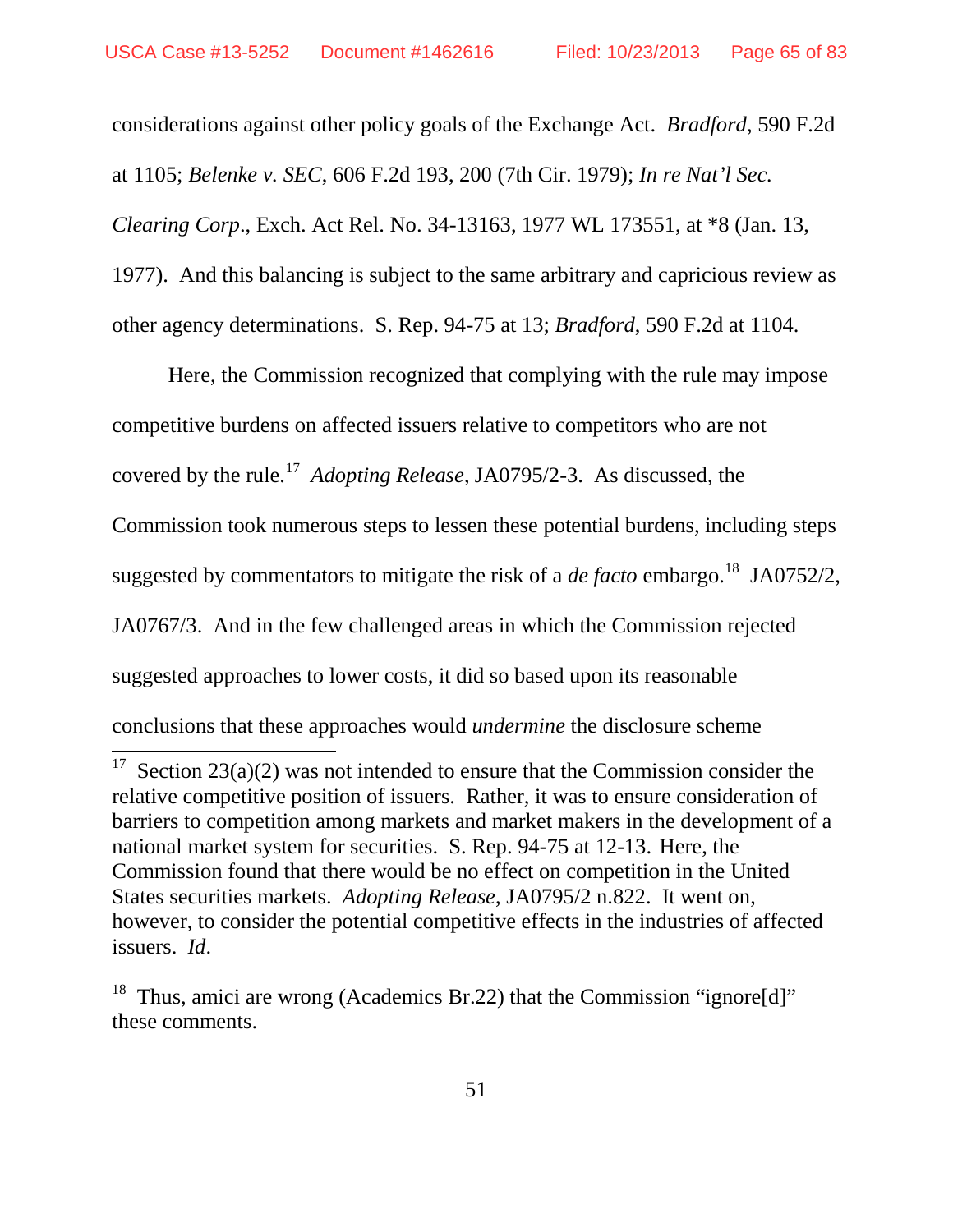Congress intended. *See*, *e.g.*, JA0736/1 (contract to manufacture), JA0743/2-3 (*de minimis*), JA0759/1 (due diligence requirement).<sup>19</sup> In that circumstance, no more extensive analysis was required for the Commission to reasonably conclude that "[t]o the extent the final rule … imposes a burden on competition in the industries of affected issuers," that burden "is necessary and appropriate in furtherance of the purposes of Section 13(p)." JA0795/3; *see Bradford*, 590 F.2d at 1105.

### **B. The Commission's analysis of the incremental impact of its choices complied with the Exchange Act.**

Appellants and amici next argue that without measuring benefits on the ground in the DRC, the Commission cannot have sufficiently considered whether the marginal costs of its choices appropriately furthered the regulatory purpose pursuant to Exchange Act Section 3(f). Br.50, 51; API Br.25-26. But as already discussed, the Commission acted reasonably in accepting Congress's decision that Section 1502's disclosure scheme would lead to social benefits in the DRC. Thus, its extensive analysis of the costs and benefits of its choices *to issuers and users of the disclosures* in comparison to suggested alternatives was sufficient. *Adopting Release*, JA0787-JA0795. And contrary to amici's arguments (Indus. Br.3, 8-9), a

<span id="page-65-0"></span><sup>&</sup>lt;sup>19</sup> Contrary to appellants' assertion that the Commission "recognized" that all of the challenged choices increased burdens on competition (Br. 47), the transition period was created to *lessen* the burdens on issuers. *Adopting Release*, JA0766/3. And it reasonably does so.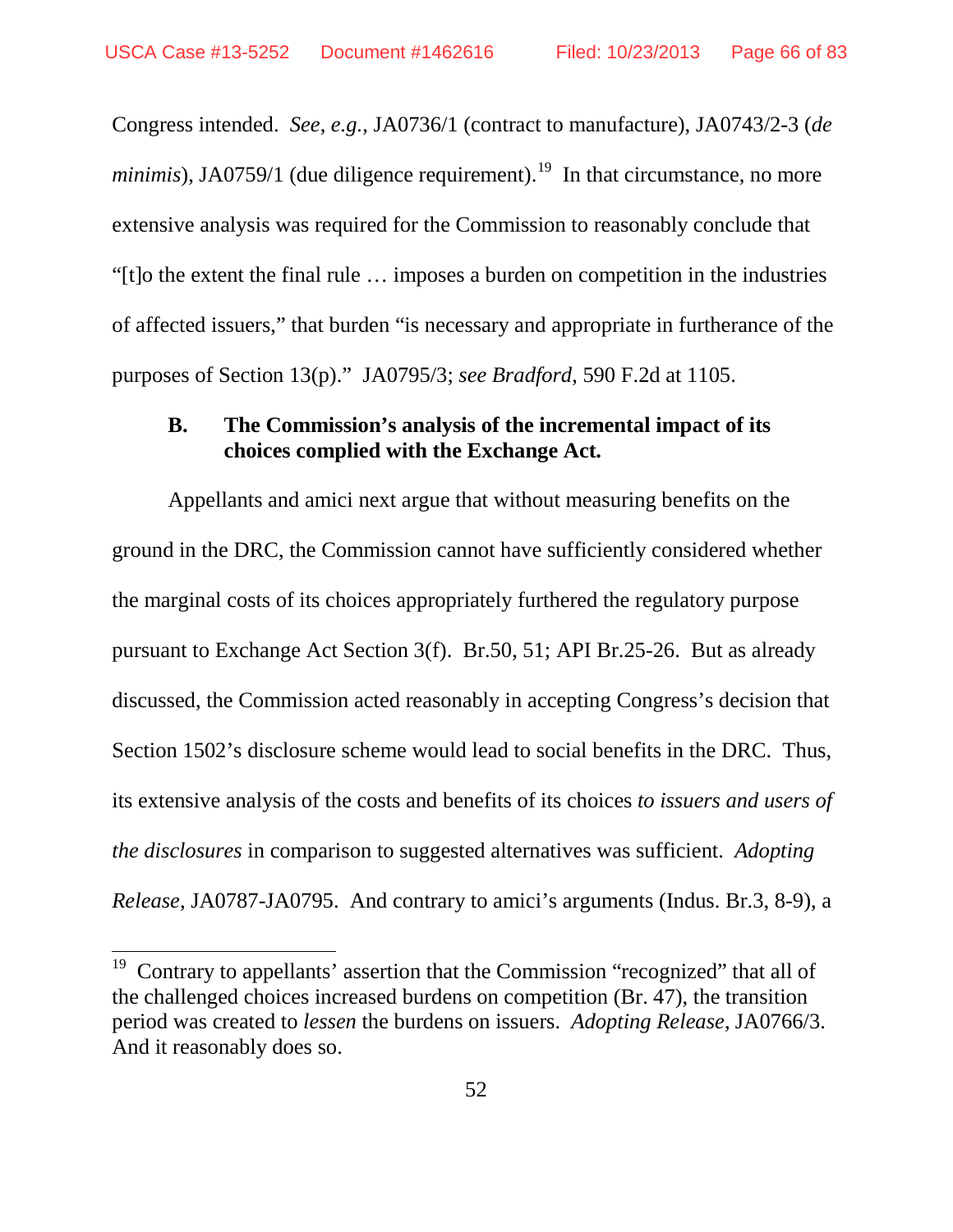qualitative, rather than quantitative, analysis of these choices was appropriate in light of the intangible nature of many of the benefits (*see, e.g.*, JA0788/1, JA0790/1, JA0791/1-2, JA0793/2-3), commentators' failure to provide the necessary data (JA0787/3, JA0792/2 n.805), and the lack of "readily available" data for the Commission to perform its own studies (JA0787/3).

Similarly, the Commission was not required to analyze "the market for conflict minerals mined by the armed groups in the Congo" (Indus. Br.6) to assess the incremental impact on the ground in the DRC of decisions such as whether to include a *de minimis* exception or issuers who contract to have products manufactured. *Id.* at 6-7; *see also* API Br. 27-28; Retail Br.18-19. Again, the Commission reasonably determined that excluding small uses or issuers who contract to have products manufactured would undermine the disclosure scheme Congress mandated. In that context, and because sufficient quantitative data was not available, the Commission's qualitative discussion of the impact of these decisions (*Adopting Release*, JA0743, JA0790/3-JA0791/1) was sufficient.<sup>[20](#page-66-0)</sup>

<span id="page-66-0"></span> $20$  Appellants argue that the Commission was capable of predicting "how the rule" would affect the economic decision-making of American businesses." Br.50 n.4. Similarly, API suggests that this rule would have both economic and humanitarian effects. API Br.23. But is unclear that a prediction of issuers' economic reactions to the rule (which would be inherently speculative) would adequately measure whether the rule promotes peace and security in the DRC. Nor did the Commission have sufficient data to make such a prediction. *Adopting Release*,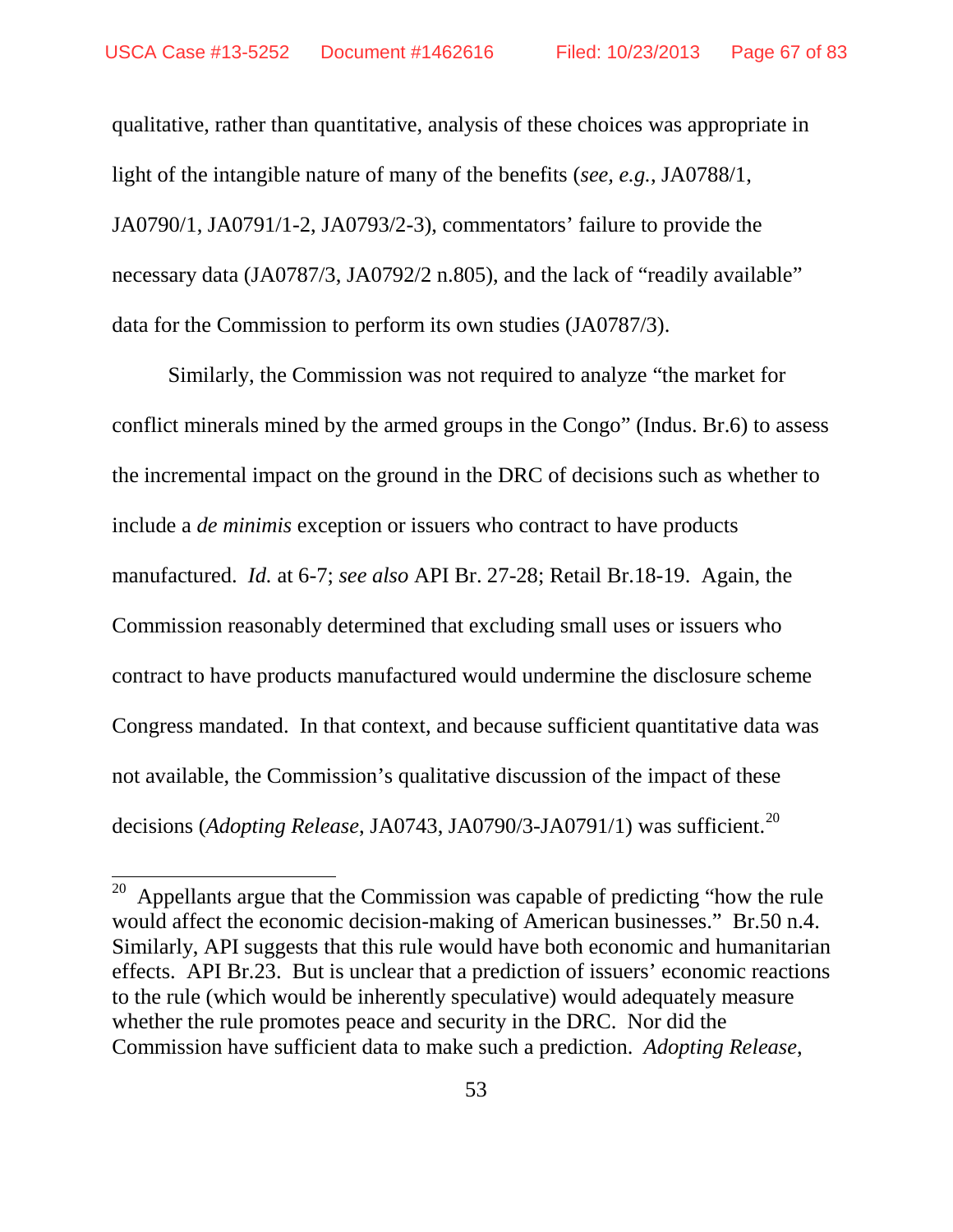## **C. Contrary to API's contention, the Exchange Act did not require a more detailed economic analysis.**

Amicus API separately argues the Exchange Act required a more detailed economic analysis. API Br.12-15; *see also* Br.50, 51. But as the district court concluded (JA0873-JA0874), nothing in the Commission's obligation under Section 3(f) of that Act to "consider" the effects of its rules on efficiency, competition, and capital formation invariably requires the type of formal quantitative cost benefit analysis API alludes to. $^{21}$  API Br.9, 12. As this Court recently stated in concluding that a statutory requirement for an agency to "consider" and "evaluate" economic effects did not require a "rigorous, quantitative economic analysis," "[w]here Congress has required [such an analysis] it has made that requirement clear in the agency's statute." *Invest. Co. Inst. v. CFTC*, 720 F.3d 370, 379 (D.C. Cir. 2013); *see also* U.S. GOV'T ACCOUNTABILITY OFFICE, GAO-12-151, DODD-FRANK ACT REGULATIONS 9-12 (2011) (Exchange

JA0780/3. It was therefore entirely reasonable for the Commission to defer to the prediction Congress already made regarding that response.

 $\overline{a}$ 

<span id="page-67-0"></span><sup>21</sup> To the extent API is asserting that the Commission violated Executive Orders 13,563 and 12,866, it is worth noting that as an independent regulatory agency it is not bound by those Executive Orders. And while the Commission considers potential costs and benefits as a matter of good regulatory practice it does not do so in the manner prescribed in those orders. Moreover, an agency's failure to comply with the orders is not subject to judicial review. *Helicopter Ass'n Int'l, Inc. v. FAA*, 722 F.3d 430, 439 (D.C. Cir. 2013).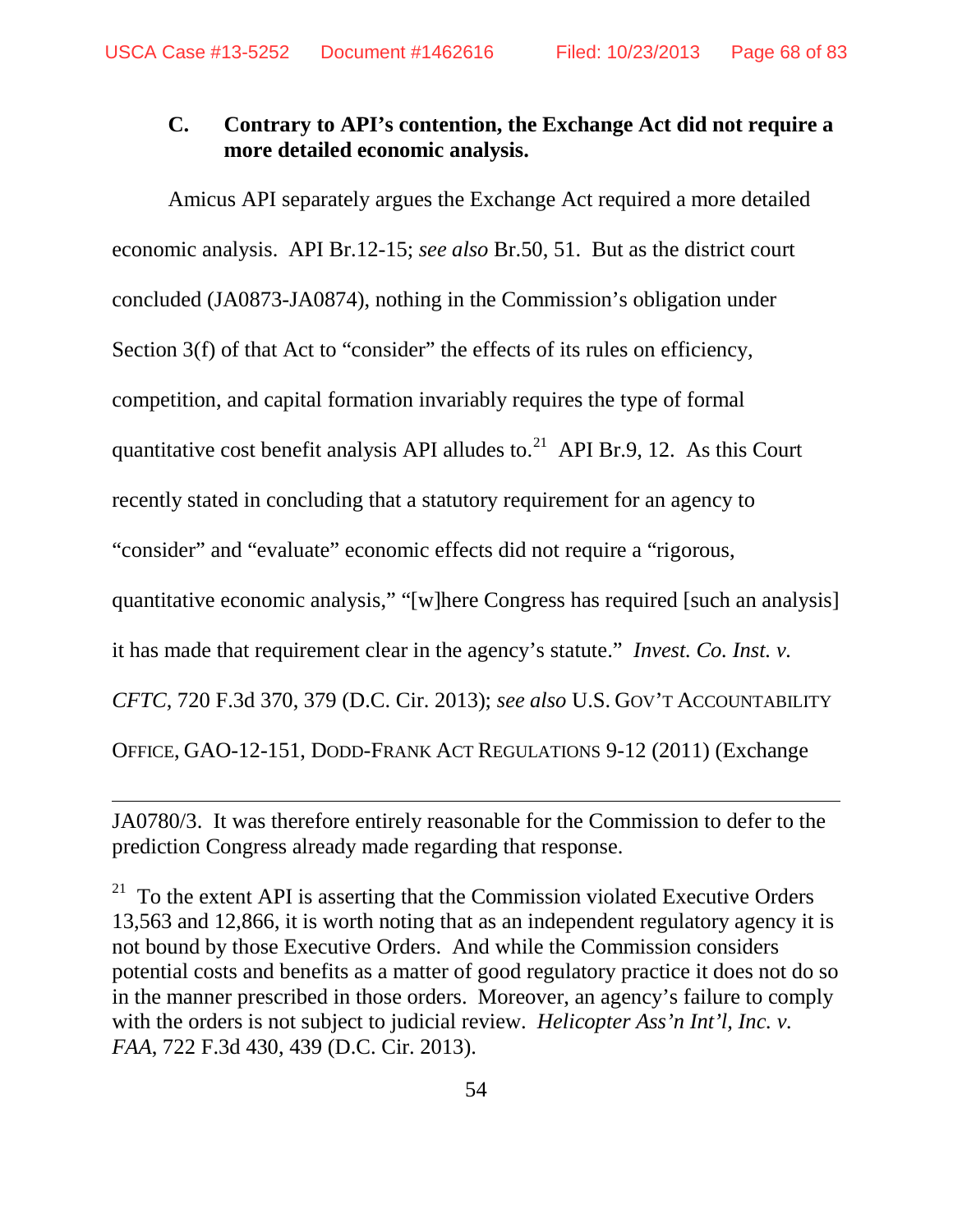Act does not prescribe a methodology for a formal assessment of the costs and benefits of rules).

Moreover, while the Commission did not re-evaluate Congress's judgment that disclosure would promote peace and security in the DRC, where it reasonably felt it could, it took into account comments that the benefits may be less than Congress anticipated. *Adopting Release*, JA0752/2, JA0767/3. And it considered the benefits of the final rule to issuers and users of the information disclosed (s*ee*, *e.g.*, JA0781/2, JA0787/3, JA0791/1, JA0791/3-JA0792/1, JA0793/2-3), thereby assessing whether the rule promoted the disclosure Congress intended.

Contrary to API's contention (API Br.13-14), nothing in this Court's precedents interpreting the Commission's obligation to perform economic analysis required a more wide-ranging analysis. *See also* Indus. Br.7. Those cases require the Commission to "do the best it can" to determine the economic implications of its rules. *Chamber*, 412 F.3d at 143. But none of them involved mandatory rulemaking. JA0876-JA0877. Rather, they faulted the Commission for failing to justify the impact of rules it chose to adopt. *Business Roundtable v. SEC*, 647 F.3d 1144, 1150 (D.C. Cir. 2011); *see also Am. Equity Inv. Life Ins. Co. v. SEC*, 613 F.3d 166, 178 (D.C. Cir. 2010); *Chamber*, 412 F.3d at 143-44. Thus they do not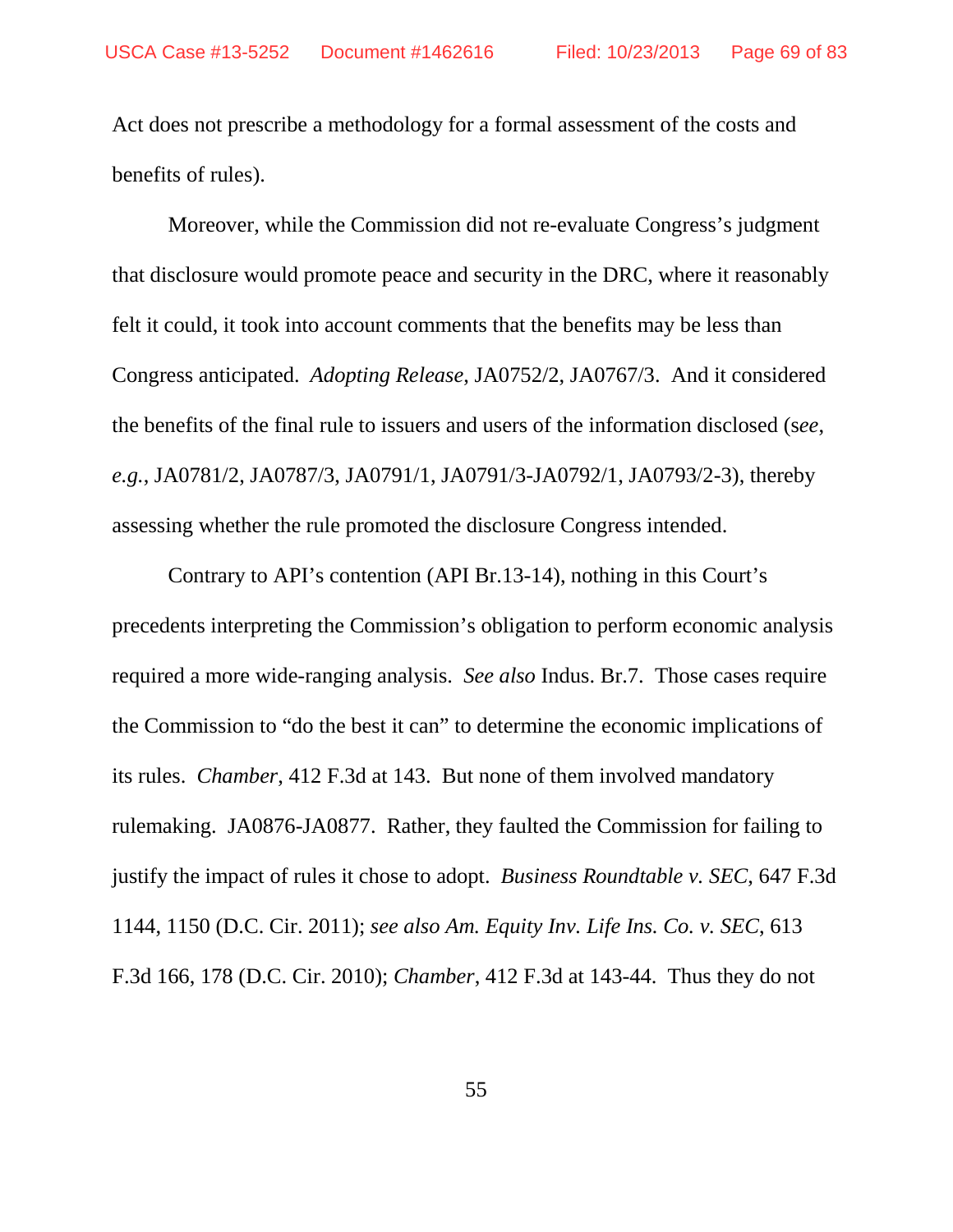address the reasonableness of a decision to defer to a congressional determination of benefits. Here, that decision was entirely reasonable.

This is especially true in light of the humanitarian, rather than economic, nature of the congressionally intended benefits. Appellants and amici criticize the district court for relying on this distinction (Br.50 n.4; API Br.21-24), but it is well established that social benefits are difficult to measure and therefore a less exacting analysis is required. *Fox*, 556 U.S. at 519; *ConocoPhillips Co. v. EPA*, 612 F.3d 822, 841 (5th Cir. 2010). And, as the Commission found, the Commission would have been "unable" to "readily quantify" those benefits here "with any precision." *Adopting Release*, JA0780/3, JA0787/3, JA0795/2.

And while API is correct that Sections 3(f) and 23(a)(2) apply regardless of whether a rule's intended benefits are economic or social (API Br.22), that merely begs the question of whether those provisions required the Commission to attempt to measure Congress's intended benefits. As explained, given Congress's determination, the difficulty of quantifying humanitarian benefits, and the dearth of quantitative evidence in the record (*Adopting Release*, JA0780/3, JA0787/3, JA0795/2), the Commission reasonably chose not to.

But this is not an assertion that the Commission did not have to weigh the economic effects of its rule at all (API Br.13-14, 18-19). Rather, it is merely a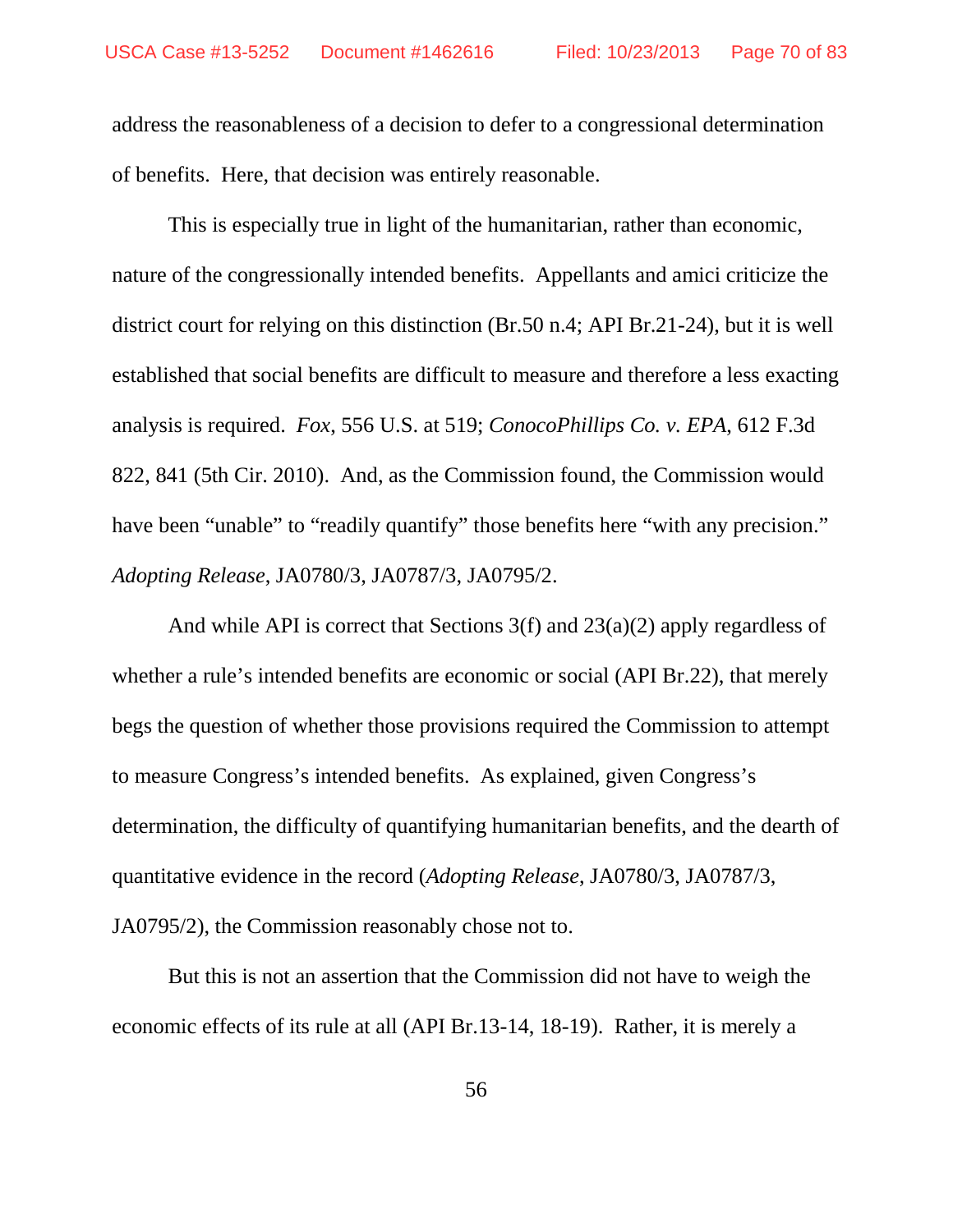recognition that, as the district court found, the Commission's obligations under the Exchange Act are more flexible than appellants contended below (and API contends on appeal). *See Invest. Co. Inst.*, 720 F.3d at 378; *Business Roundtable*, 647 F.3d at 1148 (reviewing Commission economic analysis under the *State Farm* rationality standard).

Nor did the Commission fail to "actively weigh" its choices here. API Br.14. It merely evaluated the economic effects of those choices against a different benchmark—the effect on issuers and users of the information. And the Commission did not pursue Congress's intended benefits at all costs (Br.50, n.4; API Br.25). Indeed, it did the opposite—explicitly striving "to reduce the burden of compliance" where possible while "remaining faithful to the language and intent" of the statutory mandate. *Adopting Release*, JA0724/1-2; *see supra* 10-19.

Finally, API contends (API Br.16-18) that this Court's decision in *NetCoalition v. SEC*, 615 F.3d 525 (D.C. Cir. 2010), required a more detailed analysis of the competitive effects of the rule under Section  $23(a)(2)$ . But *NetCoalition* did not involve rulemaking subject to Section 23(a)(2). Rather, at issue was the Commission's approval of an application by a securities exchange to charge a fee for access to proprietary trade data. The reasonableness of the Commission's decision to do so turned entirely on the presence of a competitive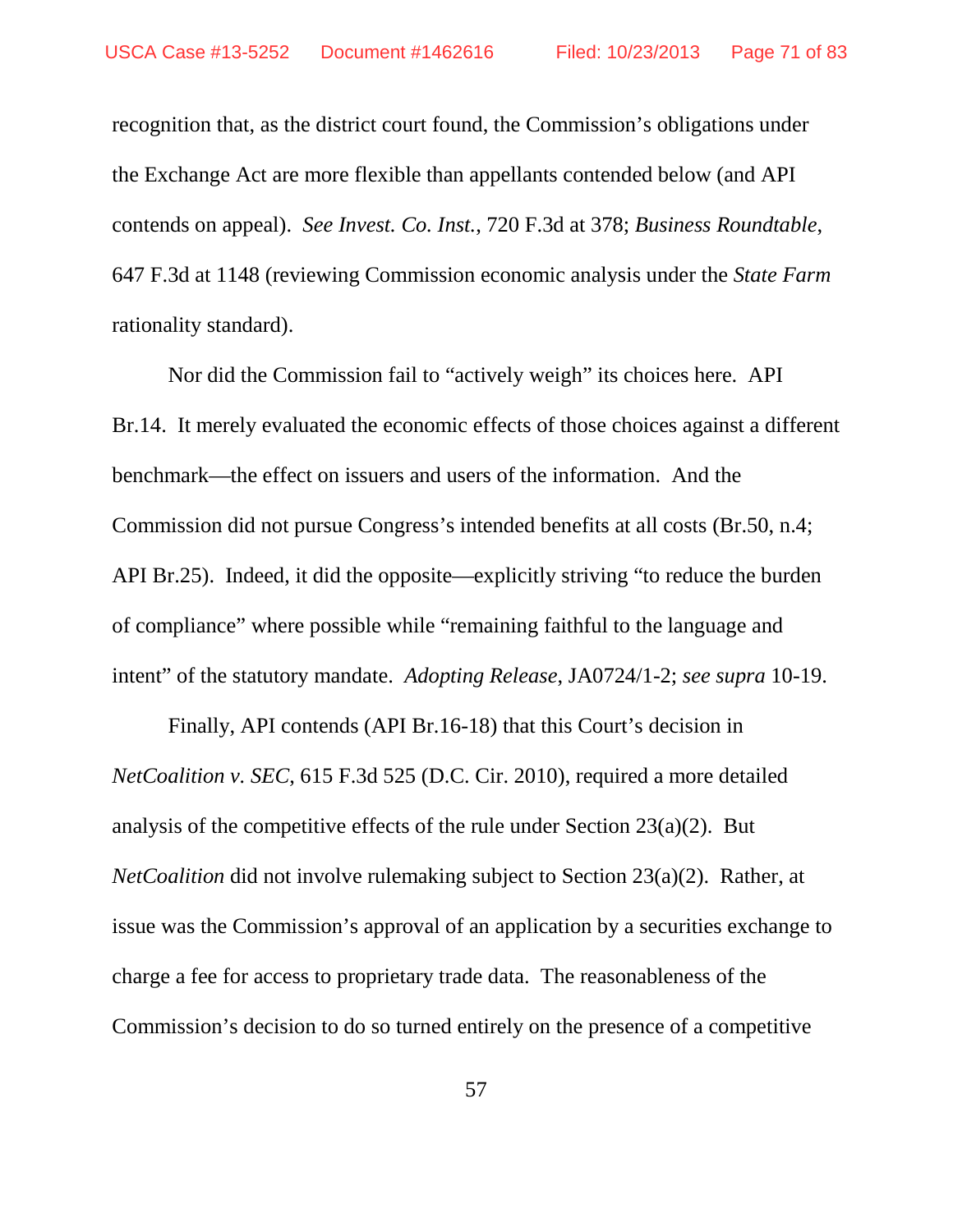market to constrain prices. *Id*. at 532, 539. It was for that reason that the Court required a more detailed examination of the extent of competition. *Id*. at 541-43.

Here, in contrast, the presence of a competitive market is not at issue. The potential for the rule to burden the competitiveness of affected issuers arises from compliance costs (*Adopting Release*, JA0795/2), the Commission's extensive analysis of which is not challenged.<sup>22</sup> And while API asserts that the Commission should have "assessed the magnitude" of this competitive burden, as discussed, the Commission reasonably concluded that commentators' purportedly less costly alternatives would undermine Congress's purpose. Nothing in *NetCoalition* required a more detailed analysis in this circumstance. *Cf*. *Invest. Co. Inst.*, 720 F.3d at 378.

### **III. Section 1502 and Rule 13p-1 do not violate the First Amendment.**

Appellants argue that Section 1502 and Rule 13p-1 violate the First Amendment. They are mistaken.

### **A. Rational basis review, not strict scrutiny, applies.**

While disclosure requirements "may burden the ability to speak, ... they ... do not prevent anyone from speaking." *Citizens United v. FEC*, 130 S.Ct. 876, 914

<span id="page-71-0"></span> $22$  Appellants challenged two aspects of the Commission's quantitative analysis below. But the district court rejected those challenges (JA0880-JA0882) and appellants have not raised them on appeal.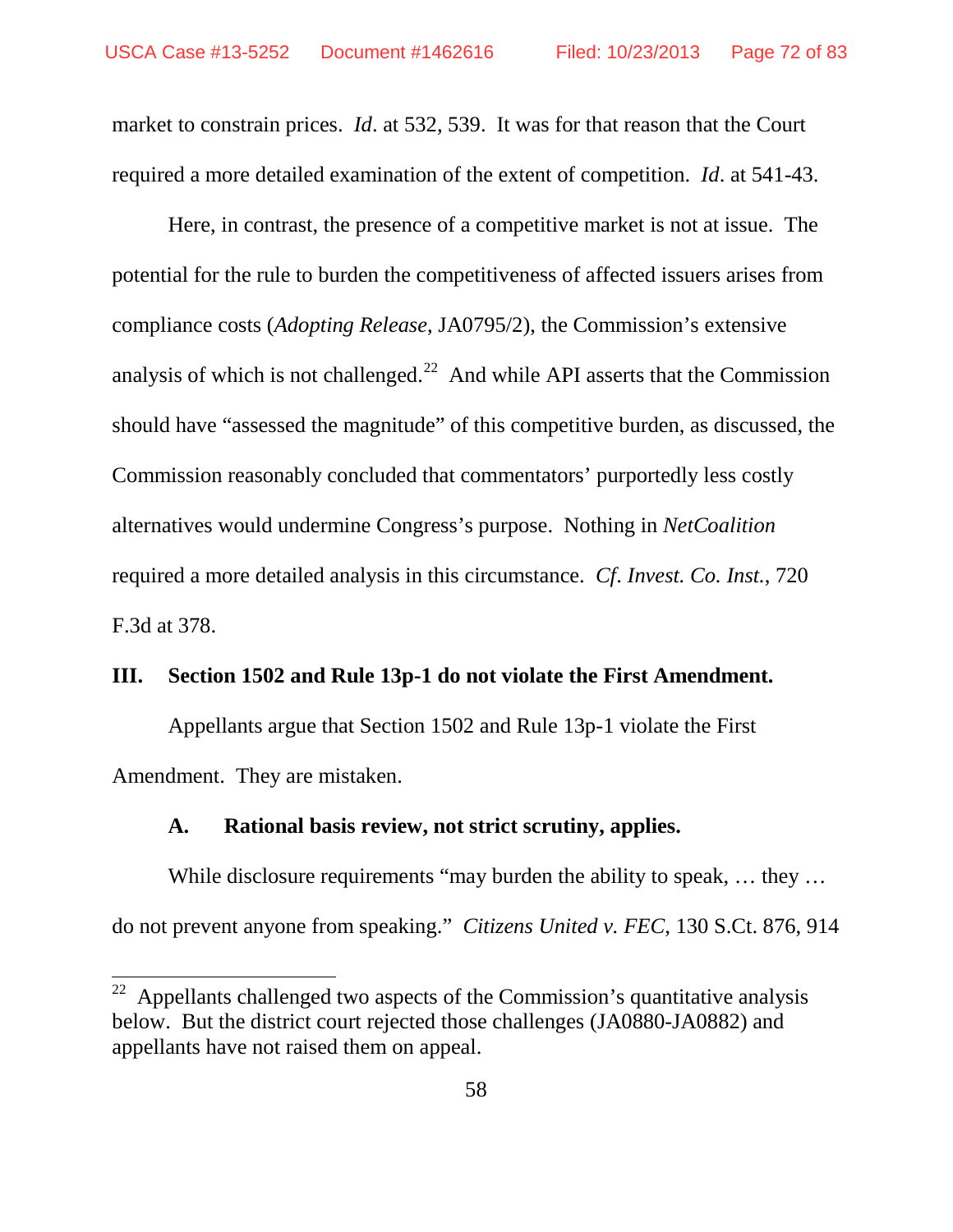(2010). The Supreme Court, therefore, "has explained that disclosure is a less restrictive alternative to more comprehensive regulations of speech." *Id.* at 915.

Here, Rule 13p-1 requires the "disclosure of economically significant information designed to forward ordinary regulatory purposes." *Pharm. Care Mgmt. Ass'n v. Rowe*, 429 F.3d 294, 316 (1st Cir. 2005). And courts have found it "neither wise nor constitutionally required" to subject the "[i]nnumerable federal and state regulatory programs [that] require the disclosure of product and other commercial information" to "searching" First Amendment scrutiny. *Nat'l Elec. Mfrs. Ass'n v. Sorrell*, 272 F.3d 104, 116 (2d Cir. 2001); *see also Rowe*, 429 F.3d at 316*.* Thus, rational basis review applies. *Envtl. Def. Ctr. v. EPA*, 344 F.3d 832, 849-51 & n.27 (9th Cir. 2003). And because requiring issuers to disclose the products that have not been found to be DRC conflict free is reasonably related to Congress's goal of promoting peace and security in the DRC, Rule 13p-1 survives review.

Appellants nonetheless argue that strict scrutiny applies. Br.52-53. But the Supreme Court has applied heightened scrutiny to regulations requiring disclosures only in limited circumstances, none of which is present here. *Rumsfeld v. Forum for Academic and Instit'l Rights, Inc.*, 547 U.S. 47, 61 (2006) ("*FAIR*"). Appellants assert that the required disclosure "embodies a particular ideological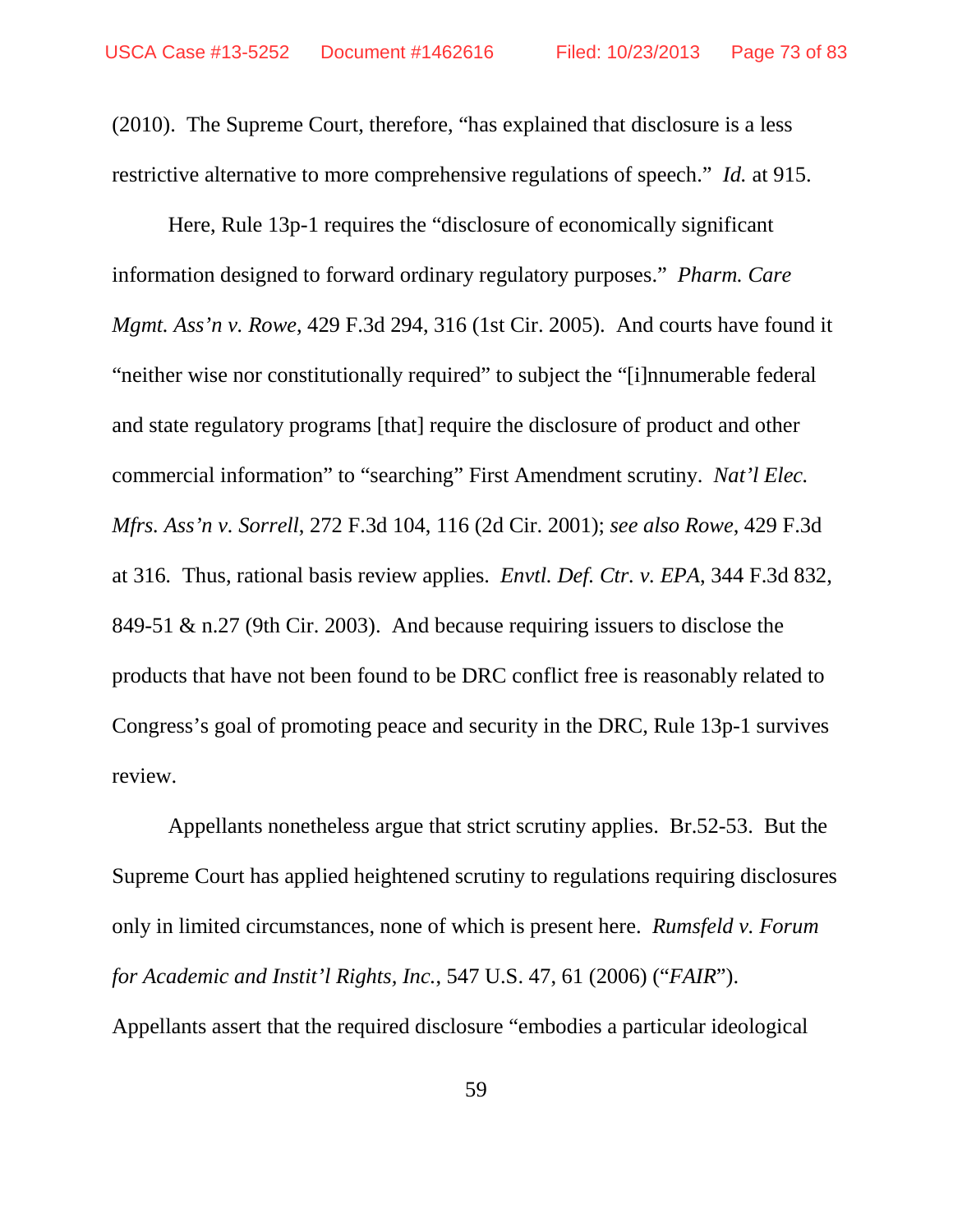view." Br.53. But there is nothing ideological about a factual statement that certain products *have not been found to be* DRC conflict free. *Adopting Release*, JA0767/1-2. Issuers will conduct a reasonable country of origin inquiry and due diligence and will determine either that their products meet the statutory definition of DRC conflict free or do not. Requiring issuers to disclose the results of this inquiry is "simply not the same as forcing a student to pledge allegiance, or forcing a Jehovah's Witness to display the motto 'Live Free or Die.'" *FAIR*, 547 U.S. at 62 (internal citations omitted). For the same reason, the required disclosure will not be "frequently … false or misleading" as appellants contend (Br.53). Rather, it will be factually accurate.

And the Supreme Court has rejected appellants' argument (Br.52-53) that the potential for "stigma" requires heightened scrutiny. [23](#page-73-0) *See Meese v. Keene*, 481 U.S. 465, 478-82 (1987). As the Court explained, the appropriate response to such a risk of reputational harm is not to invalidate the disclosure, but to allow explanatory information to dispel any potential mistake. *Id.* at 481. Rule 13p-1 does just that. *See Adopting Release*, JA0767/1-2 & n.562.

<span id="page-73-0"></span> $23$  Appellants contend that the required disclosure will leave consumers "with the misleading and harmful impression that the company is complicit in human rights abuses." Br.57. But the required disclosure involves no statement about human rights abuses or an issuer's complicity therein.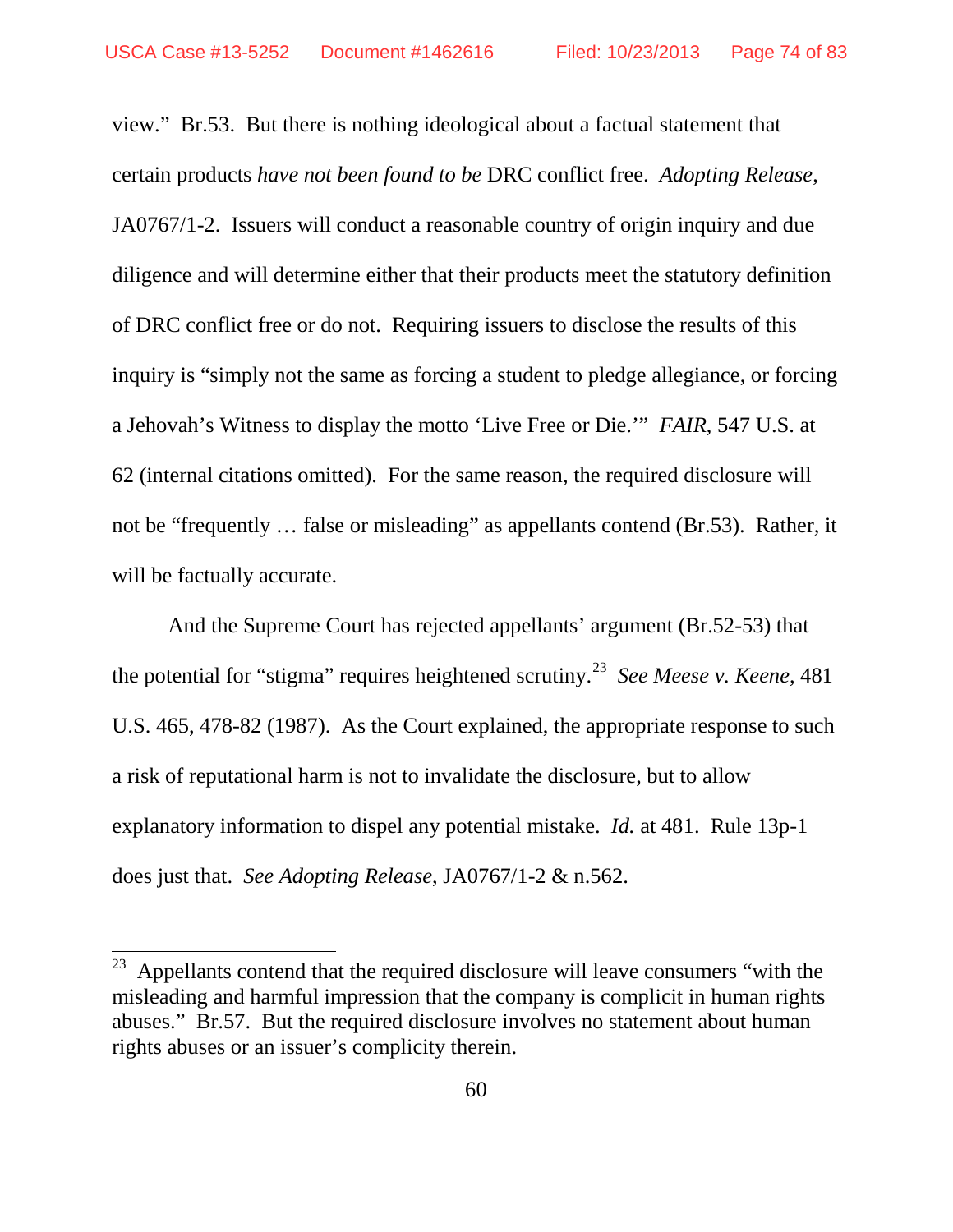Appellants also contend that strict scrutiny applies because the disclosure "must be placed on companies' websites, which typically contain non-commercial as well as commercial speech." Br.53. But the disclosures at issue in *FAIR* were similarly required to be "carried" by the regulated entities. 547 U.S. at 62. And the Supreme Court's application of heightened scrutiny in cases where a speaker is forced to "host" or "accommodate" another speaker's message turns on whether the compelled statements altered the speaker's pre-existing message. *FAIR*, 547 U.S. at 63-64 (distinguishing *Riley v. Nat'l Fed'n of the Blind of N.C.*, 487 U.S. 781, 796 (1988); *Hurley v. Irish-American Gay, Lesbian and Bisexual Group of Boston, Inc.*, 515 U.S. 557, 566 (1995); *Miami Herald Publishing Co. v. Tornillo*, 418 U.S. 241, 258 (1974)). Here, as the district court noted (JA0916), issuers need not place their disclosures directly alongside any other speech. Thus, Rule 13p-1 disclosure and any non-commercial speech on issuers' websites are not "component parts of a single speech" and the disclosure does not "necessarily alter" a pre-existing message (*Riley*, 487 U.S. at 795-96).

# **B. Even if some form of heightened scrutiny applies, Section 1502 and Rule 13p-1 survive.**

Appellants argue that in the absence of strict scrutiny, the "intermediate scrutiny" applied to commercial speech restrictions applies. Br.53. Even if true,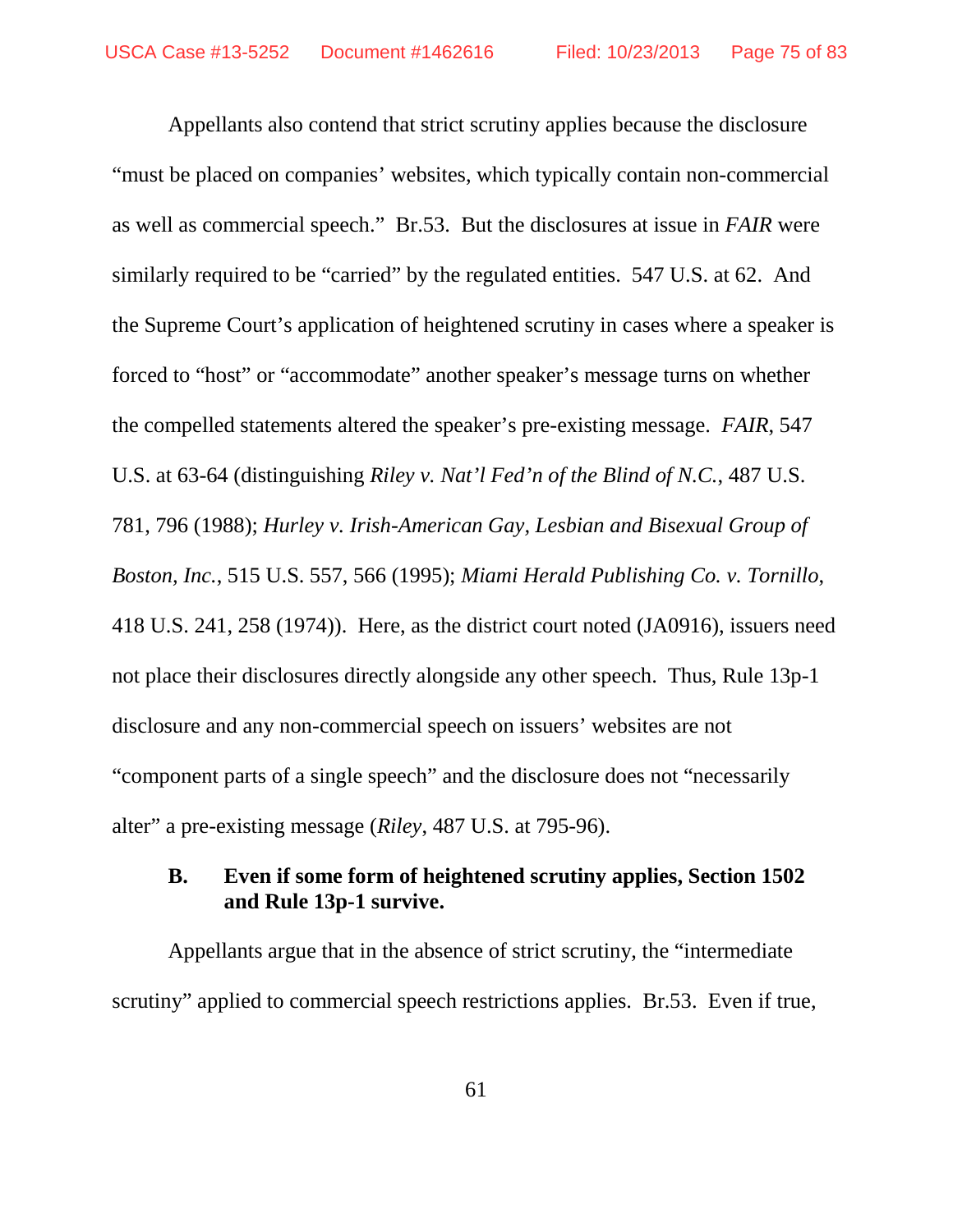Section 1502 and Rule 13p-1 satisfy that standard because they directly and materially advance a substantial government interest in a narrowly tailored manner. *R.J. Reynolds Tobacco Co. v. FDA*, 696 F.3d 1205, 1212 (D.C. Cir. 2012).

Appellants concede that "the government's interest in promoting peace and security in the DRC is substantial, even compelling." Br.54. They argue, however, that substantial evidence is required to show that the required disclosure directly and materially advances that interest, and that such evidence is lacking. Br.54. But as the district court concluded (JA0912-JA0913), in the area of foreign relations, "conclusions must often be based on informed judgment rather than concrete evidence." *Holder v. Humanitarian Law Project*, 130 S.Ct. 2705, 2727 (2010). "That reality affects what [the Court] may reasonably insist on from the Government." *Id.* at 2728*.*

Appellants erroneously contend that, unlike in *Humanitarian Law Project* "there is little to which to defer in this case."  $Br.55.^{24}$  $Br.55.^{24}$  $Br.55.^{24}$  But Congress stated explicitly that the violence in the DRC "warrant[ed]" Section 1502's disclosure provision. Section 1502(a). And as described in the legislative history, the "United Nations Group of Experts has reported for years how parties to the conflict

<span id="page-75-0"></span> <sup>24</sup> *Boos v. Barry*, 485 U.S. 312 (1988), which appellants cite (Br.56), is inapplicable because the Court was applying "the most exacting scrutiny." *Id.* at 321.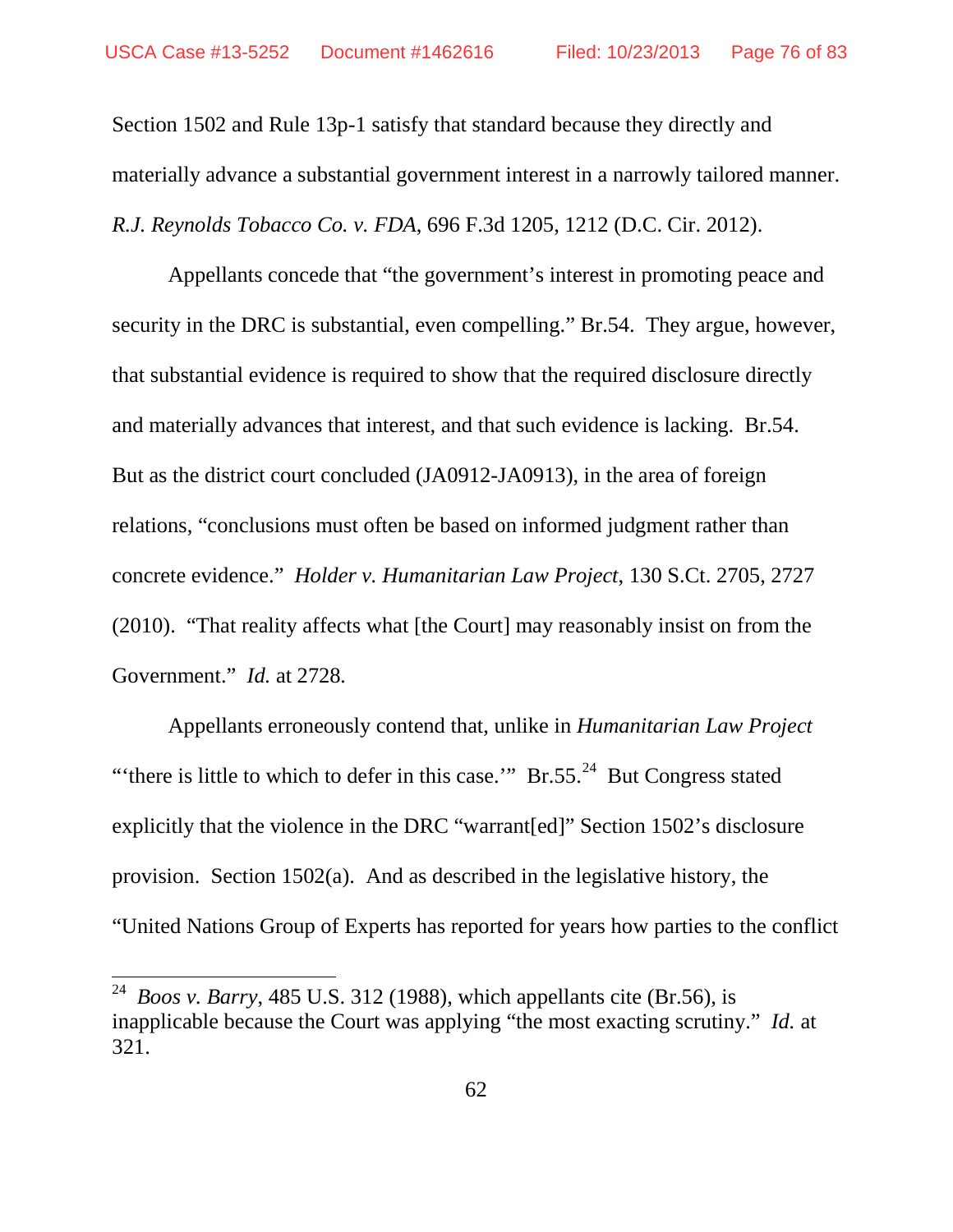in eastern Congo continue to benefit and finance themselves by controlling mines or taxing trading routes for these minerals." 156 Cong. Rec. S3976 (daily ed. May 19, 2010) (statement of Sen. Feingold). Moreover, Section 1502 "is a reasonable step to shed some light on this literally life-and-death issue" (156 Cong. Rec. S3817 (daily ed. May 17, 2010) (statement of Sen. Durbin)) and "a significant, practical step toward" addressing this underlying cause of the conflict (156 Cong. Rec. S3976 (daily ed. May 19, 2010) (statement of Sen. Feingold)).

The State Department concurs. *See* Secretary of State Hillary Clinton, Press Statement on Conflict Minerals in the DRC (July 22, 2010); Under Secretary of State Robert D. Hormats, Statement Concerning Continued Implementation of Conflict Minerals Due Diligence Pursuant to Section 1502 of the Dodd-Frank Act 1-2 (Feb. 28, 2013). And these judgments are further supported by United Nations Security Council resolutions and other international organizations. *See* U.N. Security Council Resolution 1896, at ¶14 (Dec. 7, 2009); U.N. Security Council Resolution 1857, at ¶ 15 (Dec. 22, 2008); OECD Work on Conflict-Free Mineral Supply Chains and the U.S. Dodd Frank Act, *available at* http://www.oecd.org/daf/inv/mne/48889405.pdf; The ICGLR Regional Initiative Against the Illegal Exploitation of Natural Resources, *available at* http://icglr.org/index.php/en/rinr.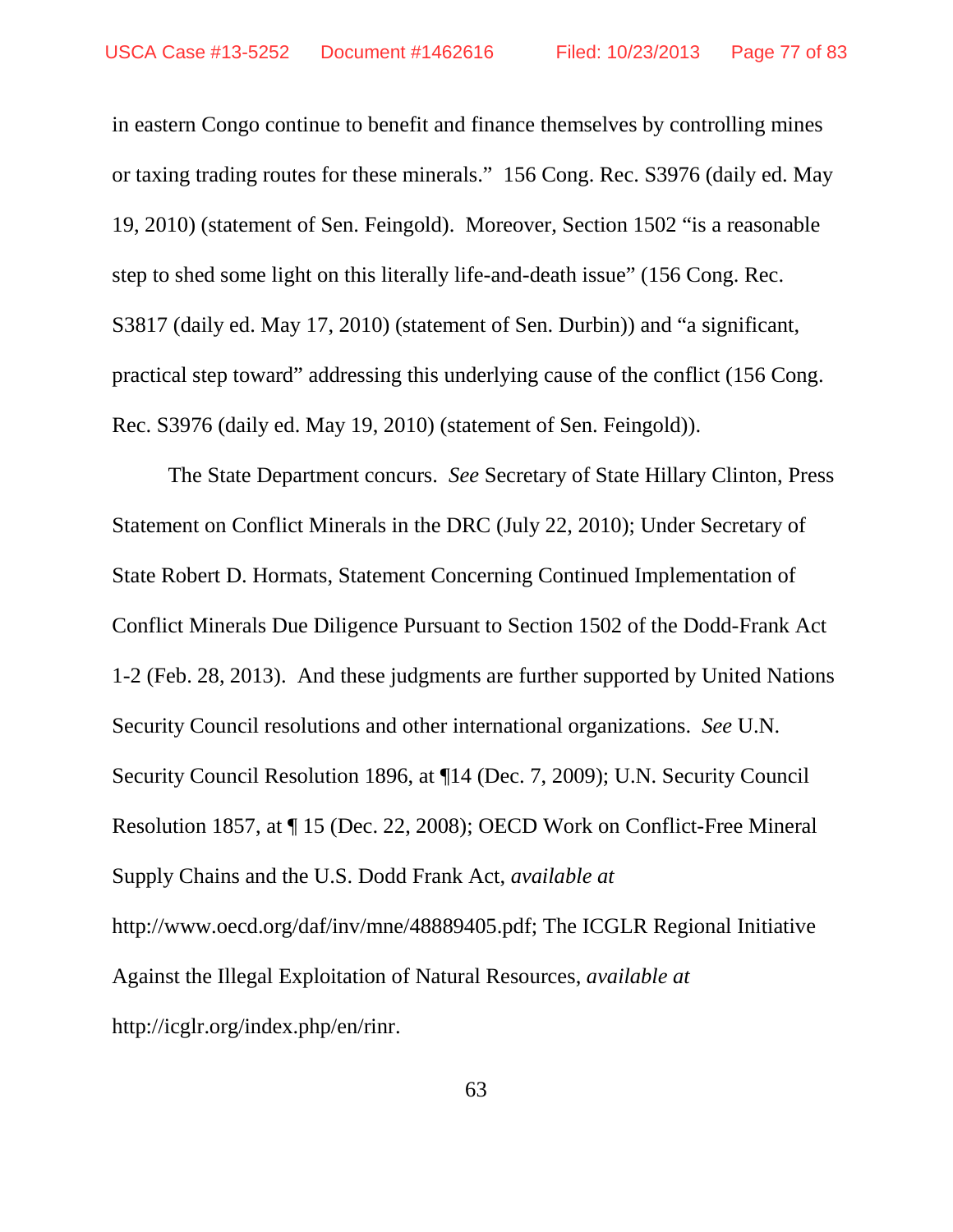Moreover, Congress's finding that promoting peace and security in the DRC warranted greater transparency is the type of "value judgment based on the common sense of the people's representatives" (*Nat'l Ass'n of Mfrs. v. Taylor*, 582 F.3d 1, 16 (D.C. Cir. 2009)) for which this Court has not required more detailed evidence. Appellants argue that Congress did not "hold hearings on the likely impact of Section 1502 until *after* the law passed." Br.54. But Congress has considered how to promote peace and security in the DRC for years. *See supra* 6- 8. And while prior bills differed from Section 1502 (Br.56 n.6), they show an evolution of approach to address the very risks appellants identify. *See* 155 Cong. Rec. S4697 (daily ed. Apr. 23, 2009) (statement of Sen. Feingold). Nor is the post-enactment record as one-sided as appellants contend. *See The Unintended Consequences of Dodd-Frank's Conflict Minerals Provision*: *Hearing Before the Subcomm. On Monetary Policy and Trade of the H. Comm. on Fin. Servs.*, 113th Cong. 13 (2013) (statement of Sophia Pickles, Policy Advisor, Global Witness); Hormats 2 (Feb. 28, 2013).

Next, appellants argue that Rule 13p-1 is not sufficiently narrowly tailored to accomplish Congress's goals because alternative approaches exist. Br.56-57. But the Supreme Court has "not insisted that there be no conceivable alternative," only that there be a reasonable "'fit' between the legislature's ends and the means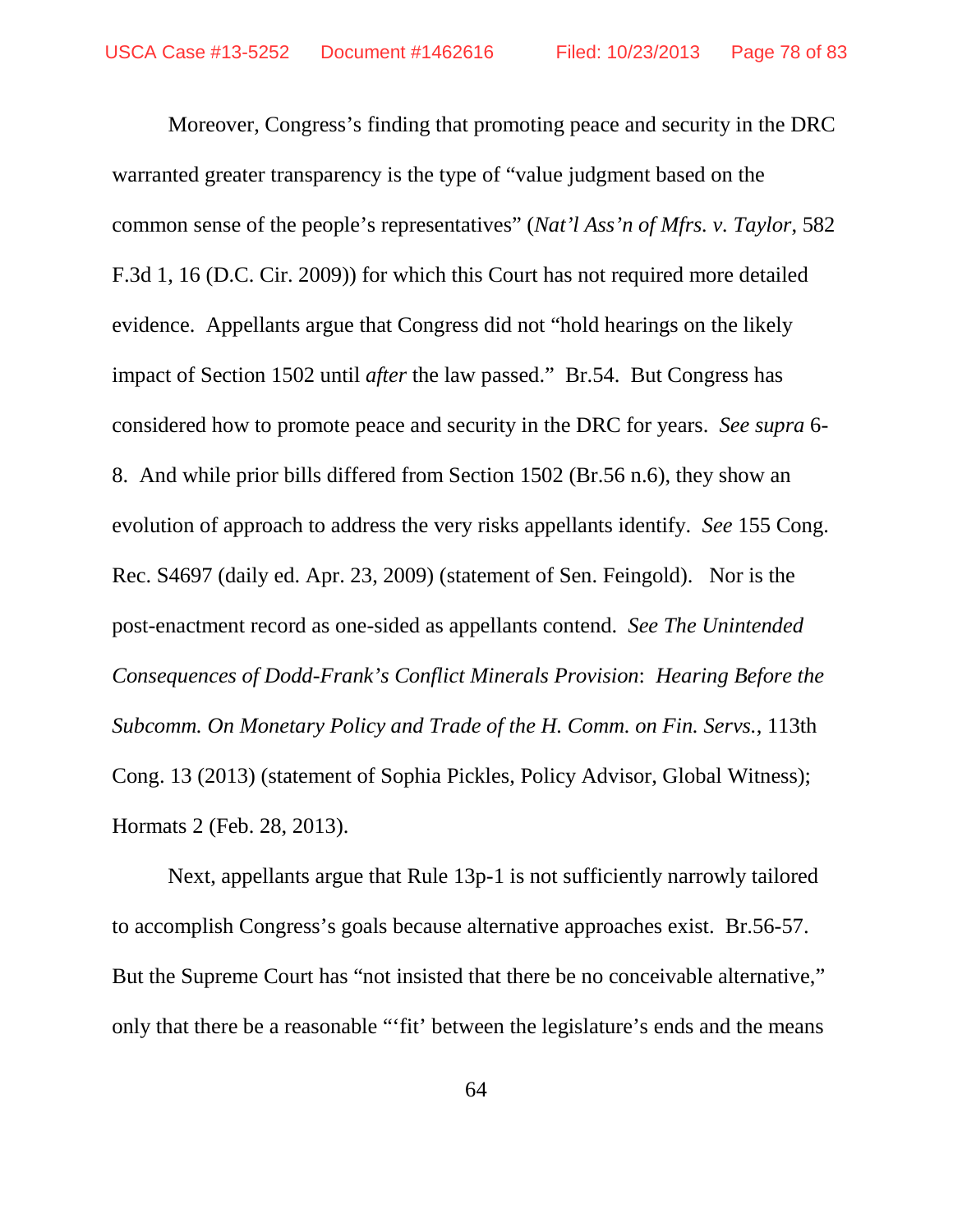chosen to accomplish those ends." *Board of Trustees of State University of N.Y. v. Fox*, 492 U.S. 469, 478-79 (1989) (citations omitted). Here, requiring that issuers disclose products that they have not found to be DRC conflict free fits reasonably with the goal of increasing "greater public awareness of the source of issuers' conflict minerals" to promote peace and security in the DRC. *Adopting Release*, JA0720/3-JA0721/1. And doing so on issuers' websites, rather than through a list published by the Commission (Br.56-57), is a more effective means.

The Commission also tailored the rule to minimize its First Amendment impact. It revised the language of the disclosure to require only a factual statement, permitted additional explanation and disclosure, and provided a transition period. *Adopting Release*, JA0768/2. Appellants dispute that the ability to add qualifying language tailors the rule (Br.57), but the Supreme Court pointed to just such an accommodation in *Meese*. 481 U.S. at 481. And while appellants cite *Nat'l Ass'n of Mfrs. v. NLRB*, 717 F.3d 947, 958 (D.C. Cir. 2013), to argue that additional disclosure cannot mitigate First Amendment concerns (Br.57), that was not a First Amendment case. Rather, the Court merely analogized to First Amendment principles in holding that an NLRB rule violated the National Labor Relations Act. And in doing so, the Court stated that additional disclosure does not cure a violation "when 'the complaining speaker's own message was affected by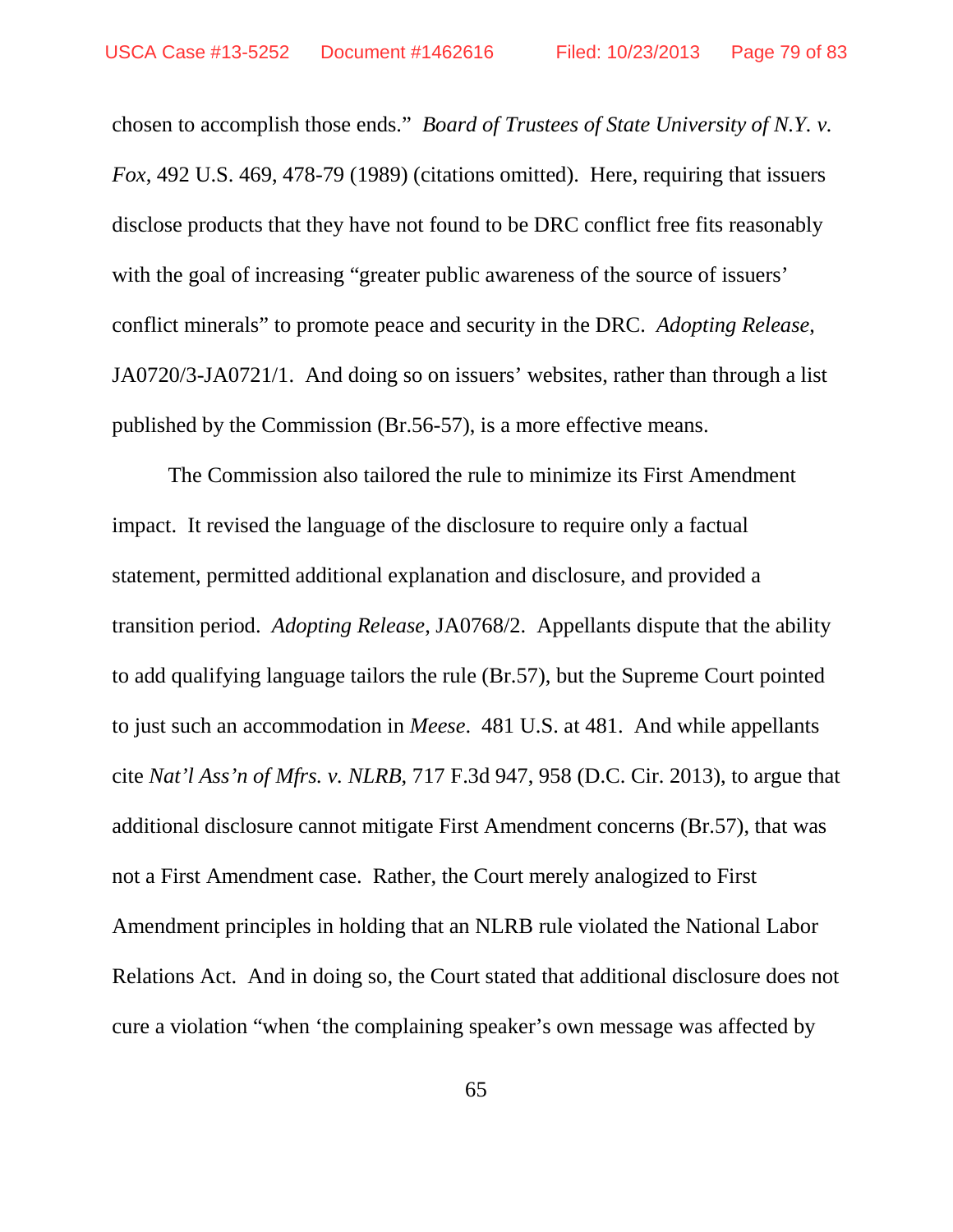the speech it was forced to accommodate.'" 717 F.3d at 958 (citing *FAIR*, 547 U.S. at 63). As discussed above, Section 1502 and Rule 13p-1 do not require issuers to alter the content of a pre-existing message.

\* \* \*

Because petitioners' challenges fail for the reasons discussed above, vacatur must be denied. In any event, the appropriate remedy is assessed on a case-by-case basis. *See Allied-Signal, Inc. v. NRC*, 988 F.2d 146, 150 (D.C. Cir. 1993).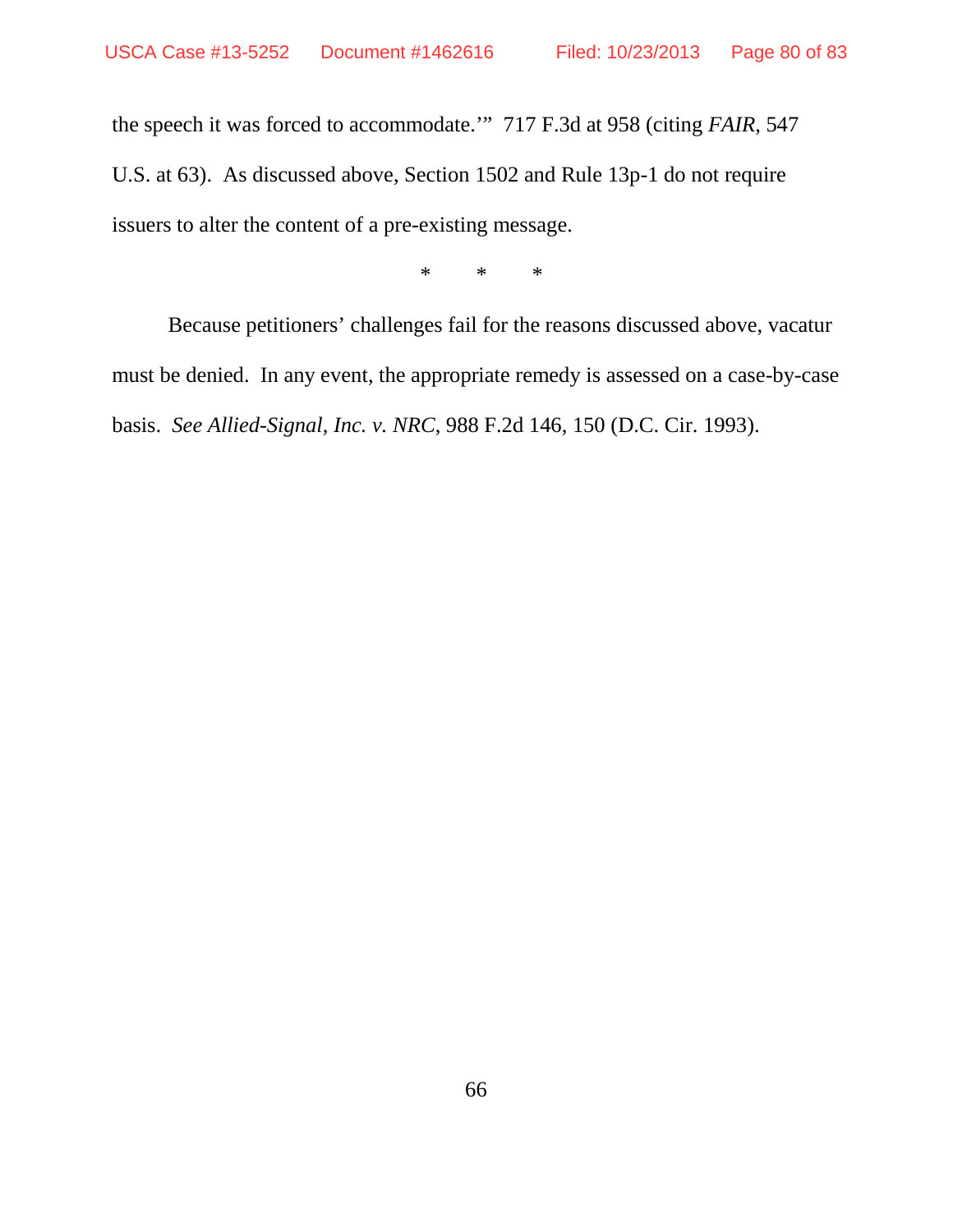#### **CONCLUSION**

For the foregoing reasons, the district court's judgment should be affirmed.

Respectfully submitted,

ANNE K. SMALL General Counsel

MICHAEL A. CONLEY Deputy General Counsel

TRACEY A. HARDIN Assistant General Counsel

BENJAMIN L. SCHIFFRIN Senior Litigation Counsel

DANIEL STAROSELSKY Senior Counsel

*/s/ Daniel Staroselsky*  Securities and Exchange Commission 100 F Street, N.E. Washington, D.C. 20549 (202) 551-5774 (Staroselsky)

October 2013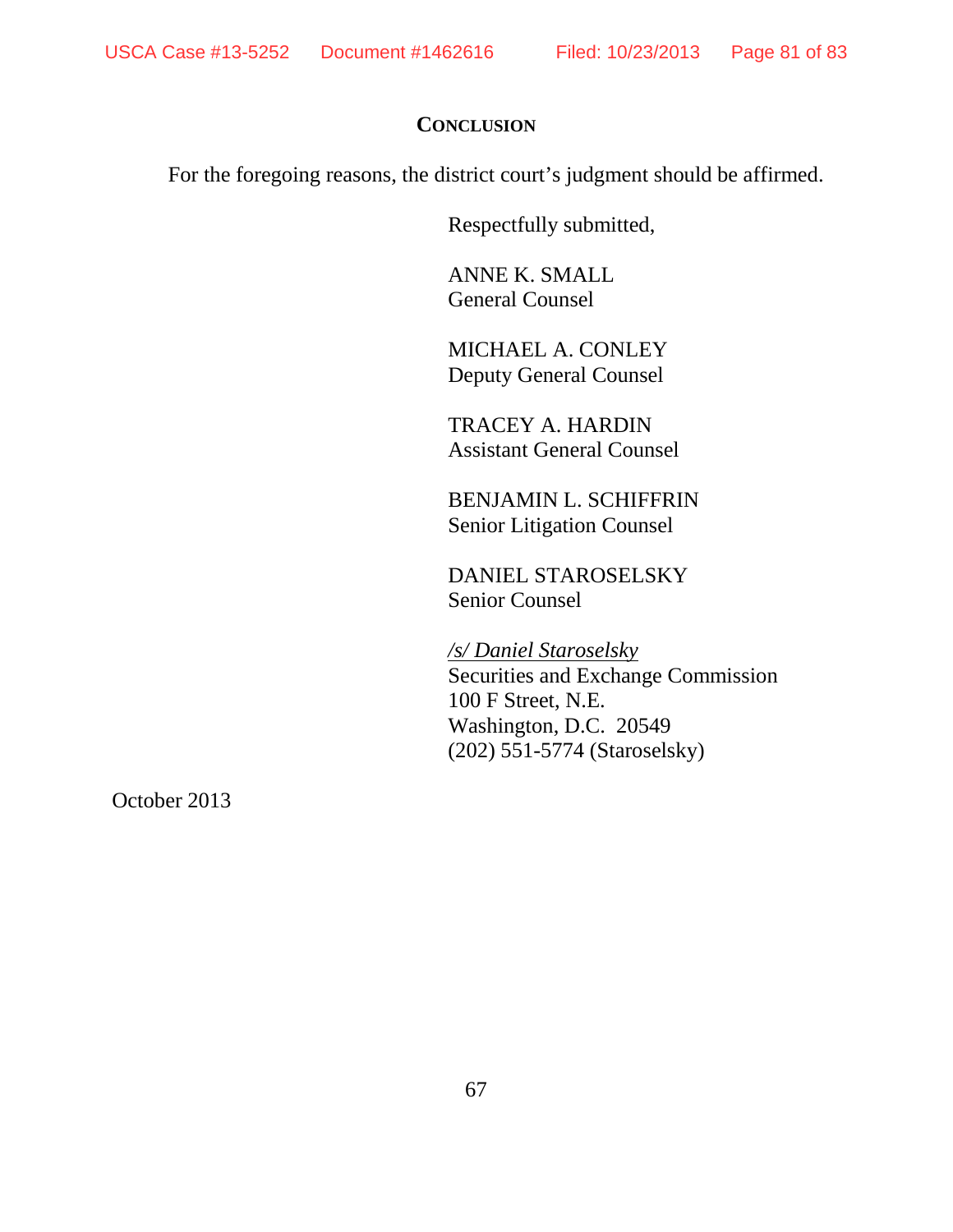## **CERTIFICATE OF COMPLIANCE**

I certify that this brief complies with the type-volume limitation of Fed. R. App. P. 32(a)(7)(B) because it contains 13,899 words, excluding the parts exempted by Fed. R. App. P.  $32(a)(7)(B)(iii)$  and Circuit Rule  $32(a)(1)$ .

I also certify that this brief complies with the typeface requirements of Fed. R. App. P. 32(a)(5) and the type style requirements of Fed. R. App. P. 32(a)(6) because it has been prepared in a proportionally-spaced typeface using Microsoft Word in 14-Point Times New Roman.

## */s/ Daniel Staroselsky*